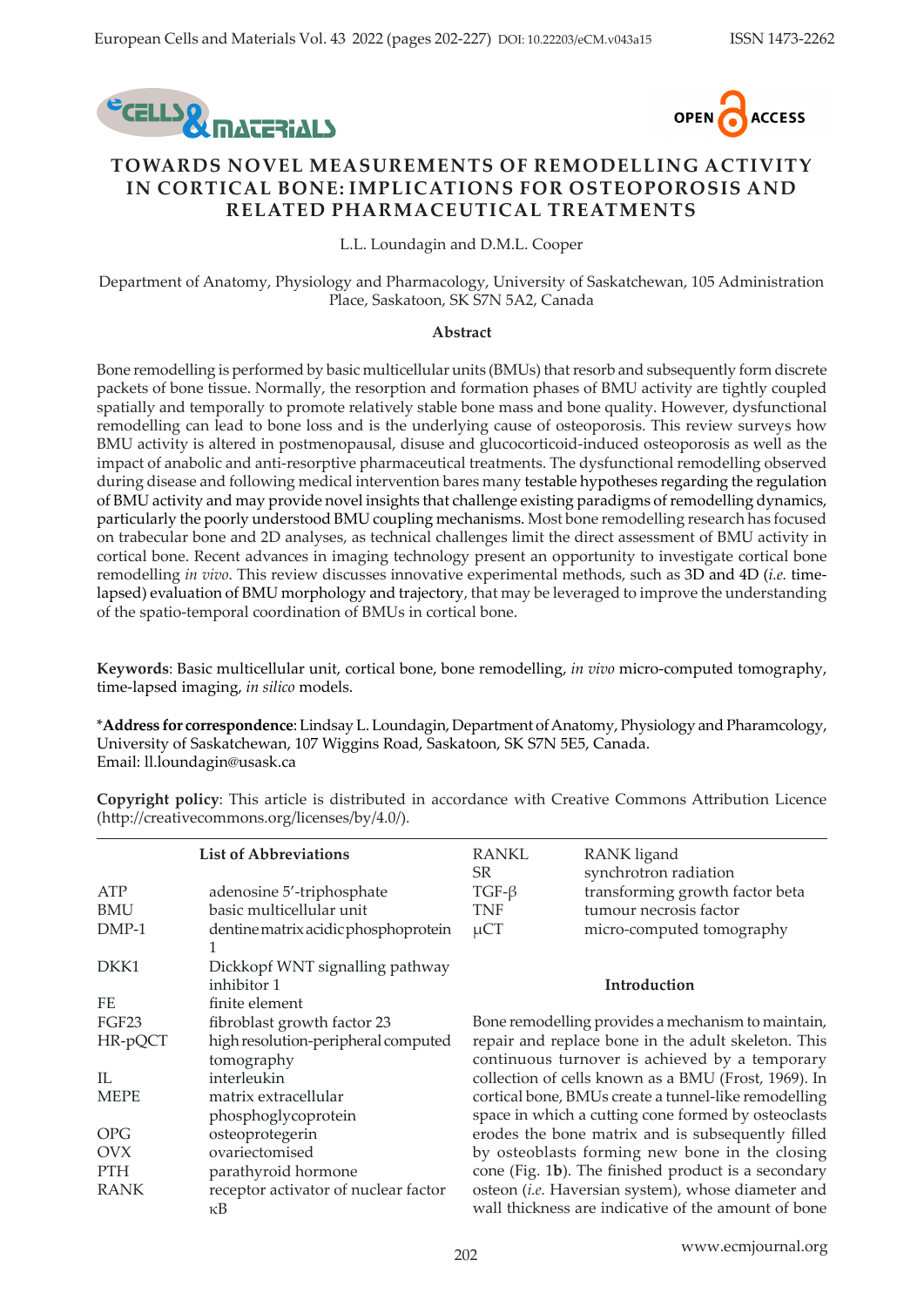resorbed and formed, respectively, by a single BMU (Fig. 1**a**). Although the mechanisms that govern the reversal of bone resorption to bone formation are still not well understood, these two phases are believed to be strongly coupled both spatially and temporally (Andersen *et al.*, 2013; Parfitt, 1982). A remodelling event is considered to be balanced when the amount of bone resorbed and formed is equal such that the



**Fig. 1**. **Schematic of a BMU in cortical bone.** (**a**) Sectioned view of cortical bone illustrating the osteonal structure resulting from remodelling by BMUs and the common measurements of osteon morphology – osteon diameter and wall thickness – indicative of BMU activity. (**b**) Schematic of a BMU and (**c**) its relationship to osteon structure in uncoupled, imbalanced and balanced conditions.

overall porosity and bone mineral density remain relatively constant. Excessive or dysfunctional (*i.e.* imbalanced or uncoupled; Fig. 1**c**) BMU activity can drastically increase the intracortical porosity and is a hallmark of common bone diseases such as osteoporosis (Kenkre and Bassett, 2018).

Increased cortical porosity explains up to 76 % of the variance in bone strength (McCladen *et al.*, 1993) and is a primary risk factor for fragility fractures (Bjørnerem, 2016; Pisani *et al.*, 2016; Ramchand and Seeman, 2018; Zebaze *et al.*, 2010). Pores decrease bone strength by both reducing the load-bearing capacity and by acting as stress concentrations (Currey, 1962; Hernandez *et al.*, 2006; Wachter *et al.*, 2002). Pores diminish the total amount of material available to withstand a given load and, therefore, decrease the bone's load-carrying capacity. Additionally, pores are stress concentrators in the bone matrix that locally elevate the stress, making surrounding regions more susceptible to developing and accumulating microcracks (Loundagin *et al.*, 2020; Nicolella *et al.*, 2006). Cavities of various sizes and functions contribute to cortical porosity, most notably, osteocyte lacunae and vascular canals (Cooper *et al.*, 2016). However, given that BMU activity dictates the morphology of the canal network and is the focus of the present review, cortical porosity herein refers to the latter.

The more abundant and larger canals associated with age-related and pathological bone loss (Fig. 2) are primarily driven by a high rate of remodelling and a negative balance in BMU activity (Andreasen *et al.*, 2018). Even when balanced, faster bone resorption relative to a slower rate of formation may create a transient, albeit potentially reversible, increase in



**Fig. 2. Intracortical remodelling in rabbit tibiae from various treatment groups.** (Top) Representative transverse cross-sections of rabbit tibiae from various treatment groups imaged using differential interference contrast and fluorescent confocal microscopy. Active bone formation is labelled with calcein (green fluorescent signal). Note: calcein labels are absent from the glucocorticoid-treated rabbits due to deficient bone formation. (Bottom) 3D  $\mu$ CT images (nominal resolution = 10  $\mu$ m) of the corresponding specimen illustrating the intracortical porosity related to remodelling cavities (red). Data and images courtesy of Dr Kim Harrison (Harrison *et al.*, 2020a).

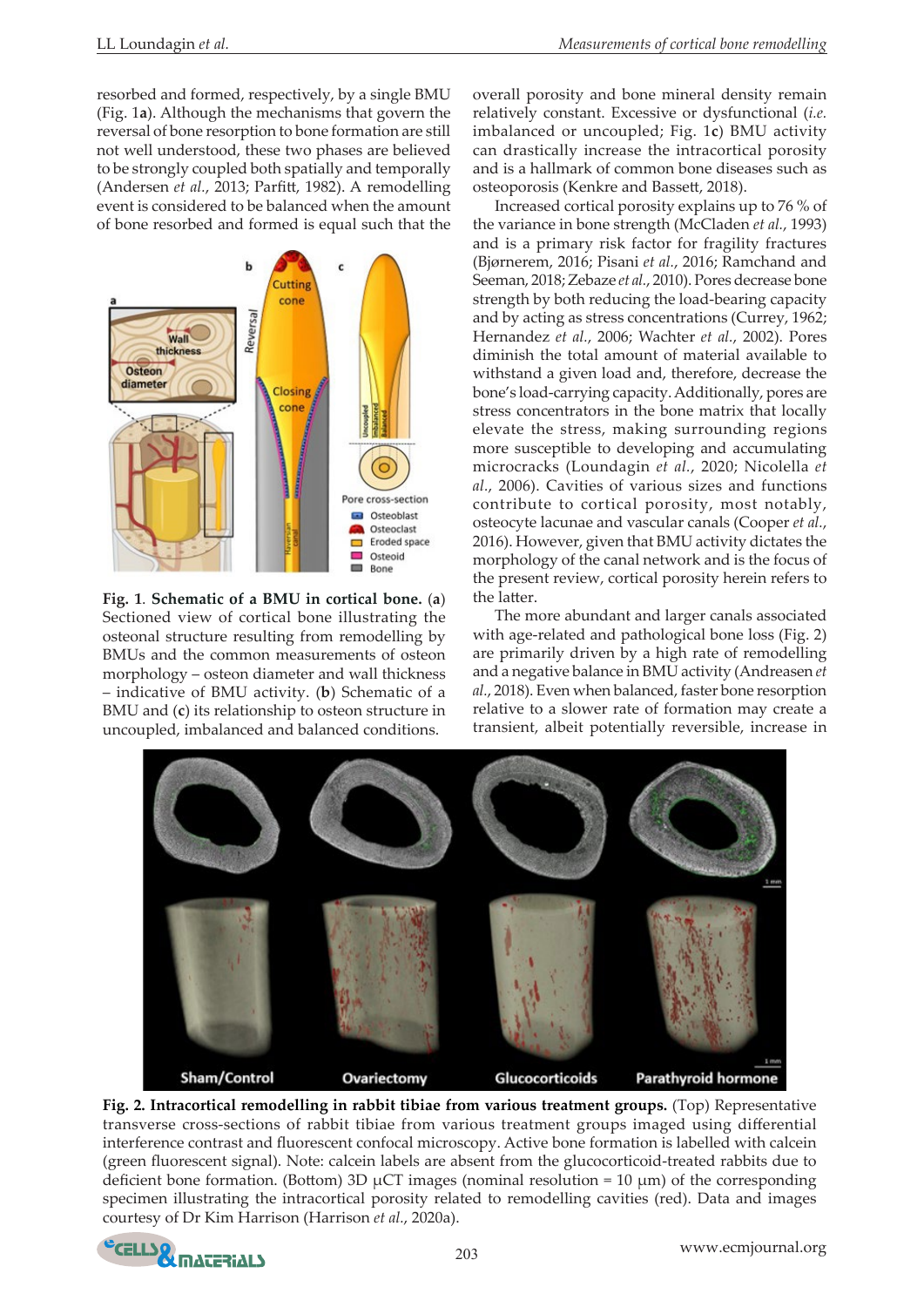porosity (Martin, 1991). Emerging evidence also suggests that slower resorption may delay or even completely inhibit the onset of bone formation (*i.e.* uncoupling) (Lassen *et al.*, 2017). Both scenarios illustrate the delicate and intertwined nature of bone resorption and formation and how their spatiotemporal relationship determines the success of a given remodelling event. Additionally, prolonged intracortical remodelling increases the density of pores, which may merge, creating fewer but markedly larger pores (Andreasen *et al.*, 2018; Bell *et al.*, 2001). Therefore, the aspects of BMU activity that dictate intracortical porosity are 1) the activation frequency (*i.e.* birth rate) of BMUs; 2) the relative volumes of bone resorbed and formed; 3) the spatio-temporal relationship between bone resorption and formation; 4) the spatial distribution and trajectory of BMUs (*i.e.* coalescence of active BMUs and/or existing canals).

These four parameters are believed to be altered with age and disease and, as such, are the target of many therapeutic strategies attempting to mitigate the deleterious effects of dysfunctional remodelling (Kenkre and Bassett, 2018). Bone loss in both primary (*e.g.* senile or postmenopausal) and secondary (*e.g.* disease- or drug-induced) osteoporosis is a consequence of accelerated bone turnover and a net increase in bone resorption. Pharmaceutical treatment of osteoporosis is typically categorised into 2 approaches, anabolic and anti-resorptive therapies. PTH and romosozumab are anabolic therapies that increase bone mass by stimulating bone formation (Aslan *et al.*, 2012). More commonly used anti-resorptive treatments, such as bisphosphonates and denosumab, reduce bone resorption by limiting osteoclastic activity (Baron *et al.*, 2011). Despite the prevalence of osteoporosis and moderate success of pharmaceutical treatments in preventing fragility

fractures (Sozen *et al.*, 2017; Vandenbroucke *et al.*, 2017), the intricacies of pathophysiological bone remodelling and the role of pharmaceutical interventions in restoring remodelling dynamics at the BMU-level are largely unknown.

This knowledge gap is especially evident for cortical bone, as most bone remodelling research has focused on trabecular bone loss. This is exacerbated by the fact that the spatio-temporal coordination of BMUs remains a challenge to observe directly *in vivo*. Current understanding of 3D BMU morphology in cortical bone comes from a limited number of studies utilising serial sectioning (Fig. 3**a**); however, these data are inherently static and provide merely a snapshot of BMU activity. Knowledge of dynamic (*i.e.* time-lapsed) BMU activity is largely derived from dynamic histomorphometry studies in which fluorochrome labelling of newly calcified bone at multiple timepoints allows calculation of mineral apposition and bone formation rates (Fig. 3**b**). Importantly, dynamic histomorphometry only provides a direct assessment of the formative phase and aspects of the resorptive phase can only be inferred indirectly. Furthermore, the detection of fluorochrome labels can be highly variable depending on the status of the closing cone at the time of label administration or biopsy (Buenzli *et al.*, 2014) and possibly undetectable if bone formation is impaired or uncoupled, as is the case of glucocorticoid-induced osteoporosis (Dalle Carbonare *et al.*, 2005; Jensen *et al.*, 2015).

Identifying how and why BMU activity varies is crucial to better understand the physiological and pathophysiological process of bone remodelling as well as an essential component in managing or preventing associated bone loss. The ability of current methods to directly assess BMU activity is limited.



**Fig. 3. The variety of techniques used to investigate bone remodelling.** (**a**) Bone histomorphometry can detect the presence and spatial relationship of cells as well as characterise activity-specific surfaces. This histological longitudinal section of a BMU in the fibula of a 65-year-old man stained with Masson's trichrome illustrates the presence of osteoclasts (black arrowheads) distributed along the eroded surface (ES) of the cutting cone, up to the point where bone formation begins on the osteoid surface (OS). (**b**) Dynamic histomorphometry uses fluorochrome labelling of newly calcified bone to quantify changes in bone formation as a function of time. Calcein (green) and alizarin red labels administered every 14 d demonstrate the active bone formation occurring in the canine tibia under loading conditions.  $(c) \mu CT$  and (**d**) SR µCT imaging are non-destructive techniques that allow a 3D perspective on intracortical porosity, which is essential in understanding the activity of a BMU over its lifespan. (c) The fusion of  $\mu$ CT and 2D histology illustrates the complexity of the microarchitecture extending beyond what is seen in a 2D section, and SR µCT has the capability to capture minute details such as the cement lines (*i.e.* osteon borders) surrounding the (**d**) vascular canals. All figures were used with permission from the copyright owner and reprinted from the following publications: (**a**) Lassen *et al.*, 2017; (**b**) Hui *et al.*, 2016; (**c**) Hennig *et al.*, 2015; (**d**) Maggiano *et al.*, 2016.

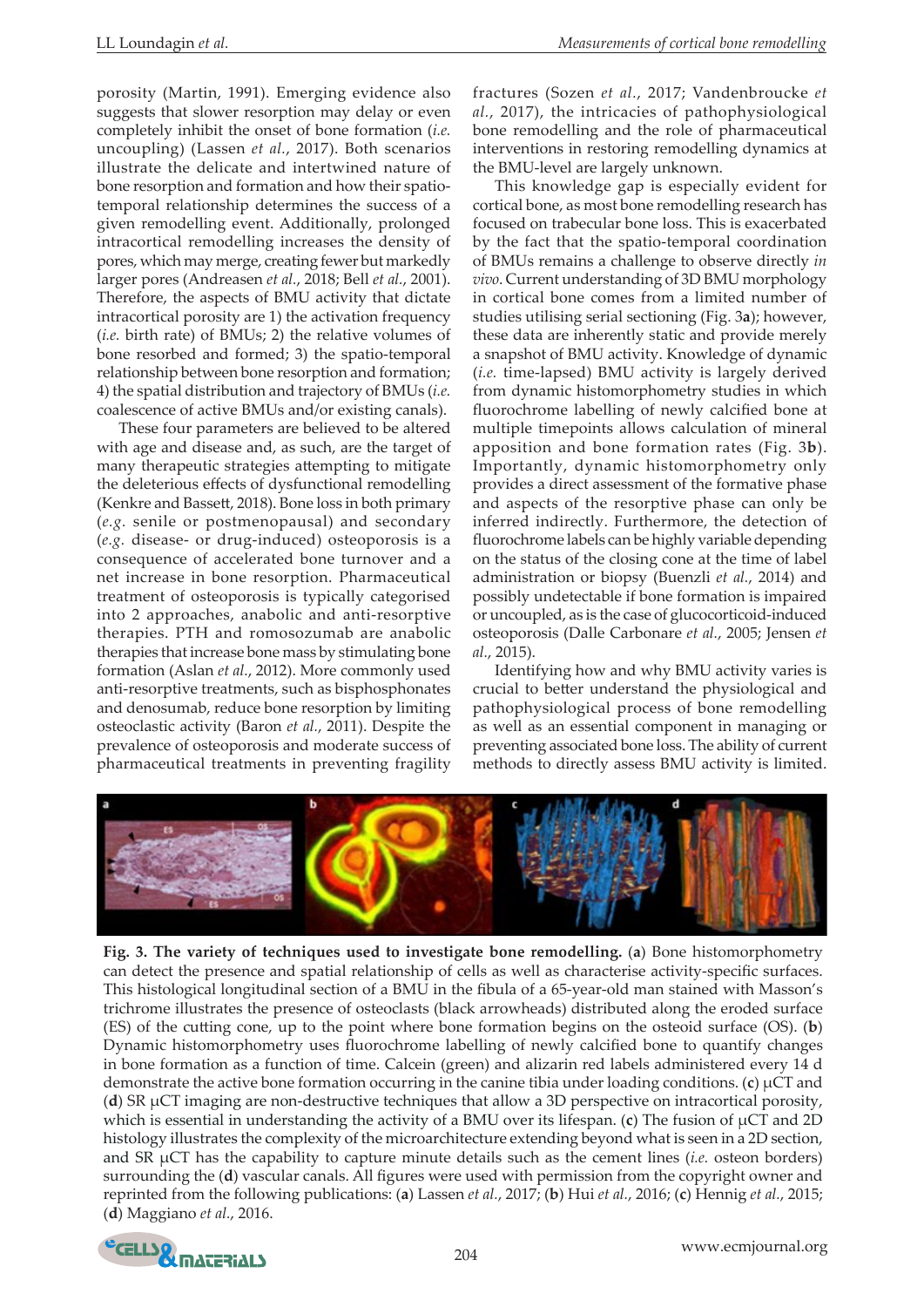At best, the dynamic nature of only the formative phase is quantifiable and the coordination of the resorptive and reversal phases remains elusive. The present review examines how specific parameters of BMU activity may be altered in osteoporosis (postmenopausal, disuse and glucocorticoidinduced) and with pharmaceutical therapies, including anabolic (PTH and romosozumab) and anti-resorptive treatments (bisphosphonates and denosumab). This is followed by a discussion on existing and future experimental methods that may be leveraged to improve the understanding of the spatio-temporal coordination of BMUs.

#### **Altered BMU activity in disease and with drug**

Changes in remodelling dynamics at the BMU-level are typically evaluated by the amount and rate of bone resorption and formation. Resorptive activity is quantified by erosion depth, erosion period and abundance as well as the length of eroded surfaces. Erosion surfaces are typically defined as scalloped surfaces that may be active (osteoclasts are present) or inactive (without osteoclasts). The erosion period represents the average time taken to resorb the osteon cavity but is an indirect measurement based on labels of bone formation. In trabecular bone, erosion depth is the depth of the cavity relative to an adjacent bone surface and indicates the amount of bone resorbed by a single BMU, similar to the measurement of osteon diameter used in cortical bone (Fig. 1**a**). Bone formation in both cortical and trabecular bone is assessed by mineral apposition rate, wall thickness as well as length and number of mineralising surfaces. Mineral apposition rate represents the linear rate of new bone deposition, measured as the distance between two consecutive fluorochrome labels divided by the labelling period. Mineralising surface is based on the extent of the labelled surface to describe the amount of mineralisation at a particular time. The following section reviews the underlying processes that alter these variables, how they contribute to bone loss in postmenopausal, disuse and glucocorticoidinduced osteoporosis, and discusses several drug treatments that manipulate parameters of BMU activity to restore remodelling dynamics.

#### **Osteoporosis**

#### *Postmenopausal osteoporosis*

Postmenopausal osteoporosis, a primary form of the disease, is a common bone disorder caused by oestrogen deficiency. Under normal conditions, oestrogen has a protective effect on bone, limiting the differentiation and activity of osteoclasts. Oestrogen suppresses TNF and IL-1, cytokines known to enhance osteoclast activity (Charatcharoenwitthaya *et al.*, 2007; Jilka, 1998; Pacifici *et al.*, 1991), as well as IL-6, which stimulates osteoclastogenesis (Jilka *et al.*, 1992). Osteoclast life span is indirectly controlled through oestrogen-mediated regulation of TGF-β

(Hughes *et al.*, 1996) and promotes apoptosis of mature osteoclasts directly *via* FAS ligand/FAS signalling (Krum *et al.*, 2008; Wang *et al.*, 2015). Oestrogen also stimulates OPG expression (Bord *et al.*, 2004; Saika and Matsumoto, 2001), disrupting the RANK/RANKL pathway, which largely controls osteoclast formation in osteoclast precursors as well as the activation and survival of mature osteoclasts (Boyce and Xing, 2007; Lacey *et al.*, 1998; Shevde *et al.*, 2000). With the decline in oestrogen associated with menopause, osteoclasts are more abundant, active and survive longer (Nakamura *et al.*, 2007; Weitzmann and Pacifici, 2006), all of which may contribute to increased resorption, porosity and bone fragility.

Although these changes in osteoclast fate, function and survival have been observed at the cellular level, the implication of larger resorption cavities is not directly reflected in histomorphometric analyses of osteoporotic bone. Indeed, bone biopsies from the iliac crest of osteoporotic women exhibit more osteoclasts and a 45 % increase in BMU activation frequency than that of healthy postmenopausal women, but erosion depth is comparable between the two groups (Cohen-Solal *et al.*, 1991; Eriksen *et al.*, 1990). 3D evaluation of trabecular bone loss in OVX rat and mouse models also present conflicting evidence. OVX mice demonstrated fewer resorption sites but larger erosion surfaces per site (Lambers *et al.*, 2012). On the other hand, the increased bone resorption in OVX rats was due to an increased frequency in resorption cavities with no difference in the total volume resorbed per cavity (Slyfield *et al.*, 2012). The latter would suggest that oestrogen deficiency primarily affects bone remodelling by increasing the activation frequency but not the function of active BMUs and challenges the belief that increased osteoclast number and osteoclast surface observed in osteoporotic bone must yield increased resorption at the BMU-level (Arlot *et al.*, 1990). While it is true that resorption is increased globally in osteoporosis, more data is needed to understand the importance and respective contributions of remodelling frequency and resorption volume to total bone loss.

Dynamic parameters of BMU activity in human bone are primarily reported for the trabecular and endocortical envelopes and remain largely unknown for intracortical bone. Static measurements of osteon morphology provide some indication of remodelling activity in cortical bone. For example, the number of osteons observed in the femoral cortex of osteoporotic females was larger than that in young, healthy females (Zimmermann *et al.*, 2016), while osteon diameter in osteoporotic bone was smaller compared to young healthy bone (Bernhard *et al.*, 2013). Similar to what has been reported for trabecular and endocortical bone, activation frequency in cortical bone is increased in postmenopausal osteoporosis; however, the resorption volume and period in cortical bone may actually be lower. Interestingly, resorption per BMU is reduced in postmenopausal osteoporotic

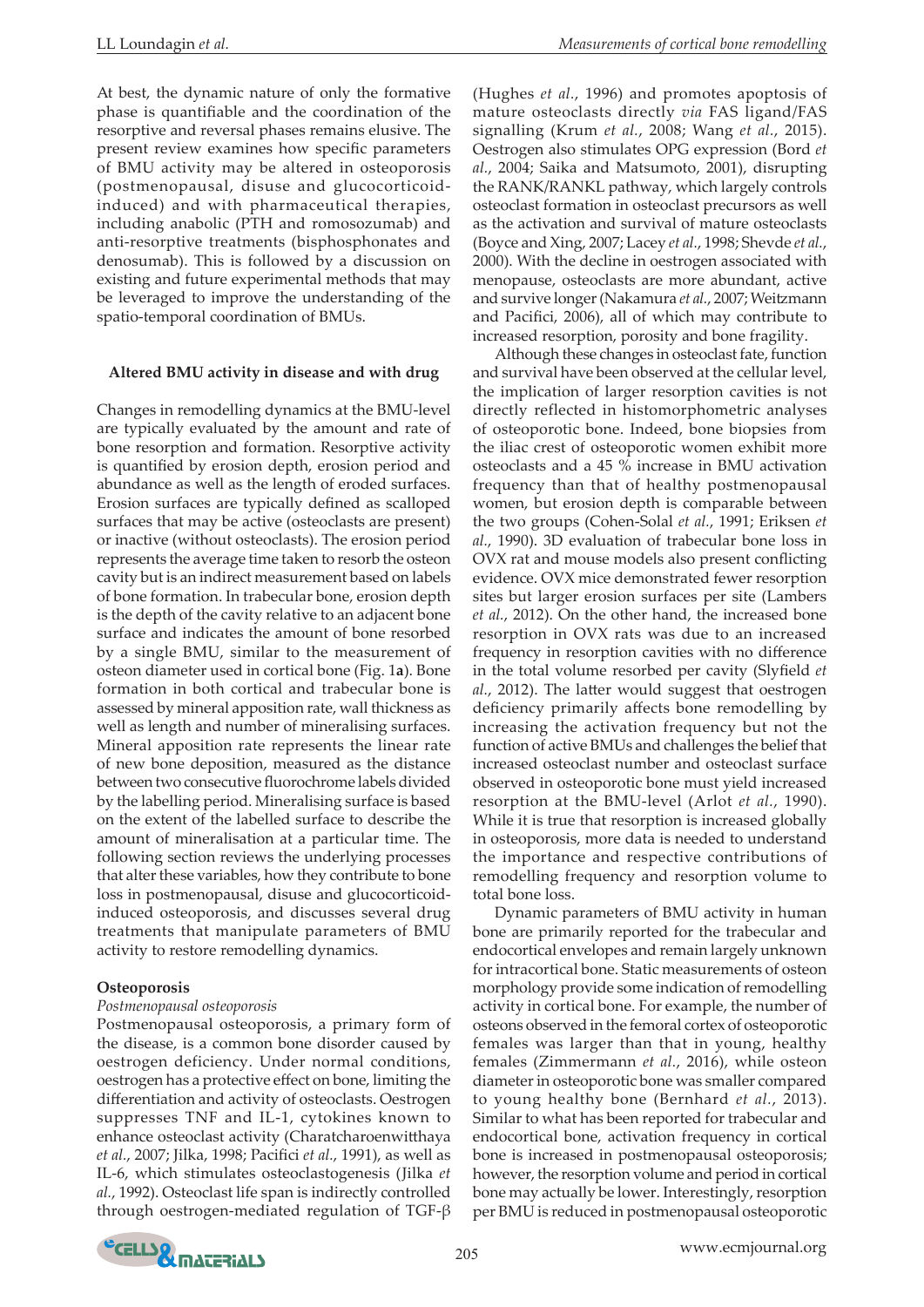women (Bernhard *et al.*, 2013) even though the number, activity and lifespan of osteoclasts are thought to be increased (Nakamura *et al.*, 2007).

It is largely agreed that bone formation is impaired in osteoporosis and contributes to the imbalance between resorption and formation at the BMU level, in favour of resorption. Mean wall thickness, an indication of the amount of bone formed per remodelling event, is lower in both osteoporotic trabecular (Cohen-Solal *et al.*, 1991; Darby and Meunier, 1981; Eriksen *et al.*, 1990; Kimmel *et al.*, 1990; Parfitt *et al.*, 1995) and cortical bone (Bernhard *et al.*, 2013). Varying findings have been reported for mineral apposition rate, describing that of postmenopausal osteoporosis as either decreased (Carasco *et al.*, 1989; Eriksen *et al.*, 1990; Parfitt *et al.*, 1995) or unchanged (Arlot *et al.*, 1990; Kimmel *et al.*, 1990) compared to non-osteoporotic postmenopausal controls. Diminished bone formation may indicate a disruption in BMU coordination, hindering the reversal of bone resorption to formation due to impaired recruitment or function of osteoblasts, or both. Finally, elevated cortical porosity may be compounded by the coalescence of active BMUs or remodelling of existing canals. This phenomenon plays a role in the increasing porosity associated with age (Andreasen *et al.*, 2018) and has been suggested to contribute to the presence of fewer but larger mineralising surfaces in OVX rats (Slyfield *et al.*, 2012). Taken together, histological evidence indicates that the increased intracortical porosity in osteoporosis is a result of higher activation frequency, insufficient bone formation and merging of remodelling spaces rather than an excessive amount of bone resorbed per remodelling event.

#### *Glucocorticoid-induced osteoporosis*

Glucocorticoids are a group of immunomodulating drugs commonly used to treat autoimmune disorders and inflammatory conditions; however, glucocorticoid treatment is associated with rapid bone loss and fragility fractures (Van Staa *et al.*, 2002) and is the leading cause of secondary osteoporosis (Adami and Saag, 2019; Whittier and Saag, 2016). Pharmacological doses of glucocorticoids induce osteoporosis by altering bone remodelling, affecting cells from both the osteoblast and osteoclast lineages. Yet, the most notable characteristic of glucocorticoidinduced osteoporosis is deficient bone formation and is primarily due to a reduced number of osteoblastic cells and impaired osteoblast function (Canalis *et al.*, 2007). Glucocorticoids inhibit the differentiation of osteoblasts (Ohnaka *et al.*, 2004; Pereira *et al.*, 2002) and promote apoptosis of osteoblasts and osteocytes (Weinstein *et al.*, 1998). The quality of the bone matrix is also diminished as glucocorticoids enhance the expression of mineralisation inhibitors, DMP-1 and Phex (Yao *et al.*, 2008), and suppresses osteocalcin and type I collagen (Canalis, 1983; Godschalk and Downs, 1988; Hernández *et al.*, 2004; Peretz *et al.*, 1989). Osteoclast formation and activity are enhanced with glucocorticoids (Hofbauer *et al.*, 1999; Sivagurunathan *et al.*, 2005) and they may also affect the life span of osteoclasts, although opposing results have been reported (Jia *et al.*, 2006; Kim *et al.*, 2006; Sivagurunathan *et al.*, 2005).

Given the significantly reduced bone formation with glucocorticoids, double-fluorochrome labels of mineralising surfaces are often absent (Fig. 2) and using dynamic histomorphometry to assess aspects of BMU activity, particularly mineral apposition rate and activation frequency, is futile (Harrison *et al.*, 2020a; Schorlemmer *et al.*, 2005). When detectable, the number and length of mineralising surfaces (Carbonare *et al.*, 2001; Schorlemmer *et al.*, 2005), wall thickness (Carbonare *et al.*, 2001; Dempster *et al.*, 1983; Vedi *et al.*, 2005) and mineral apposition rate (Bressot *et al.*, 1979; Dempster *et al.*, 1983; Vedi *et al.*, 2005) are decreased with glucocorticoid treatment compared to untreated controls. The influence of glucocorticoids on the activation frequency and resorptive activity of BMUs is less clear. The rapid rate of bone loss within the first 3-6 months of glucocorticoid treatment has led some to suggest that BMU activation frequency and resorption is elevated shortly after treatment initiation and followed by a more gradual decline in bone mass with continued treatment, during which activation frequency and resorption return to normal but formation is still impaired. This transient behaviour is supported by some (Dovio *et al.*, 2004; Haris *et al.*, 2012; Yao *et al.*, 2008), but not all (Ebeling *et al.*, 1998; Prummel *et al.*, 1991; Sasaki *et al.*, 2002), studies utilising biochemical markers of bone turnover and the histological evidence of changes in activation frequency and resorption are limited because these parameters are typically derived from labels of bone formation. Two studies report decreased activation frequency in cortical bone after long-term treatment with glucocorticoids in humans (Vedi *et al.*, 2005) and OVX sheep (Schorlemmer *et al.*, 2005). To circumvent the reliance on formative activity, Harrison *et al.* (2020a) defined "active remodelling centres" as a measure of remodelling activity in rabbits that included the sum of single-labelled osteons, doublelabelled osteons and resorption cavities normalised to cortical area. In contrast to reports in human and OVX sheep (Schorlemmer *et al.*, 2005; Vedi *et al.*, 2005), they found that active remodelling centres in glucocorticoid-treated rabbits were 3-fold larger than in sham controls (Fig. 2) (Harrison *et al.*, 2020a). Increased erosion surface, more abundant osteoclasts and larger canal diameters imply that resorption may be enhanced (Bressot *et al.*, 1979; Carbonare *et al.*, 2001; Harrison *et al.*, 2020a), yet direct measurement of resorption capacity at the BMU-level (*e.g.* erosion depth or osteon diameter) has not been reported. Whether resorptive activity is maintained or elevated, it is apparent that bone resorption is ongoing with glucocorticoids treatment without subsequent formation, indicating BMU uncoupling. Jensen *et al.* (2015) have demonstrated that the absence of bone formation in glucocorticoid treatment is associated

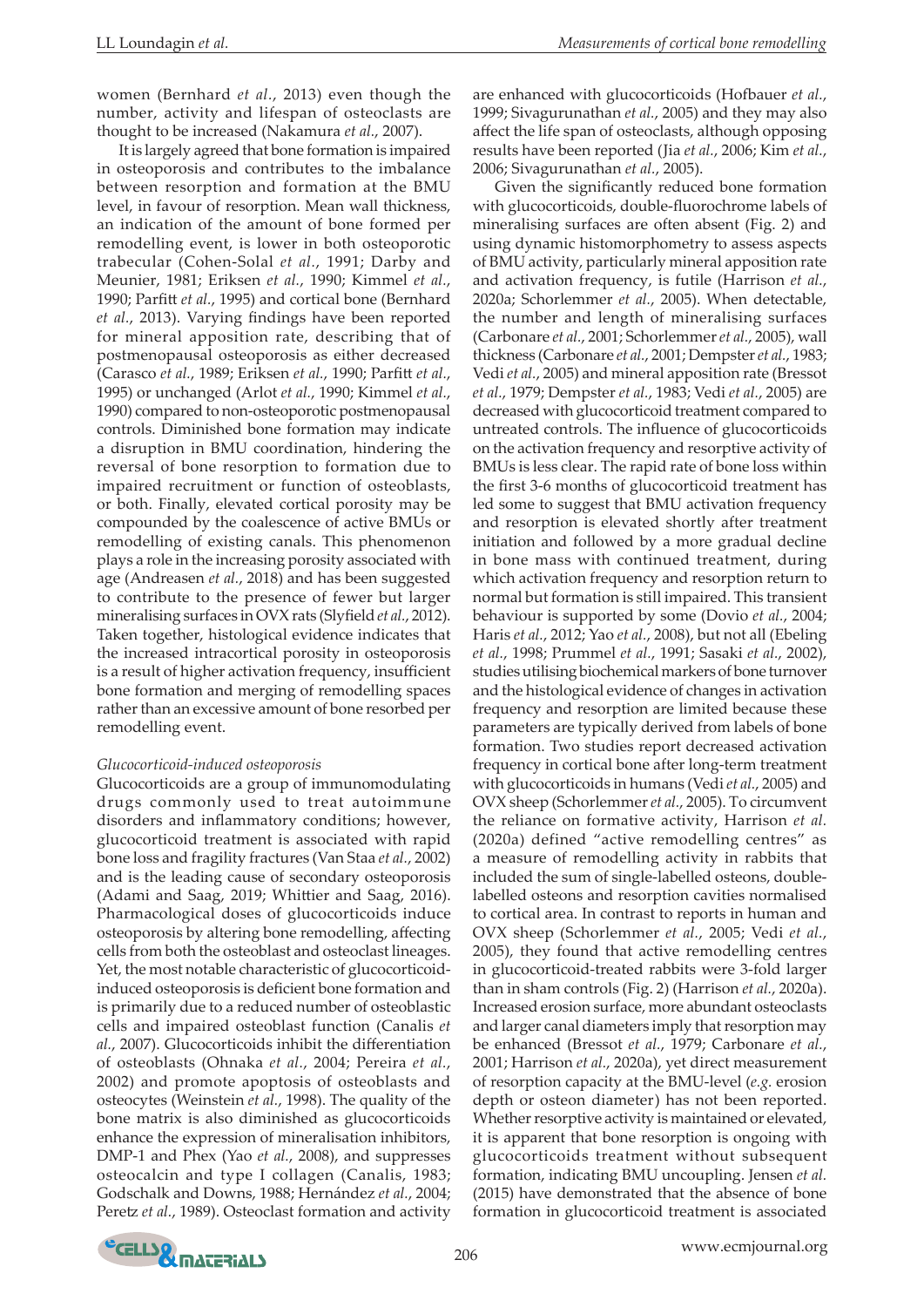with arrested reversal surfaces in which resorption has finished with no evidence of ongoing or future bone formation. In fact, arrested reversal surfaces were 5-times higher in glucocorticoid-treated patients compared to controls (Jensen *et al.*, 2015). This is suggestive of BMU uncoupling and may be the underlying cause of bone loss in glucocorticoidinduced osteoporosis (Andreasen *et al.*, 2015). It is important to note that the overall bone loss due to excess glucocorticoids is not the only contributor to reduced bone strength. Glucocorticoid treatment also compromises the quality of the bone matrix on the nanoscale and microscale, including decreased mineralisation as well as altered collagen content and organisation, which may negatively affect bone strength at the organ (*i.e.* whole-bone) level (Saito *et al.*, 2011; Xi *et al.*, 2020).

## **Disuse osteoporosis**

Bone remodelling is also regulated by the mechanical environment. The link between bone remodelling and mechanical loading was formally introduced in the "mechanostat theory" (Frost, 1987). Frost proposed that loading bone above a given strain would lead to bone formation through the modelling process, while underloading would enable bone resorption through increased remodelling. The latter may result in significant bone loss that is clinically referred to as disuse osteoporosis. Clinical examples of disuse osteoporosis include immobilisation during long-term bed rest or after fracture, spinal cord injury, paralysis and other neuromuscular or neurological disorders (Giangregorio and McCartney, 2006; Iolascon *et al.*, 2019; Rolvien and Amling, 2021; Zerwekh *et al.*, 1998). Reduced skeletal loads in microgravity during spaceflight may also lead to significant bone loss consistent with disuse osteoporosis (Gabel *et al.*, 2021; Stavnichuk *et al.*, 2020).

Mechanosensitive osteocytes are key players in the pathogenesis of disuse osteoporosis. Embedded in the bone matrix, osteocytes sense and translate changes in the mechanical environment to biochemical signals that regulate gene expression (Santos *et al.*, 2009). It is through this mechanotransduction that osteocytes orchestrate bone remodelling in response to increased mechanical loading. Mechanical stimulus promotes osteocyte survival (Bakker *et al.*, 2004; Plotkin *et al.*, 2005) and removal of such a stimulus enhances osteocyte apoptosis (Gerbaix *et al.*, 2017; Mann *et al.*, 2006; Rolvien *et al.*, 2020), triggering bone resorption (Aguirre *et al.*, 2006; Cabahug-Zuckerman *et al.*, 2016). Nitric oxide is a regulatory molecule produced by osteocytes that inhibits bone resorption by enhancing OPG and reducing RANKL expression, thereby limiting osteoclastogenesis (Fan *et al.*, 2004). Simulated microgravity has been associated with decreased nitric oxide production in MLO-Y4 osteocyte-like cells *in vitro* (Xu *et al.*, 2012) and may potentiate bone resorption (Nabavi *et al.*, 2011; Ralston *et al.*, 1995). Unloading also increases osteocyte expression of RANKL and results in increased number and activity of osteoclasts (Cabahug-Zuckerman *et al.*, 2016; Maïmoun *et al.*, 2005; Tamma *et al.*, 2009; Xiong *et al.*, 2011). Sclerostin and DKK1 are antagonists of the WNT signalling pathway that inhibit osteoblast function. Both sclerostin and DKK1 are increased after unloading (Gaudio *et al.*, 2010; Gifre *et al.*, 2015; Lin *et al.*, 2009; Spatz *et al.*, 2012) and may be responsible for the reduced number of osteoblasts and impaired bone formation (Li *et al.*, 2006; Lin *et al.*, 2009). Additional signalling molecules such as ATP and prostaglandins are upregulated following increases in mechanical stimuli and contribute to improved osteoblast differentiation, proliferation and function (Bonewald, 2011; Brunet *et al.*, 2004; Genetos *et al.*, 2004; Liu *et al.*, 2017); however, little evidence is available to assess their role in the case of unloading. Disuse may also lead to alterations in bone mineralisation. Reduced levels of serum osteocalcin have been reported in rats after 7 d of spaceflight (Patterson-Buckendahl *et al.*, 1987) and a more homogenous mineral distribution in immobilised elderly females (Rolvien *et al.*, 2020). Changes in mineralisation may be related to mineralisation regulators such as FGF23, MEPE and DMP-1, which are known to be produced by osteocytes in a mechanically sensitive manner (Harris *et al.*, 2007; Nepal *et al.*, 2021; Yang *et al.*, 2005).

Many studies report marked bone loss and elevated biomarkers of bone resorption following various models of unloading (Rolvien and Amling, 2021; Stavnichuk *et al.*, 2020); however, far fewer have reported specific changes in resorptive activity. Nonetheless, these studies support the notion of increased resorption following unloading, with an increased number of remodelling spaces (Kazakia *et al.*, 2014; Li *et al.*, 2004), larger osteons (Li *et al.*, 2004; Young *et al.*, 1986), more abundant osteoclasts (Ishijima *et al.*, 2001; Kondo *et al.*, 2005; Weinreb *et al.*, 1989) as well as increased erosion and osteoclast surfaces (Ishijima *et al.*, 2001; Kondo *et al.*, 2005; Li *et al.*, 1990; Li and Jee, 1991; Weinreb *et al.*, 1989; Zerwekh *et al.*, 1998). Alterations in bone formation due to unloading has been documented more extensively. Mineral apposition rate and mineralising surface are reduced following hind-limb unloading, denervation or tail suspension in rats (Drissi *et al.*, 1999; Ishijima *et al.*, 2001; Kondo *et al.*, 2005; Li *et al.*, 1990; Li and Jee, 1991; Turner and Bell, 1986), immobilisation or spaceflight in monkeys (Schock *et al.*, 1975; Young *et al.*, 1986; Zerath *et al.*, 1996) and immobilisation of the equine metacarpophalangeal joint (van Harreveld *et al.*, 2002). Interestingly, Young *et al.* (1986) described the surfaces of large resorption cavities of immobilised monkeys as smooth surfaces lined with mononucleated cells. Given the missing tetracycline labels of bone formation but the presence of mononucleated cells on the erosion surface, the authors hypothesised that osteoblast recruitment may not be compromised but the specific cell function inhibited, resulting in a prolonged reversal phase. The intracortical microarchitecture in long bones seems

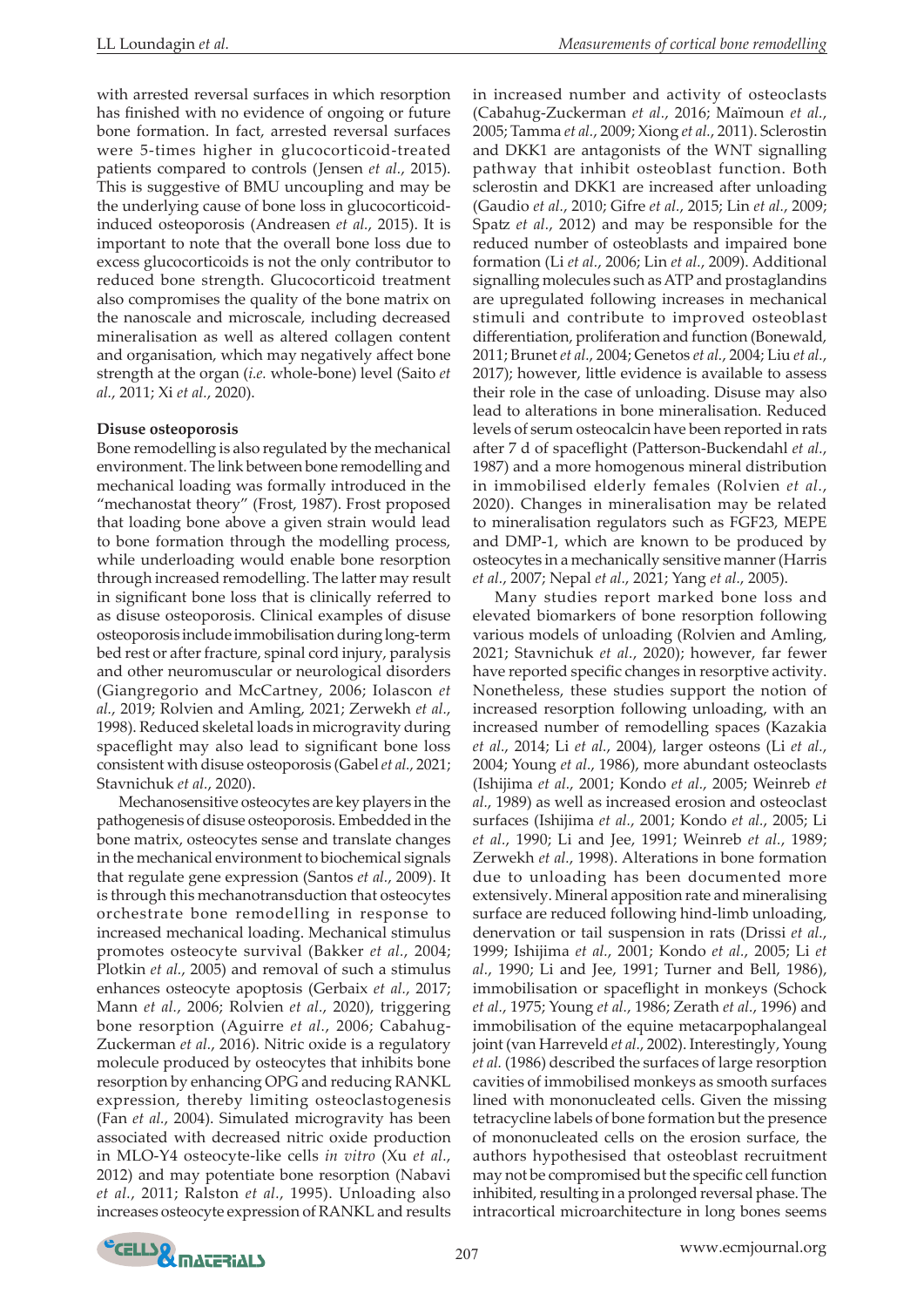to mirror the principal stress directions, suggesting that during remodelling a BMU's trajectory through the bone matrix may be guided by mechanical stimuli (Heřt *et al.*, 1994; van Oers *et al.*, 2008a; Petrtýl *et al.*, 1996). Britz *et al.* (2012) demonstrated that the removal of mechanical loading in immobilised rats results in more disorganised canal orientations compared to controls. However, this has not been studied in larger-animal models that exhibit more typical rates of secondary remodelling.

#### **Anabolic treatments**

#### *PTH therapy*

PTH is a major endocrine regulator of extracellular phosphate and calcium levels. When blood serum calcium levels are low, the parathyroid glands secret PTH, which activates bone remodelling to release calcium stored in the bone matrix. In primary hyperparathyroidism, circulating levels of PTH are constantly elevated, leading to increased bone resorption and marked bone loss (Rubin *et al.*, 2008; Vu *et al.*, 2013). On the other hand, intermittent lowdose administration of PTH (*e.g.* teriparatide) has an anabolic effect, resulting in net bone formation (Hock and Gera, 1992; Locklin *et al.*, 2003) and is, therefore, an effective treatment for severe osteoporosis.

The anabolic effects of intermittent PTH are largely attributed to increased osteoblast abundance and life span. PTH amplifies the number of preosteoblasts present in the bone marrow by promoting the commitment of mesenchymal stem cells to the osteoblast lineage (Fan *et al.*, 2017) and increasing the proliferation and differentiation of osteoblasts (Balani *et al.*, 2017). Intermittent PTH augments osteoblast activity and survival by supporting osteoblast maturation and attenuating osteoblast apoptosis (Jilka *et al.*, 1999). Cytokines released from the bone matrix during bone resorption are also essential for the anabolic effects of PTH (Tang *et al.*, 2009). In fact, without resorptive activity, the anabolic capacity of PTH may be limited (Delmas *et al.*, 1995; Wu *et al.*, 2010) and this highlights the importance of coupling in remodelling-based bone formation.

The mechanisms of action and effects of PTH vary among different bone compartments (*i.e.* trabecular, endosteal, periosteal and intracortical envelopes) and may explain some of the differences observed with PTH treatment. For instance, net bone formation is increased on trabecular, endosteal and periosteal surfaces (Jiang *et al.*, 2003; Lindsay *et al.*, 2007; Yamamoto *et al.*, 2016), whereas intermittent PTH significantly increases intracortical porosity (Hansen *et al.*, 2013; Jiang *et al.*, 2003; MacDonald *et al.*, 2011; Yamane *et al.*, 2017). This can mainly be attributed to increased activation frequency (Fig. 2), as observed in rabbits (Harrison *et al.*, 2020a; Hirano *et al.*, 1999), canines (Boyce *et al.*, 1996), monkeys (Burr *et al.*, 2001; Sato *et al.*, 2004) and humans (Ma *et al.*, 2014). The effect of PTH on the resorption capacity of individual BMUs is largely unknown for cortical bone and conflicting data in endocortical bone describe resorption parameters as either increased (Boyce *et al.*, 1996; Hirano *et al.*, 1999), unchanged (Dempster *et al.*, 2016b; Jiang *et al.*, 2003) or decreased (Lindsay *et al.*, 2007). Consistent with the expected increase in osteoblastic activity, PTH has been shown to augment aspects of intracortical bone formation, including increased mineralising surface and mineral apposition rate (Dempster *et al.*, 2016a; Hirano *et al.*, 1999; Ma *et al.*, 2014).

#### *Romosozumab*

Romosozumab is an anti-sclerostin antibody recently approved in the United States and Canada as an anabolic treatment for osteoporosis (Web ref. 1; Web ref. 2). Sclerostin, a protein secreted by osteocytes, inhibits the WNT signalling pathway, which stimulates osteoblast differentiation, proliferation and survival. Romosozumab binds to sclerostin to prevent this inhibitory effect and the WNT signalling pathway is activated, in turn increasing bone formation. Clinical trials in postmenopausal women have continually demonstrated that 3-12 months of romosozumab treatment increases BMD at the spine, hip and femoral neck (Cosman *et al.*, 2016; McClung *et al.*, 2014; Padhi *et al.*, 2011). The marked improvements in bone mass may largely be attributed to the increases in modelling-based bone formation (*i.e.* formation on the endocortical and periosteal surface independent of prior resorption) rather than changes in remodelling activity. However, this phase of enhanced modelling-based formation attenuates over time and bone mass may continue to increase due to a net positive balance at remodelling sites (Boyce *et al.*, 2017; Ominsky *et al.*, 2017).

OVX cynomolgus monkeys treated with romosozumab demonstrated an increased mineral apposition rate and proportion of mineralising surfaces on trabecular, periosteal and endocortical surfaces after 3 and 6 months of treatment compared to controls but no significant difference in wall thickness at remodelling sites in trabecular bone. This trend was reversed after 12 months in OVXtreated monkeys, having an increased wall thickness but a similar proportion of mineralising surfaces and mineral apposition rate to that of the OVXplacebo group (Ominsky *et al.*, 2017). Intracortical remodelling was transiently increased, as evidenced by a higher activation frequency, but this did not induce significant changes in cortical porosity despite negligible differences in any measures of bone formation in cortical bone (Ominsky *et al.*, 2017). The recent study by Chavassieux *et al.* (2019a) provides the only histological evidence of romosozumab's effect on human bone, reporting the microstructural indices in all four bone compartments from iliac crest biopsies of postmenopausal osteoporotic women after 2 and 12 months of treatment. In general, their findings agree with what has been observed in primates: mineralising surfaces were increased on trabecular and endocortical surfaces after 2 months of treatment, but these values returned to or below

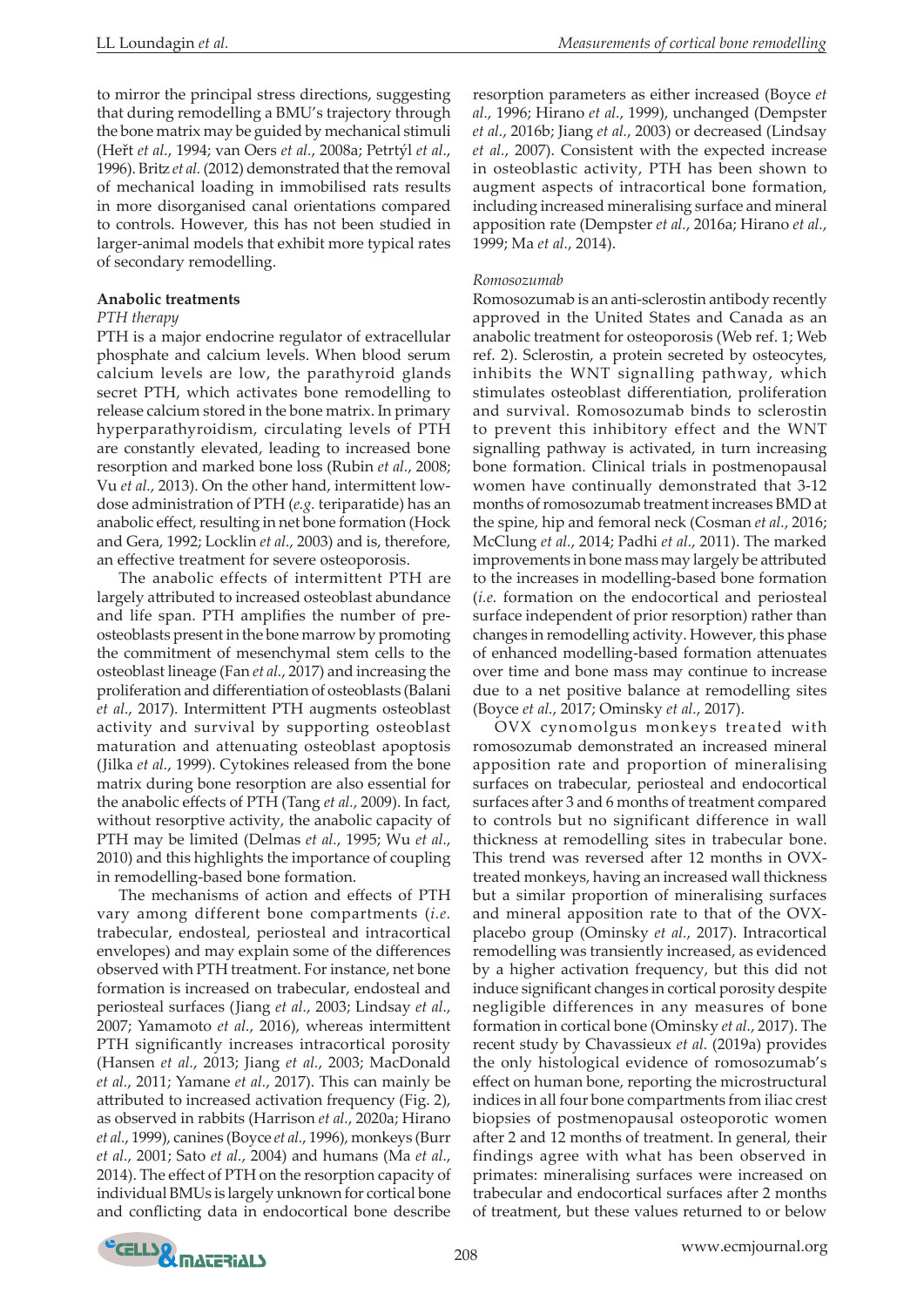control levels by 12 months, while wall thickness in trabecular bone remained elevated after 12 months of drug treatment. In contrast, the authors did not find an increase in mineral apposition rate within any of the bone compartments at either the 2- or 12-month timepoint. Activation frequency was only measured in trabecular bone but, similar to the trend observed in cortical bone in primates, demonstrated a transient increase, being nearly double that of the placebo group at 2 months and 5 times lower at 12 months (Chavassieux *et al.*, 2019a).

Interestingly, gains in BMD with romosozumab treatment are greater than those in patients treated with PTH (Genant *et al.*, 2017; Langdahl *et al.*, 2017; McClung *et al.*, 2014). This may be because romosozumab is not solely an anabolic agent, but rather has a dual action, increasing bone formation and reducing bone resorption. Sclerostin also promotes increased expression of RANKL by osteocytes. RANKL plays a major role in the formation and function of osteoclasts (Wijenayaka *et al.*, 2011). Therefore, in the presence of romosozumab, reduced RANKL leads to fewer osteoclasts and less resorption (Boyce *et al.*, 2017; Chavassieux *et al.*, 2019a; Kostenuik *et al.*, 2009; Li *et al.*, 2009). In both primates and humans, romosozumab treatment is associated with reduced erosion surfaces and osteoclast number in the trabecular and endocortical compartments (Boyce *et al.*, 2017; Chavassieux *et al.*, 2019a). This diminished resorptive activity is apparent in the early stages of treatment and sustained until the final timepoint. Erosion depth is also lower in romosozumab-treated primates (Boyce *et al.*, 2017), although this has yet to be reported in humans. It is interesting to note that intracortical and trabecular remodelling is increased despite the inhibition of osteoclasts and has led some to hypothesise that this may be a mechanism to support the mineral demands of the enhanced bone formation occurring during the early stages of treatment (Ominsky *et al.*, 2017).

While PTH and romosozumab are both anabolic treatments that cause a net gain in bone mass, the processes by which bone formation is augmented differ. PTH treatment increases both resorption and formation activity in the BMU remodelling process, while romosozumab primarily increases modellingbased bone formation, decreases bone resorption and eventually reduces bone turnover. The combined effects of romosozumab on BMU activity — reducing erosion depth and increasing wall thickness would result in a net positive balance in individual remodelling events and contribute to increasing BMD; however, more work is needed to determine the role of romosozumab in remodelling dynamics, particularly in human cortical bone.

#### *Anti-resorptive drugs*

Systemic and focal bone loss, such as in osteoporosis or rheumatoid arthritis, is often treated with antiresorptive drugs that target osteoclasts to ultimately reduce the magnitude of bone resorption. Antiresorptive drugs may decrease bone resorption by 1) limiting the differentiation of osteoclastic precursors into mature resorbing osteoclasts, 2) reducing the activity of mature osteoclasts, 3) altering the life span of differentiated and mature osteoclasts (Baron *et al.*, 2011; Reszka and Rodan, 2003). Currently, bisphosphonates (*e.g.* alendronate, risedronate and zoledronate) are the most commonly used antiresorptive therapy. Bisphosphonates bind to the mineral component of bone and are taken up by osteoclasts during bone resorption. Inside the osteoclast, bisphosphonates work through intercellular mechanisms to inhibit osteoclast function and survival (Reszka and Rodan, 2003). Denosumab is another anti-resorptive treatment that impedes osteoclastogenesis and osteoclast activity by disrupting the RANK/RANKL pathway. As a monoclonal antibody that targets RANKL, denosumab prevents RANKL from binding to its receptor RANK, thereby inhibiting osteoclast formation, activity and survival (Baron *et al.*, 2011; Hanley *et al.*, 2012).

The effectiveness of both bisphosphonates and denosumab to minimise bone loss is reflected in their ability to significantly reduce the activation of new BMUs (Chavassieux *et al.*, 1997; Dempster *et al.*, 2018; Kostenuik *et al.*, 2015; Recker *et al.*, 2008; Reid *et al.*, 2010). Compared to treatment-naive postmenopausal women, a 3-year treatment with bisphosphonates reduced activation frequency 2.7-fold (Recker *et al.*, 2008). Similarly, activation frequency was 6.7-fold lower in postmenopausal women treated with denosumab for 5 years (Brown *et al.*, 2014). The reduction in bone loss associated with bisphosphonate treatment is largely attributed to this attenuated turnover rate, as the erosion depth in trabecular bone (Chavassieux *et al.*, 1997; Eriksen *et al.*, 2002) and cortical bone (Bernhard *et al.*, 2013) was similar between control subjects and those treated with bisphosphonates. On the other hand, denosumab has been shown to reduce the erosion depth of BMUs in trabecular bone by approximately 30 % (Chavassieux *et al.*, 2019b). This may partly explain why improvements in total and cortical bone mineral density with denosumab were superior to those caused by alendronate (Brown *et al.*, 2009; Seeman *et al.*, 2010), although how much resorption is limited by denosumab at the BMU-level has yet to be investigated in cortical bone (*e.g.* osteon diameter).

Following the theory that BMU activity is normally tightly coupled, modifying bone resorption would consequently alter bone formation (Chavassieux *et al.*, 1997; Jensen *et al.*, 2021); however, change in bone formation after anti-resorptive drugs, as evidenced by histomorphometry, is convoluted. Wall thickness was unchanged following 1-3 years of treatment with bisphosphonates (Chavassieux *et al.*, 1997; Eriksen *et al.*, 2002) or denosumab (Chavassieux *et al.*, 2019b; Reid *et al.*, 2010) but the proportion of mineralising surface was significantly reduced with both drugs (Chavassieux *et al.*, 1997; Chavassieux

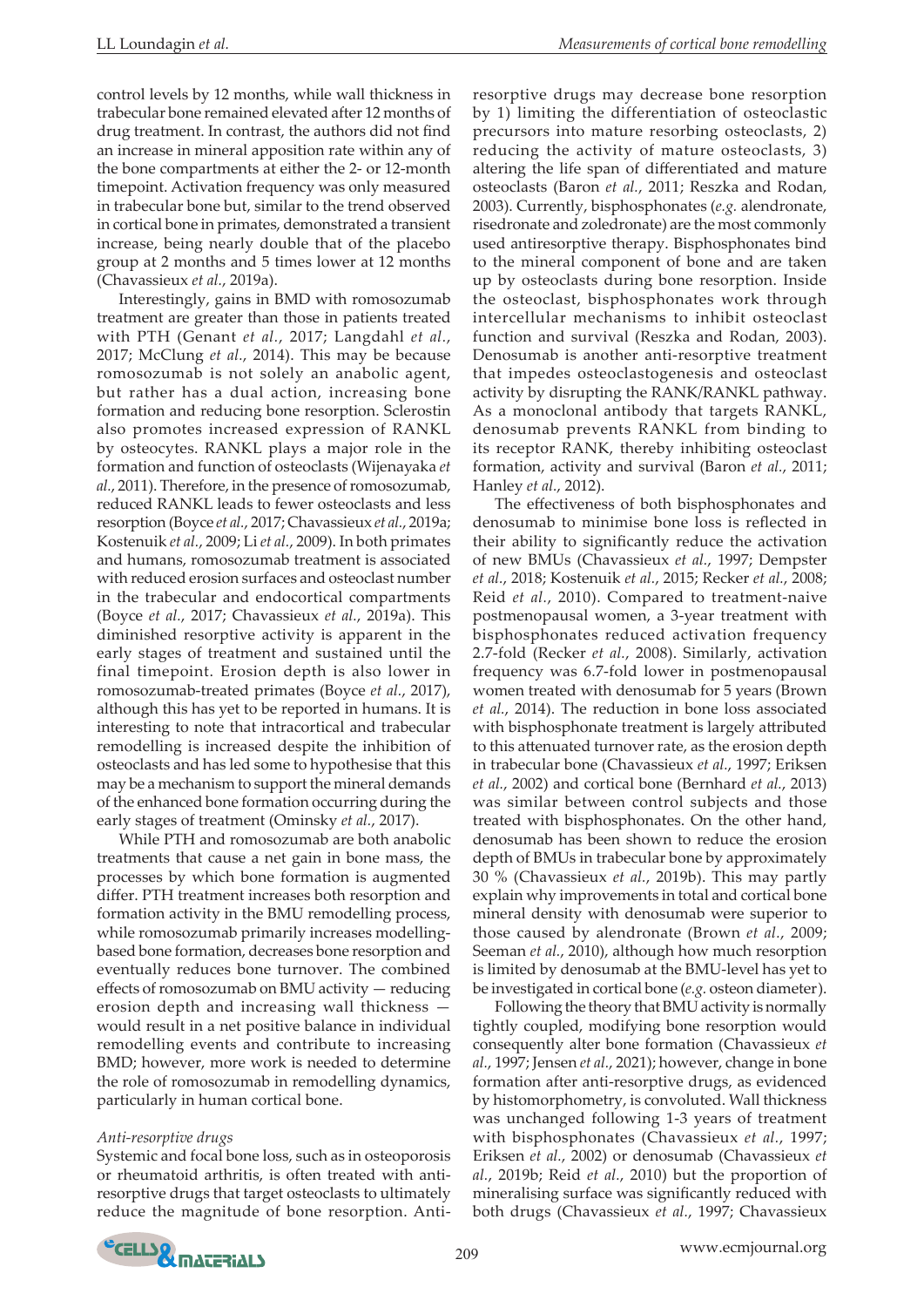*et al.*, 2019b; Eriksen *et al.*, 2002; Reid *et al.*, 2010). In addition, inconsistent changes in mineral apposition rate following bisphosphonate and denosumab treatment have been reported. After 2 and 3 years of alendronate and risedronate treatment, respectively, mineral apposition rate was marginally lower than in controls, although this difference was not significant (Chavassieux *et al.*, 1997; Eriksen *et al.*, 2002). In contrast, others report that mineral apposition rate was slightly higher after 1, 2 or 3 years of alendronate treatment compared to placebo (Bone *et al.*, 1997; Chavassieux *et al.*, 1997) and significantly increased after 3 years of zoledronic acid treatment (Recker *et al.*, 2008). Regarding denosumab, Reid *et al.* (2010) found mineral apposition rate to be reduced after 2 and 3 years of treatment, although some have demonstrated that the decreased mineral apposition rate observed at 2 years returned toward rates observed in placebo groups by 3 years (Chavassieux *et al.*, 2019b).

## **Future experimental opportunities**

These examples of disrupted or modified bone remodelling illustrate how delicate the remodelling process can be, in which altering a single factor may dismantle the tight coupling and balance of BMUs. They also provide a unique opportunity to evaluate current hypotheses of the remodelling process and better understand the phases and coupling mechanisms of BMU activity.

The activation-resorption-formation sequence was first described by Frost (Frost, 1969) and is now referenced so frequently to describe the remodelling process one may have the illusion that the regulation and activity in each of these phases is well understood. On the contrary, there remain several open questions, especially concerning cortical bone and its activation, resorption and formation.

- What governs the frequency and spatial distribution of BMU origination?
- What dictates reversal from bone resorption to formation (*i.e.* coupling mechanisms)?
- How might this mechanism $(s)$  be disrupted and/or restored?
- How do the spatial and temporal characteristics of BMU activity ultimately affect the structure and function of the whole bone?

The sections that follow discuss current and future experimental opportunities that may help address these questions, challenge existing theoretical frameworks of bone remodelling regulation and dynamics, and ultimately improve the understanding of the spatio-temporal behaviour of BMUs.

## **3D morphological analysis of BMU remodelling spaces**

Osteon morphology is a direct reflection of BMU osteoclastic and osteoblastic activity and measurements of osteon diameter and wall thickness are currently the best estimates of the amount of bone resorbed and formed during an individual remodelling event. These inherently 2D static measures are heavily dependent on the timing and specific slice selected for analysis, capturing the output of a BMU within a limited timeframe and at a single location. Serial sectioning has provided novel insights into the 3D morphology of osteons; however, these techniques are challenging and only few studies have used this approach to investigate intracortical bone microarchitecture (Cohen and Harris, 1958; Lassen *et al.*, 2017; Robling and Stout, 1999; Stout *et al.*, 1999; Tappen, 1977). Quantifying the 3D shape of remodelling spaces, which is more accessible through X-ray-based imaging (Fig. 3), may help elucidate the spatio-temporal behaviour of BMUs, specifically the capacity of the resorption and formation phases and how reversal mechanisms mediate their relationship.

X-ray µCT is the gold standard for non-destructive 3D analysis of trabecular microarchitecture and is increasingly being used to investigate that of cortical bone (Basillais *et al.*, 2007; Cooper *et al.*, 2003; Cooper *et al.*, 2007; Cooper *et al.*, 2011; Pazzaglia *et al.*, 2009). There are many benefits of using  $\mu$ CT compared to histology-based methods, including 1) a larger field of view that is not limited to a 2D section and its orientation, 2) BMU remodelling spaces may be observed directly without interpolating 2D sections, 3) the amount of bone resorbed and formed can be calculated as a volume rather than as an area. Furthermore, µCT is a promising approach for imaging BMU-related resorption cavities as their larger size and distinctive cutting cones are discernibly different from the smaller canals of completed osteons. Recent work has demonstrated the feasibility of such methods by using µCT to identify BMUs in a rabbit tibia *ex vivo* without the need for additional histological sectioning (Harrison *et al.*, 2020a).

Building on this work, 3D analysis of remodelling space morphology would provide more comprehensive measurements of each remodelling phase. The radius and length of the cutting cone, reversal zone or closing cone would be indicative of the change in volume within each phase, while the slope signifies the radial rate of change in bone tissue (Fig. 4). Unlike measurements derived from classic histological techniques, a 3D analysis of BMU-related resorption cavities would afford direct assessment of the resorption phase and its spatial relationship with formative activity. Quantifying 3D remodelling space morphology would be particularly useful when detection of fluorochrome labels is unreliable, such as with glucocorticoid treatment, because remodelling spaces could be identified independent of formative activity.

In addition, a morphological analysis could be used to challenge paradigms surrounding remodelling dynamics. The conventional concept of bone remodelling depicts BMU activity as a sequential

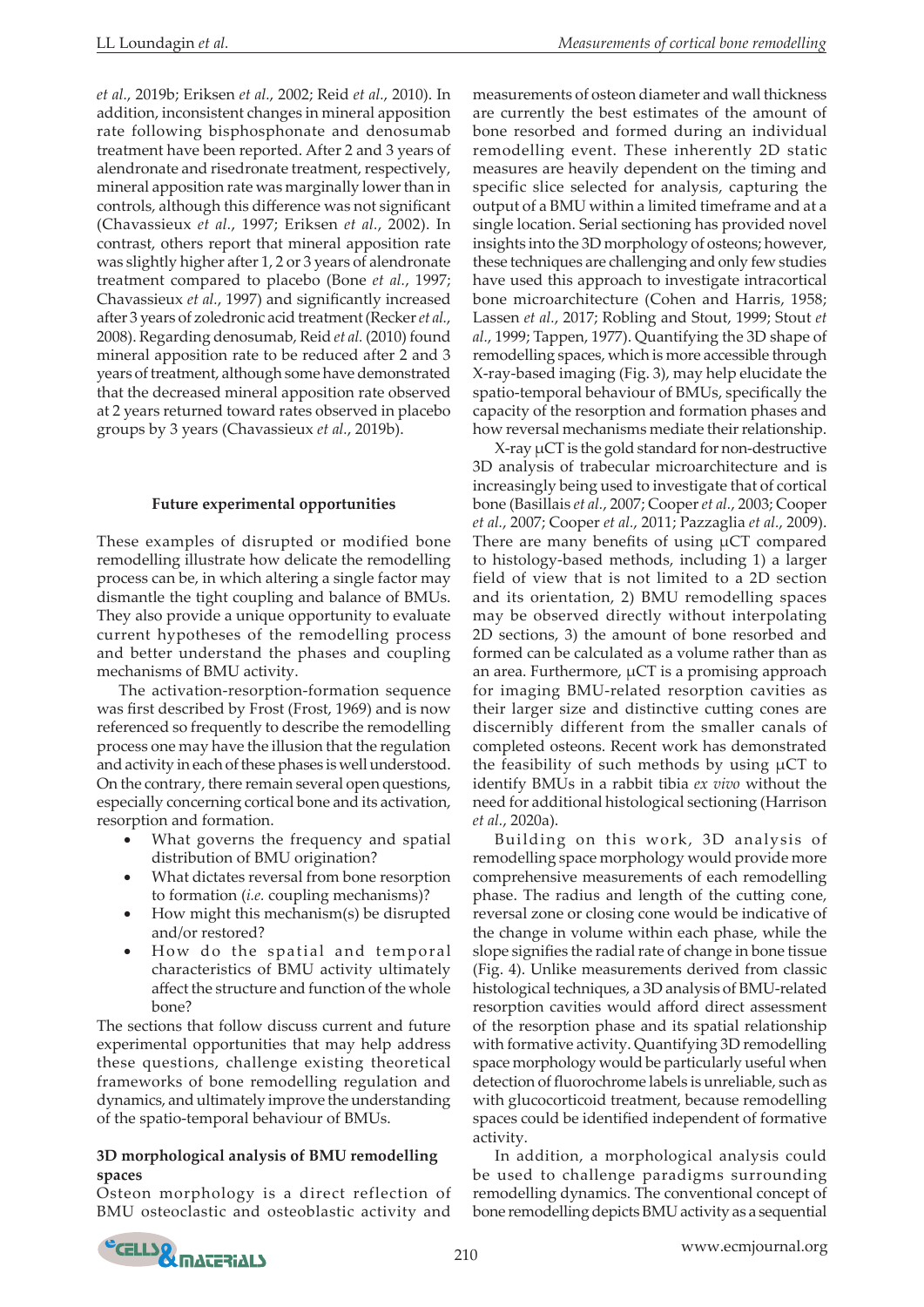order of events, *i.e.* activation-resorption-formation (Frost, 1969), and describes the reversal phase between resorption and formation as a quiescent zone with no resorptive or formative activity (Parfitt, 1982). If this were the case, the slope of the cutting cone would initially increase and then plateau during the quiescent reversal period (Fig. 5**a**). However, recent developments suggest that the reversal phase involves mixed reversal-resorption activity, during which bone continues to be resorbed (radially) and the switch from bone resorption to formation is driven by cellular expansion of osteoprogenitor cells (Lassen *et al.*, 2017). In this instance, both the cutting cone and reversal zone would have a non-zero slope (Fig. 5**b**) and clearly illustrate a different reversal mechanism from the conventional remodelling paradigm. Furthermore, variation in BMU shape may elucidate the effects of different interventions on remodelling dynamics. For example, both denosumab and bisphosphonate treatments reduce activation frequency, while resorption volume for a given BMU may only be effectively reduced with denosumab treatment (Fig. 4**b**). Similarly, remodelling is thought to be uncoupled with glucocorticoid treatment and ongoing resorption or an arrested reversal zone would be evident in altered remodelling space morphology (Fig. 4**b**).

Beyond quantitative measures of remodelling space morphology, qualitative descriptions vary widely in the literature. Most notably, the nature of the reversal zone and the shape of the cutting cone, which has been depicted as a pointed (Jaworski *et al.*, 1972; Parfitt, 1994; Robling and Stout, 1999) or spherical cone (Roberts *et al.*, 1984; Roberts

*et al.*, 2006). These seemingly minute changes in morphology may actually represent meaningful differences in remodelling dynamics that are currently unappreciated. Furthermore, computational models of BMU activity typically rely on idealised, often 2D, representations of BMU morphology (Buenzli *et al.*, 2012; Buenzli *et al.*, 2014; Burger *et al.*, 2003; van Oers *et al.*, 2008a; Smit and Burger, 2000) even though irregular morphologies were reported over 50 years ago (Johnson, 1964; Tappen, 1977) and complex 3D morphologies have been reported more recently (Cooper *et al.*, 2011; Maggiano *et al.*, 2016). Varying BMU shape would likely change the results and interpretation of these models, highlighting the importance of investigating and reporting accurate BMU morphologies.

# **4D time-lapsed** *in vivo* **analysis of BMU remodelling spaces**

Although morphological analysis of data already available with *ex vivo* 3D imaging has the potential to expand the understanding of BMU activity, detecting and tracking BMUs over time (4D) *in vivo* would provide novel insights into remodelling dynamics. Longitudinal *in vivo* µCT studies have successfully tracked changes in trabecular bone architecture, quantifying the alterations in thickness, separation and number of individual trabeculae due to age, disease and therapeutic interventions (de Bakker *et al.*, 2015; David *et al.*, 2003; Waarsing *et al.*, 2004). Technical challenges, including the high-resolution requirements and radiation concerns, have hindered such *in vivo* analyses in cortical bone; however, recent advances in imaging technology present an



**Fig. 4**. **Theoretical variations in BMU morphology.** Schematic representation of 3D morphological measures of BMU-related remodelling space, including radius (r) and length (L), and slope of the resorption (Rp), reversal (Rv) and formation (F) phases, that could be used to calculate the amount and radial rate of change in bone tissue. The table summarises changes in BMU activity in osteoporosis and with pharmaceutical treatments and poses hypothetical shapes of remodelling spaces that may reflect an altered remodelling event. Changes relative to normal BMU activity: no change (-), increased (↑), decreased (↓), inconclusive and maybe increased, decreased or no change  $(\sqrt{1-\pi})$ .

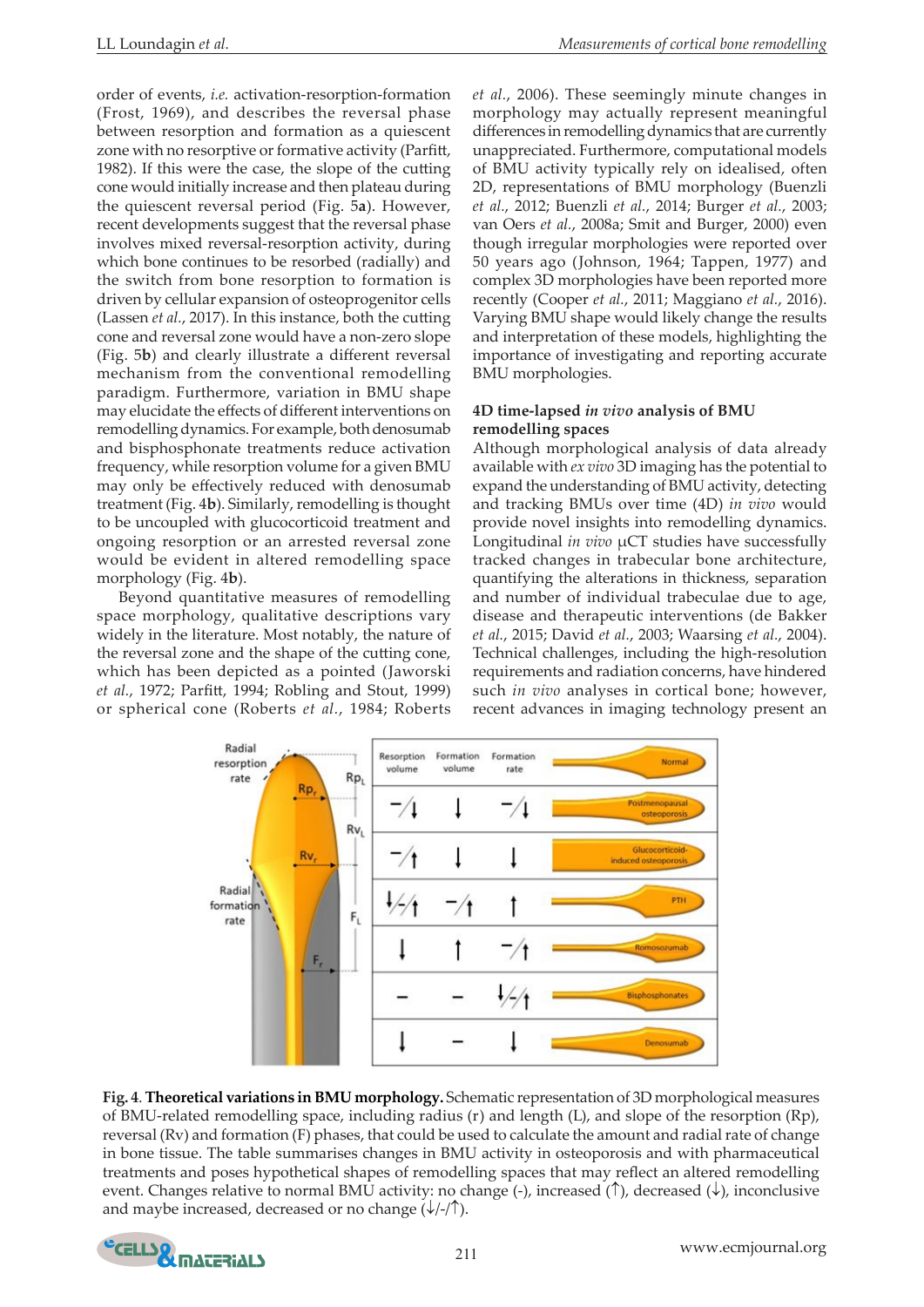opportunity for innovative methods to investigate cortical bone remodelling *in vivo* and longitudinally. Conventional µCT imaging can detect cortical porosity in animal models *in vivo* (Altman *et al.*, 2015; Li *et al.*, 2015) but the high radiation dose associated with increased resolution makes the characterisation of individual BMUs currently beyond reach. Advantages of SR µCT, such as increased resolution and contrast, along with reduced scan times, offer a potential avenue for *in vivo* imaging of remodelling events in animal models (Harrison and Cooper, 2015). Pratt *et al.* (2015) demonstrated that SR µCT could resolve cortical pores in rat tibia without a considerable increase in radiation dose (dose  $= 2.53$  Gy, voxel resolution  $= 11.8$  µm) compared to laboratory  $\mu$ CT (dose = 1.2-1.5 Gy, voxel resolution  $= 18 \mu m$ ; dose  $= 11.7$ -18.2 Gy, voxel resolution  $= 9 \mu m$ ). In addition, utilising  $SR \mu CT$  in larger-animal models that exhibit larger cortical pores, such as rabbits, would ease the resolution requirements and further reduce the radiation dose. Beyond animal models, HR-pQCT is being used increasingly to investigate cortical porosity in human bone *in vivo* (Britz *et al.*, 2012; Chen *et al.*, 2010; Cooper *et al.*, 2003; Cooper *et al.*, 2006; Pazzaglia *et al.*, 2009). With an isotropic voxel size of  $82 \mu m$ , the size of a single voxel is on the same scale as the average canal diameter in human cortical bone [~ 80-120 µm (Cooper *et al.*, 2007; Particelli *et al.*, 2012)] and HR-pQCT is likely unable to resolve all canals (Jorgenson *et al.*, 2015; Soltan *et al.*, 2019). However, remodelling spaces are  $\sim$  220-245  $\mu$ m in diameter on average (Britz *et al.*, 2009; Jowsey, 1966), suggesting that HR-pQCT can potentially detect and track individual remodelling events in human bone.



**Fig. 5**. **Morphology of BMU-related remodelling spaces has the potential to elucidate differences in BMU activity and challenge to hypotheses of remodelling dynamics.** (**a**) Conventional framework of remodelling process in which the reversal phase is transition zone between resorption and formation with limited activity. (**b**) Emerging concept of remodelling dynamics that suggests resorption continues throughout the reversal zone and plays a role in the transition to bone formation.

Non-destructive imaging modalities, such as µCT, allow multiple *in vivo* scans of the same bone. Comparing sequential images can elucidate changes occurring over time, such as spatial and temporal changes in bone resorption and formation. To evaluate these longitudinal changes, followup images need to be accurately aligned with the baseline image. Such image registrations techniques have been developed and are routinely used for quantifying longitudinal changes in trabecular bone (Boyd *et al.*, 2006; Christen and Müller, 2017; Waarsing *et al.*, 2004). Typically, a rigid body registration uses an optimisation algorithm, translating and rotating the images onto each other, to find the transformation that aligns the images to the satisfaction of a given objective function. Then, the transformation is applied and interpolation is used on the follow-up image to assign each voxel its new coordinates. Superimposing registered images can reveal differences between sequential images and may generally be interpreted as follows: bone that is present in only the first image is considered to be resorbed by the follow-up image, while bone that only appears in the follow-up image corresponds to newly formed bone. Bone that exists in both images is considered as quiescent, unchanged bone.

The chosen objective function may be featureor voxel-based and intends to maximise the similarity between the images. A feature-based approach attempts to minimise the distance between corresponding features in the two images. Given the dynamic structural changes in bone, featurebased registration can be problematic, as features in the first scan may be unrecognisable (*e.g.* absent or significantly altered) by the follow-up scan. Voxelbased registration uses similarity metrics such as grey-scale intensity values, normalised correlation



**Fig. 6**. **Schematic representation of 4D time-lapsed analysis of BMU-related remodelling spaces.**  Schematic representation of 4D time-lapsed analysis of BMU activity to track the resorption (R) and formation (F) front at multiple timepoints (t1 and t2). Direct assessment of BMU advance enables the calculation of longitudinal erosion and formation rates.

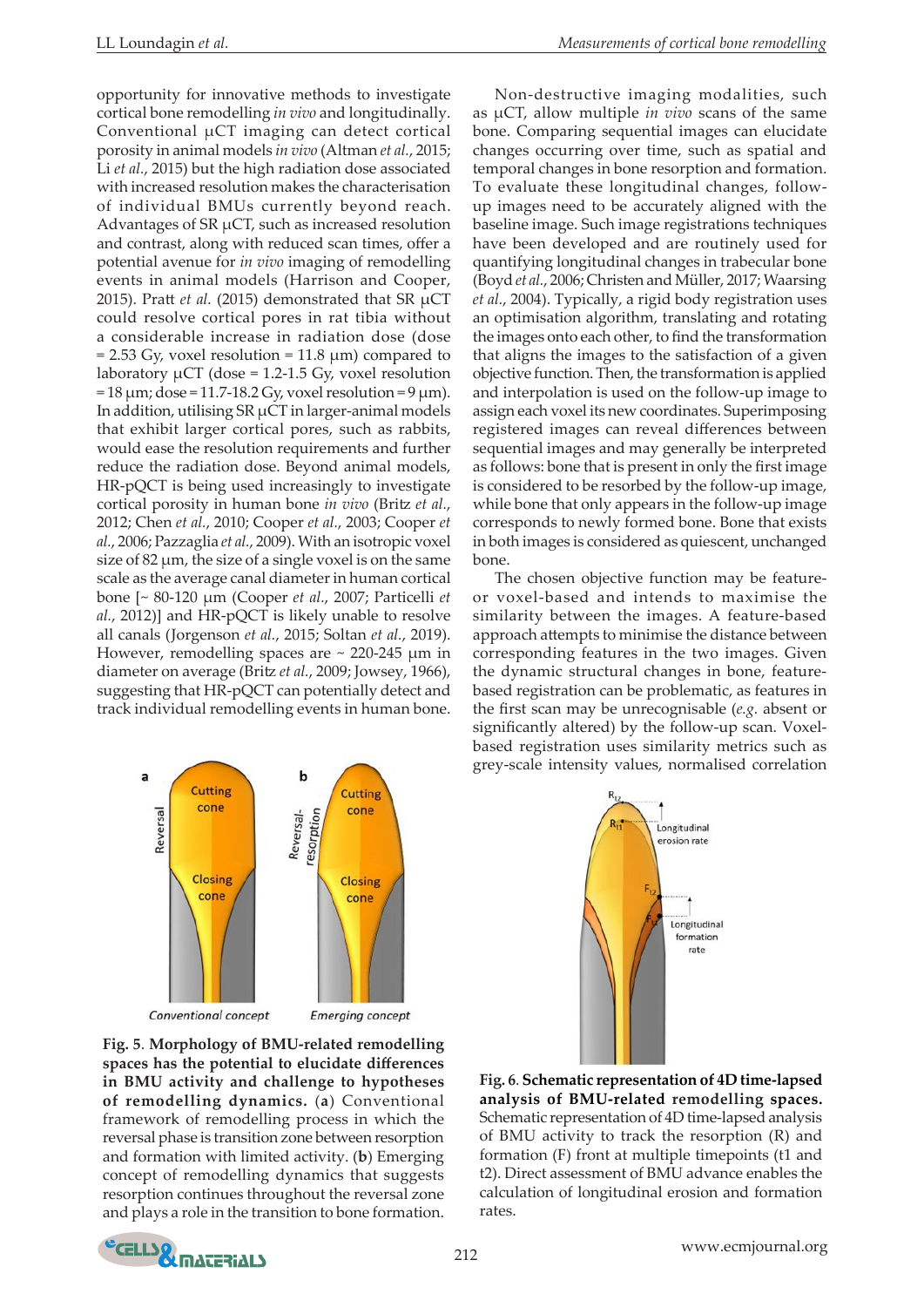or mutual information to determine the degree of shared information, or overlap, of the two images. Voxel-based registration is most frequently used in trabecular bone studies due to its robustness and accuracy (Rueckert and Schnabel, 2011). In fact, remodelling parameters in mice vertebrae following µCT image registration were shown to be highly reproducible with interclass correlation coefficients as high as 0.965 for eroded surface and 0.991 for mineral apposition rate (a coefficient of 1 indicates perfect reproducibility) (Schulte *et al.*, 2011a) and strongly correlated with traditional histological measurements (Birkhold *et al.*, 2014; Schulte *et al.*, 2011a).

Recent work by Harrison and colleagues has demonstrated the feasibility of using correlation and normalised mutual information metrics in registering and tracking cortical bone remodelling [Harrison K *et al.* (2020b) Direct four-dimensional assessment of cortical bone basic multicellular unit longitudinal erosion rate in PTH-dosed rabbits: a novel synchrotron X-ray imaging approach. Conference abstract, 42nd meeting of the American Society of Bone and Mineral Research]. Compared to trabecular bone, registering sequential images of cortical bone has the added advantage of more distinct stable structures that may aid in feature-based registration. The vascular canals permeating cortical bone, for example, provide unchanged (relative to the imaging or experimental time frame) structures that, at the very least, can highlight the success of image registration visually and, at most, potentially be used as fiducial-like markers in a feature-based registration (Fig. 7). Another challenge of 4D imaging that persists regardless of bone type or registration metric is the temporal resolution. This is not a method for observing changes in real time. Similar to histology or 3D imaging techniques, each follow-up image illustrates the bone's state at a discrete point in time. Follow-up images need to be taken at long enough intervals to capture meaningful and measurable change but not so long that information is lost. The timing of scans and duration of experiments will only be realised with more research and will be specific to the imaging modality, the animal model of interest and the impetus of the study.

One of the most notable benefits of imaging BMU activity *in vivo*, either animal models using SR µCT or human bone using HR-pQCT, is the ability to track BMUs over multiple time points. These techniques would elucidate the progression of BMUs, both the trajectory and rate of change in bone tissue, across the remodelling phases (Fig. 6). Additionally, 4D analysis provides an opportunity to measure aspects of resorptive activity, including erosion period and rate (Harrison *et al.*, 2020b), which are commonly reported in histological studies but indirectly inferred from bone formation activity. In particular, the longitudinal erosion rate (*i.e.* cutting cone advance) has been measured based on the assumption that the cutting cone progression is equal to that of the closing cone (Jaworski and Lok, 1972; Takahashi *et* 

*al.*, 1971). Given the possibility for imbalanced and uncoupled BMU activity, synchronised phases cannot be assumed. Longitudinal assessment of remodelling may also push past limitations of the typical 2D analysis of activation frequency by identifying new remodelling sites within a larger volume and defined time frame, rather than depending on formation indices in a small cross-sectional field of view. Finally, the greatest impact of 4D *in vivo* analysis is its potential to investigate and optimise dosing regimens of existing and future treatments. If the resorption rate and size of BMUs could be reduced, tightly coupled with formation, and spatially controlled to prevent merging with other pores, then bone loss could be minimised or even reversed. *In vivo* investigation of BMU activity in 4D is the next step towards clarifying the spatio-temporal coordination of BMUs in cortical bone and the first step towards targeted manipulation of bone remodelling.

#### *In silico* **modelling**

Many mathematical models synthesise mechanical and biological information in an attempt to simulate bone turnover at the whole bone, tissue and cellular



**Fig. 7. Stable structures visible in cortical bone that may facilitate image registration.** A crosssectional (top) and longitudinal (bottom) standard deviation projection of a rabbit tibia dosed with PTH (see Fig. 2 for a 3D view of the corresponding rabbit tibia). Even with the considerable amount of remodelling activity associated with PTH, stable Haversian canals throughout the cortex are detectable. As unchanged structures, the canals may provide fiducial-like markers in cortical bone and aid in feature-based registration routines. The 1 mm region used to create the cross-sectional and longitudinal projections is contained within the red and yellow box, respectively. Data and images courtesy of Dr Kim Harrison (Harrison *et al.*, 2020a) (scale  $bar = 1$  mm).

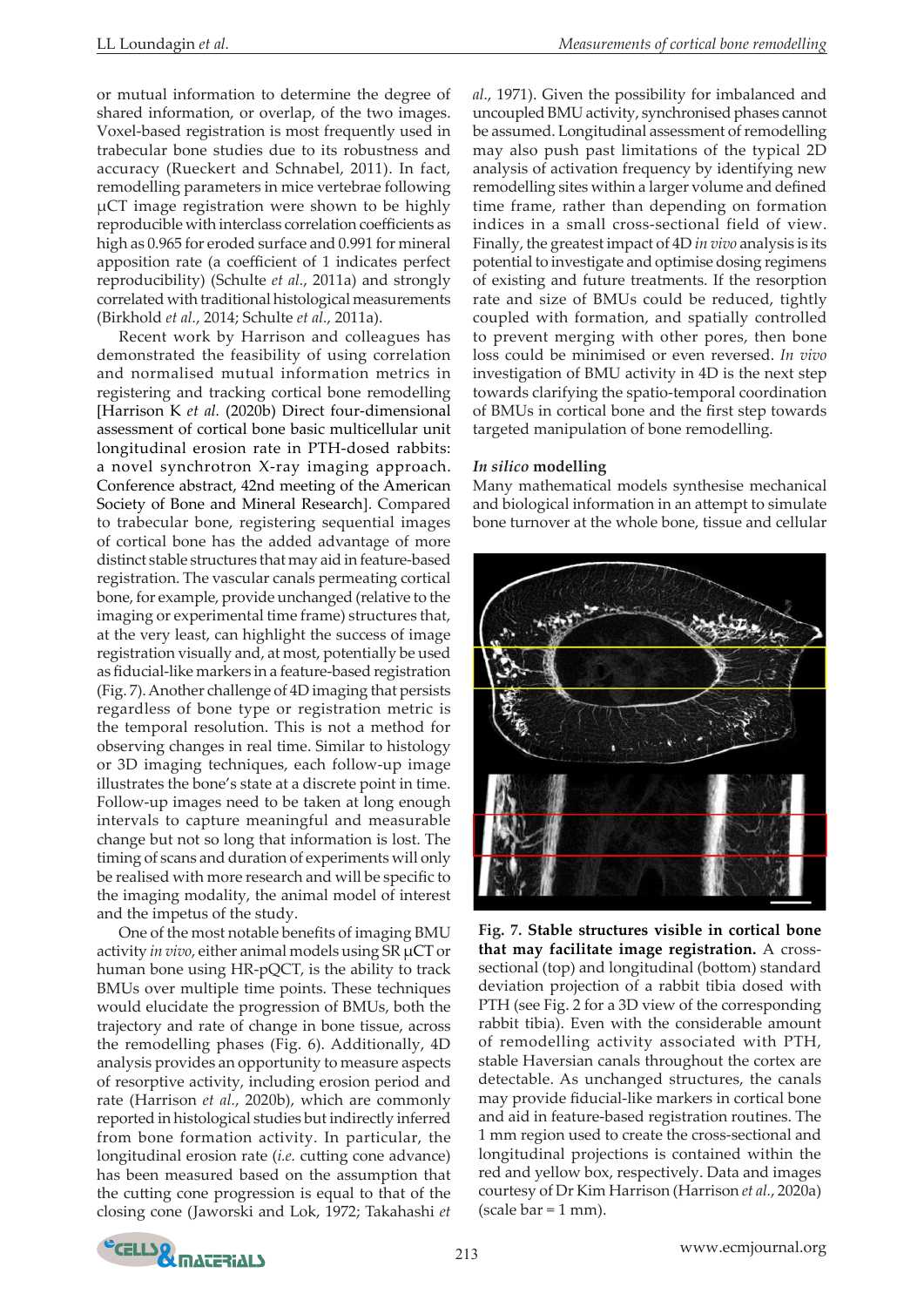level (Defranoux *et al.*, 2005; Kameo *et al.*, 2020; Pivonka and Komarova, 2010). With respect to the remodelling process, mathematical modelling may be particularly advantageous in identifying parameters that significantly alter BMU behaviour and contribute to consequential changes in overall cortical porosity. Smith *et al.* (2012) created a theoretical framework in which differential changes in bone volume can be described by the control mechanisms that govern bone resorption and formation. Of interest, the rate of BMU progression was found to play a role in maintaining local bone volume. This is encouraging from a therapeutic perspective as a potential target that may be manipulated to remedy dysfunctional remodelling. Mathematical models are also useful in quantifying the relationship between changes in tissue and organ level properties. It may seem intuitive that increased activation frequency and larger canal diameters contribute to increased porosity (Martin, 1991); however, models can help identify not only which of these variables play a role in the overall process, but also the level of variability in these parameters required to elicit meaningful change in tissue and organ level properties.

Advances in experimental techniques and substantial growth of available data have provided more accurate estimates of initial conditions and parameters as well as a better understanding of the governing biological processes, all of which inform more sophisticated and relevant models. Models of the spatio-temporal behaviour of BMUs are becoming increasingly complex by integrating mechanical, biochemical and cellular signalling dynamics to capture the physiological features of the remodelling process (Buenzli *et al.*, 2011; Martínez-Reina *et al.*, 2009; Ryser *et al.*, 2009). Model-informed drug development is also not a new concept but a model's usefulness and applicability rely on rigorous validation to ensure the results correspond to the physical reality and specific context of interest. Unfortunately, data on tissue-level remodelling parameters of human cortical bone are scarce (Table 1). Additionally, as mentioned previously, what is known about the cellular activity is not always evident in histological observations at the tissue level. This limits further the development of accurate and comprehensive models as well as the validation of model predictions. When defining a model, it is not enough to describe osteoclastic activity as enhanced, for example, but rather an explicit value or function is needed to define such activity. The proposed 3D and 4D morphological analysis of BMUs could provide data to improve model definitions and the means to test hypotheses generated by mathematical models regarding the spatial and temporal regulation of BMUs.

While mathematical models are well-suited to explore the relevance of remodelling variables and their relationship across multiple scales, computational models are typically used to investigate

the effects of external factors on the parameters and outcomes of bone remodelling. A large body of research has focused on the mechano-regulation of bone adaptation, using computational models to explain the link between the mechanical environment and remodelling activity. In general, the theory of these models is based on the mechanosensory role of osteocytes, converting a mechanical stimulus into biochemical signals that may stimulate osteoblasts and/or inhibit osteoclasts. Simulations of various loading magnitudes, frequencies, directions and gradients have been shown to govern BMU trajectories (Martínez-Reina *et al.*, 2009; van Oers *et al.*, 2008a), the cutting cone diameter (*i.e.* osteon diameter) (van Oers *et al.*, 2008b), BMU morphology (van Oers *et al.*, 2008b), microarchitectural organisation (Hambli, 2014; Mullender and Huiskes, 1995; Tsubota *et al.*, 2009), BMU coupling (Smit *et al.*, 2002; Smit and Burger, 2000) and mineral density (Berli *et al.*, 2017; Hambli, 2014). van Oers *et al.* (2008b) presented a 2D model that suggested osteon diameter is related to strain magnitude, with lower strains resulting in larger osteons. Their model also predicted that BMUs progressed parallel to the principal loading direction, but in the absence of mechanical loading, osteoclasts did not form an organised cutting cone and followed arbitrary paths. These findings are consistent with the unrestrained resorption activity observed in immobilised primates, where resorption cavities were 5 times larger than normal (500-1,500µm) (Young *et al.*, 1986), and the lack of microarchitectural organisation following hindlimb unloading in rats (Britz *et al.*, 2012). While it is tempting to draw parallels between model predictions and altered remodelling in certain pathologies (*e.g.* disuse osteoporosis), caution should be exercised when interpreting results from such 2D models. If strain plays a central role in remodelling, the irregular morphology and branching patterns of BMUs may create strain patterns that cannot be captured in simplified 2D models. 3D models of BMU trajectory and microarchitecture orientation seemingly confirm a link between mechanical stimuli and BMU progression (Martínez-Reina *et al.*, 2009; Martínez-Reina *et al.*, 2014) but validation with *in vivo* experimental data in cortical bone is currently limited.

Recent innovations in imaging and computational models have the potential to improve the understanding of mechano-regulated bone remodelling. A significant development is the longitudinal study of bone adaptation using time-lapsed imaging, which allows previously unattainable temporal parameters of remodelling, including resorption volume and rate. Measures of mineral apposition rate also benefit from the 3D nature and larger field of views inherent to µCT imaging (Schulte *et al.*, 2011a). Moreover, the combination of time-lapsed imaging and FE models is being used increasingly to explain the link between mechanical loading and bone remodelling in trabecular bone. Using *in vivo* µCT and FE models of

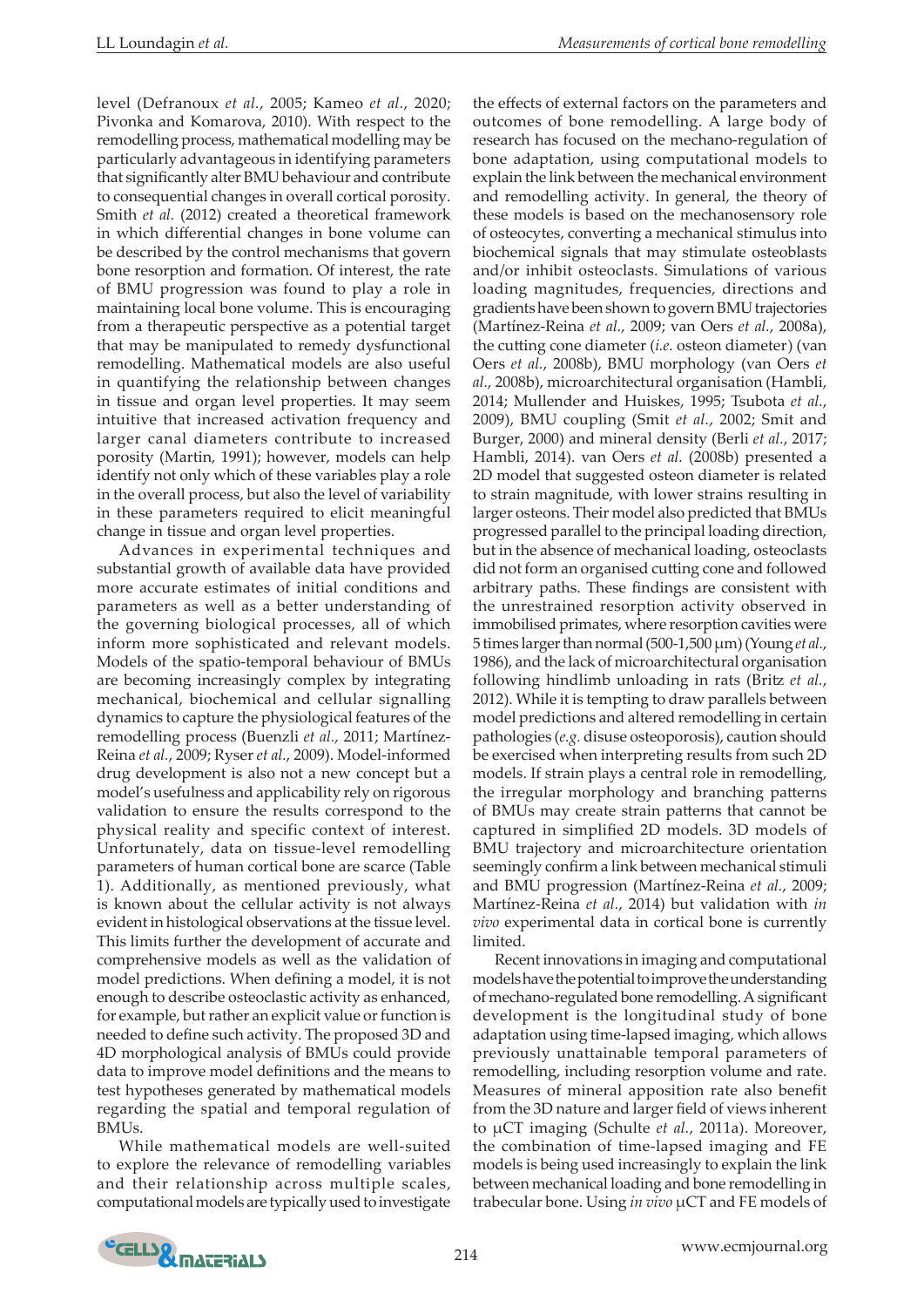**Table 1. Known parameters of BMU activity for human cortical bone.** Resorption values from histomorphometry studies were not included as these are indirectly inferred from markers of bone formation. Ct.Po = cortical porosity; Ac.f = activation frequency; - = the parameter was not reported; On.MAR = osteonal mineral apposition rate; On.Dia = osteon diameter; On.W.Th = osteon wall thickness.

| Reference                                                                                         |                                 | Anatomical<br>location | Ct.Po<br>(%) | Ac.f  | On.MAR         | On.Dia                   | On.W.Th |
|---------------------------------------------------------------------------------------------------|---------------------------------|------------------------|--------------|-------|----------------|--------------------------|---------|
| Population<br>$(\frac{\text{#}}{\text{yr}})$<br>$(\mu m/day)$<br>$(\mu m)$<br>$(\mu m)$<br>Normal |                                 |                        |              |       |                |                          |         |
| Qiu et al.<br>(2020)                                                                              | Premenopausal<br>women          | Trans-iliac crest      |              | 0.415 | 0.623          | 37.5                     |         |
| Bernhard<br>et al. (2013)                                                                         | Young females                   | Femur diaphysis        |              |       |                | 88.55                    | 233.14  |
| Bernhard<br>et al. (2013)                                                                         | Aged females                    | Femur diaphysis        |              |       |                | 66.63                    | 193.35  |
| Osteoporosis                                                                                      |                                 |                        |              |       |                |                          |         |
| Chavassieux<br>et al. (2019a)                                                                     | Postmenopausal<br>women w/OP    | Trans-iliac crest      | 4.36         |       | 0.64           | $\overline{\phantom{a}}$ |         |
| Chavassieux<br>et al. (2019b)                                                                     | Postmenopausal<br>women w/OP    | Trans-iliac crest      | 6.43         |       | 0.62           |                          |         |
| Bernhard<br>et al. (2013)                                                                         | Treatment-naïve<br>women w/OP   | Femur diaphysis        |              |       |                | 53.05                    | 179.7   |
| Glucocorticoid-induced osteoporosis                                                               |                                 |                        |              |       |                |                          |         |
| Vedi et al.<br>(2005)                                                                             | Premenopausal<br>women and men  | Trans-iliac crest      | 8.43         | 0.439 | 0.59           | 48.8                     |         |
| Teriparatide                                                                                      |                                 |                        |              |       |                |                          |         |
| Dempster<br>et al. (2016)                                                                         | Postmenopausal<br>women w/OP    | Trans-iliac crest      | 9.62         |       | 0.75           | $\overline{\phantom{m}}$ |         |
| Romosozumab                                                                                       |                                 |                        |              |       |                |                          |         |
| Chavassieux<br>et al. (2019a)                                                                     | Postmenopausal<br>women w/OP    | Trans-iliac crest      | 3.83         |       | 0.61           | $\overline{\phantom{a}}$ |         |
| Bisphosphonates                                                                                   |                                 |                        |              |       |                |                          |         |
| Dempster<br>et al. (2016)                                                                         | Postmenopausal<br>women w/OP    | Trans-iliac crest      | 5.64         |       | 0.46           |                          |         |
| Bernhard<br>et al. (2013)                                                                         | <b>BP-treated</b><br>women w/OP | Femur diaphysis        |              |       | $\overline{a}$ | 74.94                    | 215.78  |
| Denosumab                                                                                         |                                 |                        |              |       |                |                          |         |
| Chavassieux<br>et al. (2019b)                                                                     | Postmenopausal<br>women w/OP    | Trans-iliac crest      | 5.9          |       | 0.59           | $\overline{\phantom{0}}$ |         |

mice vertebra, Shulte *et al.* (2013a) demonstrated that globally applied loads control bone resorption and formation at the tissue level. Bone resorption occurred at sites of low strain while bone formation occurred in areas of high strain. Similar methods have also been used to investigate the mechanosensitivity of the remodelling response with age and osteoporosis (Birkhold *et al.*, 2014; Lambers *et al.*, 2012; Lambers *et al.*, 2015). Interestingly, the mechanosensitivity of osteoporotic mice was reduced compared to controls and exhibited an increased amount of non-targeted remodelling (*i.e.* resorption occurring irrespective of the level of mechanical stimuli at that location) (Lambers *et al.*, 2012). *In vivo* data from these longitudinal mice studies were used to validate an *in silico* model simulating the anabolic process associated with mechanical loading. The model successfully predicted changes in bone volume fraction with less than 2.45 % error compared to longitudinal experimental data but could not emulate

the dynamic parameters of remodelling, including mineral apposition rate, resorption rate, mineralising surface and erosion surface (Schulte *et al.*, 2011b).

The integration of time-lapsed imaging and FE models has generated similar insights into the mechano-regulation of remodelling in endocortical bone (Birkhold *et al.*, 2015) but has yet to be implemented to study intracortical bone. With the possibility of longitudinal *in vivo* imaging, future models of cortical bone may consider more realistic and variable BMU morphologies in the context of their 3D surroundings to better understand how the local mechanical environment might govern BMU progression. The observation that osteons are generally aligned with the principal loading direction (Heřt *et al.*, 1994; Petrtýl *et al.*, 1996) has engendered the widely accepted theory that BMU trajectories are guided by mechanical stimuli without direct evidence of BMU progression responding to known loading conditions. Furthermore, the

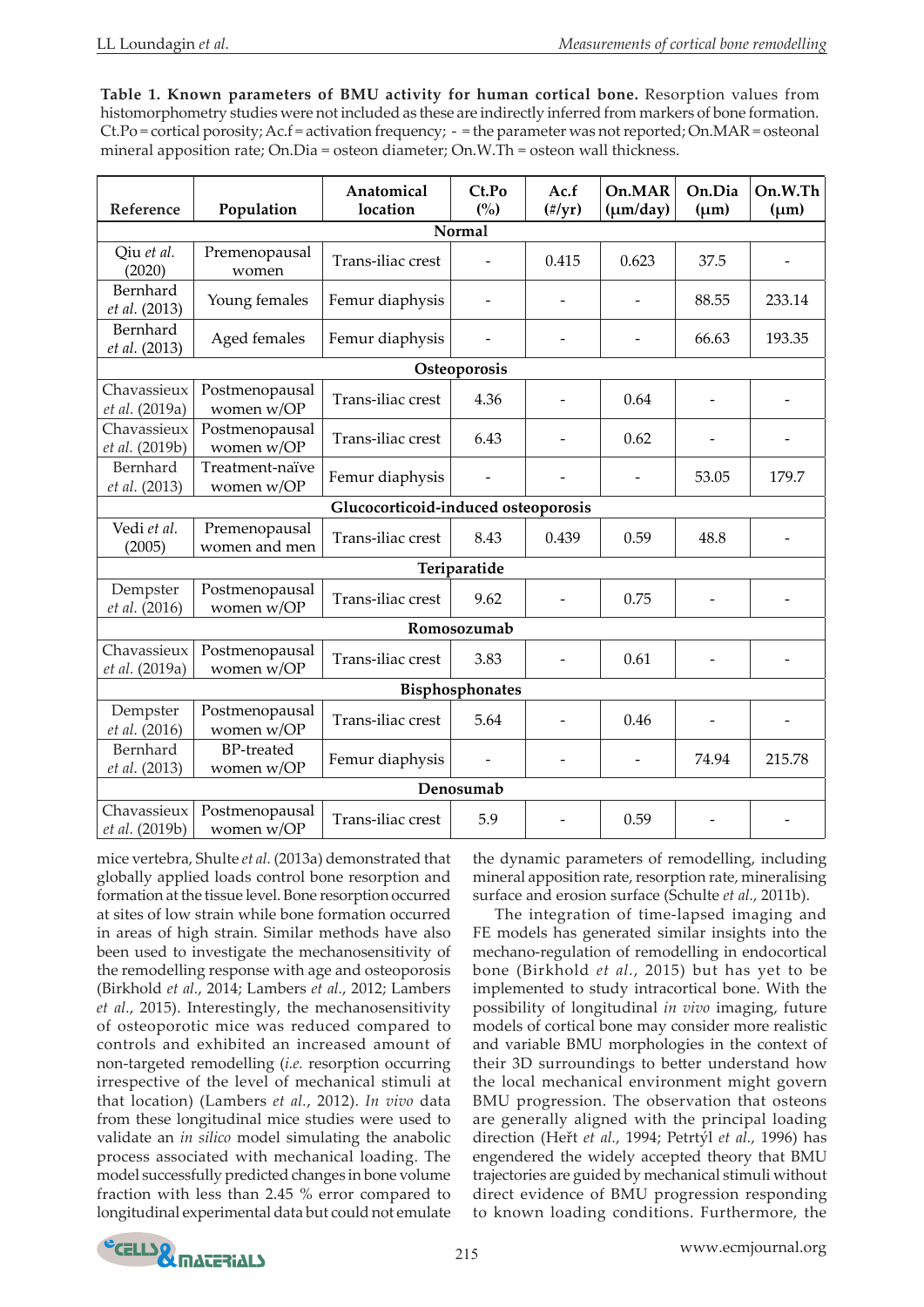inability of previous *in silico* models to predict spatial patterns of bone resorption and formation (Schulte *et al.*, 2013b; 2013a) suggests a local feedback mechanism exists that determines if bone is formed or resorbed in a site-specific manner. If so, local strain concentrations surrounding pores and osteon boarders would make important contributions to the mechano-regulation of BMUs. FE models, including intracortical microarchitecture, are needed to reveal the complex strain distributions associated with the intricate network of Haversian systems. Beyond understanding the influence of mechanical environment on intracortical remodelling, timelapsed imaging of cortical BMUs can provide the empirical data to derive and validate *in silico* models of altered bone remodelling in disease states or by pharmaceutical treatments in a way that was not possible before. Successful models will greatly increase the rate of research discovery as a platform to test existing and future treatments. Treatment strategies may be modelled and manipulated iteratively *in silico* with promising outcomes then being tested experimentally.

## **Hybrid imaging approaches**

Fluorochrome labelling of bone formation was pioneered 60 years ago (Frost *et al.*, 1961) and remains the standard technique to examine and quantify dynamic parameters of bone remodelling. While this is not without reason, there is potential to combine histology with non-destructive imaging techniques (*e.g.* µCT), such as CT-guided histology or end-point histology, to alleviate some of the limitations of both modalities and gain novel insights into bone remodelling. Many studies already include both histology and  $\mu$ CT methods and the findings are presented as complementary, yet separate measures. CT-guided histology may be the next step for truly integrating these techniques. Capturing active remodelling sites in thin histological sections is fortuitous and, if observed, the state of the BMU can be difficult to discern in a transverse cross-section. A longitudinal section through a BMU (Fig. 3**a**) helps identify the presence, sequence and spatial relationship of cells throughout the different phases of remodelling but, due to the semi-random and oblique orientation of BMUs, precise longitudinal sectioning is challenging and rarely reported in the literature (Lassen *et al.*, 2017; Schenk and Willenegger, 1964). As a non-destructive technique,  $\mu$ CT could be used to locate remodelling sites and guide the histological sectioning of individual BMUs. Recently, a method for merging histological and µCT images of bone lesions in the femoral head was developed (Mourad *et al.*, 2018), but the potential of such techniques in bone remodelling analysis has yet to be realised. End-point histology would also serve to validate information from 3D imaging. For instance, the 3D morphological analysis proposed herein would assume that the identifiable physical features of a BMU are associated

with changes in cellular activity (*e.g.* a change in slope may be defined as the beginning or end of the resorption or formation phase). Measurements of osteoid formation or the presence of specific cells in the corresponding histological slice would serve to validate the morphological analysis and inform more realistic assumptions for 3D-based assessments.

Beyond measures of vascular porosity captured using conventional X-ray µCT, SR µCT may provide insight into the dynamics of bone remodelling. Phase contrast leverages the differences in X-ray refractive indices within a target sample to enhance image contrast and reveal small variations in tissue mineralisation that would otherwise be muted with conventional absorption-based X-ray imaging. In bone, this technique is particularly well-suited for the segmentation of secondary osteons (Gauthier *et al.*, 2019; Maggiano *et al.*, 2016). Maggiano *et al.* (2016) used phase contrast to delineate the cement line of individual osteons (Fig. 3**d**) and illustrated the inter-connected network of Haversian systems in 3D, a level of complexity that was previously underappreciated. With regards to remodelling activity, the connectivity and branching patterns of osteons noted by Maggiano *et al.* (2016) gives new insight on the activation site and trajectory of BMUs. The ability to visualise cement lines in 3D also presents an opportunity to investigate unknown parameters of BMU behaviour, such as asymmetric resorption and formation activity that may lead to "drifting osteons" (Robling and Stout, 1999) or the size of the cutting cone over the lifetime of the BMU. Another exciting development on the horizon is the dynamic labelling of bone formation in 3D through K-edge subtraction. The linear attenuation coefficient of an element is a function of the X-ray energy and a sudden change in the linear attenuation coefficient will occur when the X-ray energy is equal to or greater than the binding energy of the K-shell electron. The K-edge subtraction technique exploits this element-specific attenuation discontinuity by imaging above and below the K-edge energy to detect and map a single element of interest. Elements such as barium and strontium are incorporated into newly formed bone, similar to tetracyclines, and have shown potential as labels of bone formation in 3D. K-edge subtraction of strontium labels in the vertebrae of OVX rats indicated periosteal bone formation and trabecular remodelling (Cooper *et al.*, 2012). Similarly, barium was detected in areas of new bone formation in growing rats, including the epiphyses and metaphyses of the femur and tibia as well as the newly forming trabeculae and periosteal cortical bone throughout the diaphysis (Panahifar *et al.*, 2016). Although K-edge subtraction has yet to be applied to cortical bone remodelling, *in vivo* 3D labels of bone formation could support the aforementioned time-lapsed analysis of BMU activity and elucidate the radial and longitudinal rate of bone formation.

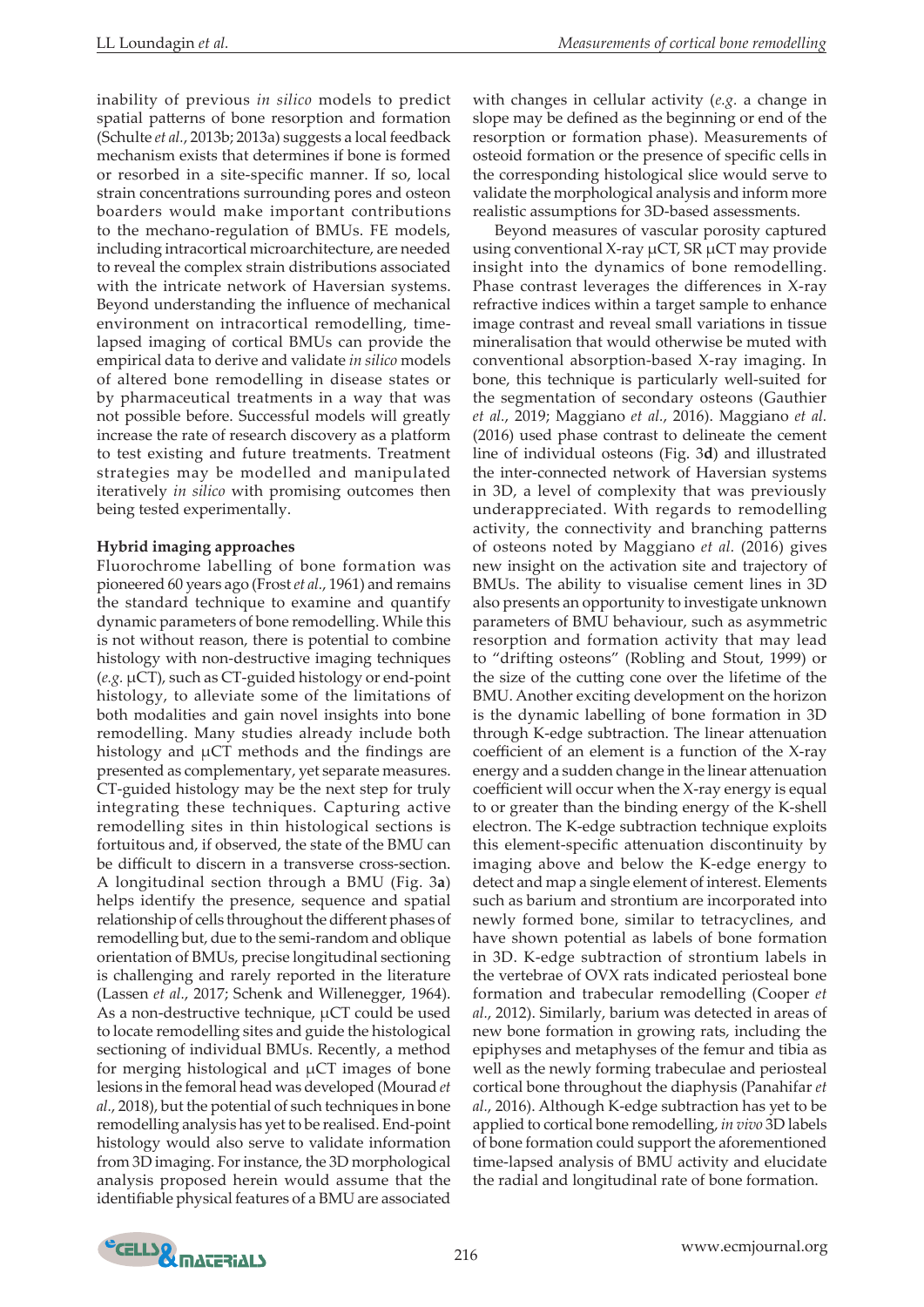## **Conclusions**

Despite its central role in bone adaptation and disease, the spatio-temporal organisation of BMUs in cortical bone has never been directly observed *in vivo*. Hence, the 3D and 4D coordination of BMU behaviour is unknown. This knowledge gap is attributed to limited imaging capabilities but advances in imaging technology, such as *in vivo* SR imaging, present new opportunities to investigate BMU activity. A 3D morphological analysis of BMUrelated remodelling spaces offers meaningful and accessible measurements that are telling of BMU activity and would provide novel insights into remodelling dynamics that may challenge existing paradigms and enlighten new perspectives on the remodelling process. Additionally, developing *in vivo* imaging methods to track remodelling spaces over time (4D) is an exciting opportunity on the horizon that will enable direct assessment of BMU advance. Such techniques will help clarify how bone resorption and formation are spatially and temporally synchronised as well as the impact of interventions such as pharmaceutical treatments. Developing *in silico* models that correspond with this novel empirical data is a crucial component in the experimental-theoretical pipeline in which new treatment strategies may be iteratively modelled, manipulated, optimised and experimentally tested to accelerate research discovery and clinical impact.

#### **References**

Adami G, Saag KG (2019) Glucocorticoid-induced osteoporosis update. Curr Opin Rheumatol **31**: 388- 393.

Aguirre JI, Plotkin LI, Stewart SA, Weinstein RS, Parfitt AM, Manolagas SC, Bellido T (2006) Osteocyte apoptosis is induced by weightlessness in mice and precedes osteoclast recruitment and bone loss. J Bone Miner Res **21**: 605-615.

Altman AR, Tseng WJ, de Bakker CMJ, Chandra A, Lan S, Huh BK, Luo S, Leonard MB, Qin L, Liu XS (2015) Quantification of skeletal growth, modeling, and remodeling by *in vivo* micro computed tomography. Bone **81**: 370-379.

Andersen TL, Abdelgawad ME, Kristensen HB, Hauge EM, Rolighed L, Bollerslev J, Kjærsgaard-Andersen P, Delaisse JM (2013) Understanding coupling between bone resorption and formation: are reversal cells the missing link? Am J Pathol **183**: 235-246.

Andreasen CM, Ding M, Overgaard S, Bollen P, Andersen TL (2015) A reversal phase arrest uncoupling the bone formation and resorption contributes to the bone loss in glucocorticoid treated ovariectomised aged sheep. Bone **75**: 32-39.

Andreasen CM, Delaisse J-M, van der Eerden BC, van Leeuwen JP, Andersen TL (2018) Understanding age-induced cortical porosity in women: the accumulation and coalescence of eroded cavities upon existing intracortical canals is the main contributor. J Bone Miner Res **33**: 606-620.

Arlot ME, Delmas PD, Chappard D, Meunier PJ (1990) Trabecular and endocortical bone remodeling in postmenopausal osteoporosis: comparison with normal postmenopausal women. Osteoporos Int **1**: 41-49.

Aslan D, Andersen MD, Gede LB, De Franca TK, Jørgensen SR, Schwarz P, Jørgensen NR (2012) Mechanisms for the bone anabolic effect of parathyroid hormone treatment in humans. Scand J Clin Lab Invest **72**: 14-22.

Bakker A, Klein-Nulend J, Burger E (2004) Shear stress inhibits while disuse promotes osteocyte apoptosis. Biochem Biophys Res Commun **320**: 1163- 1168.

de Bakker CMJ, Altman AR, Tseng WJ, Tribble MB, Li C, Chandra A, Qin L, Liu XS (2015) µCT-based, *in vivo* dynamic bone histomorphometry allows 3D evaluation of the early responses of bone resorption and formation to PTH and alendronate combination therapy. Bone **73**: 198-207.

Balani DH, Ono N, Kronenberg HM (2017) Parathyroid hormone regulates fates of murine osteoblast precursors *in vivo* **127**: 3327-3338.

Baron R, Ferrari S, Russell RGG (2011) Denosumab and bisphosphonates : different mechanisms of action and effects. Bone **48**: 677-692.

Basillais A, Bensamoun S, Chappard C, Brunet-Imbault B, Lemineur G, Ilharreborde B, Ho Ba Tho MC, Benhamou CL (2007) Three-dimensional characterization of cortical bone microstructure by microcomputed tomography: validation with ultrasonic and microscopic measurements. J Orthop Sci **12**: 141-148.

Bell KL, Loveridge N, Reeve J, Thomas CDL, Feik SA, Clement JG (2001) Super-osteons (remodeling clusters) in the cortex of the femoral shaft: influence of age and gender. Anat Rec **264**: 378-386.

Berli M, Borau C, Decco O, Adams G, Cook RB, Aznar JMG, Zioupos P (2017) Localized tissue mineralization regulated by bone remodelling: a computational approach. PLoS One **12**: 1-19.

Bernhard A, Milovanovic P, Zimmermann EA, Hahn M, Djonic D, Krause M, Breer S, Püschel K, Djuric M, Amling M, Busse B (2013) Micromorphological properties of osteons reveal changes in cortical bone stability during aging, osteoporosis, and bisphosphonate treatment in women. Osteoporos Int **24**: 2671-2680.

Birkhold AI, Razi H, Duda GN, Weinkamer R, Checa S, Willie BM (2014) The influence of age on adaptive bone formation and bone resorption. Biomaterials **35**: 9290-9301.

Birkhold AI, Razi H, Weinkamer R, Duda GN, Checa S, Willie BM (2015) Monitoring *in vivo* (re) modeling: A computational approach using 4D microCT data to quantify bone surface movements. Bone **75**: 210-221.

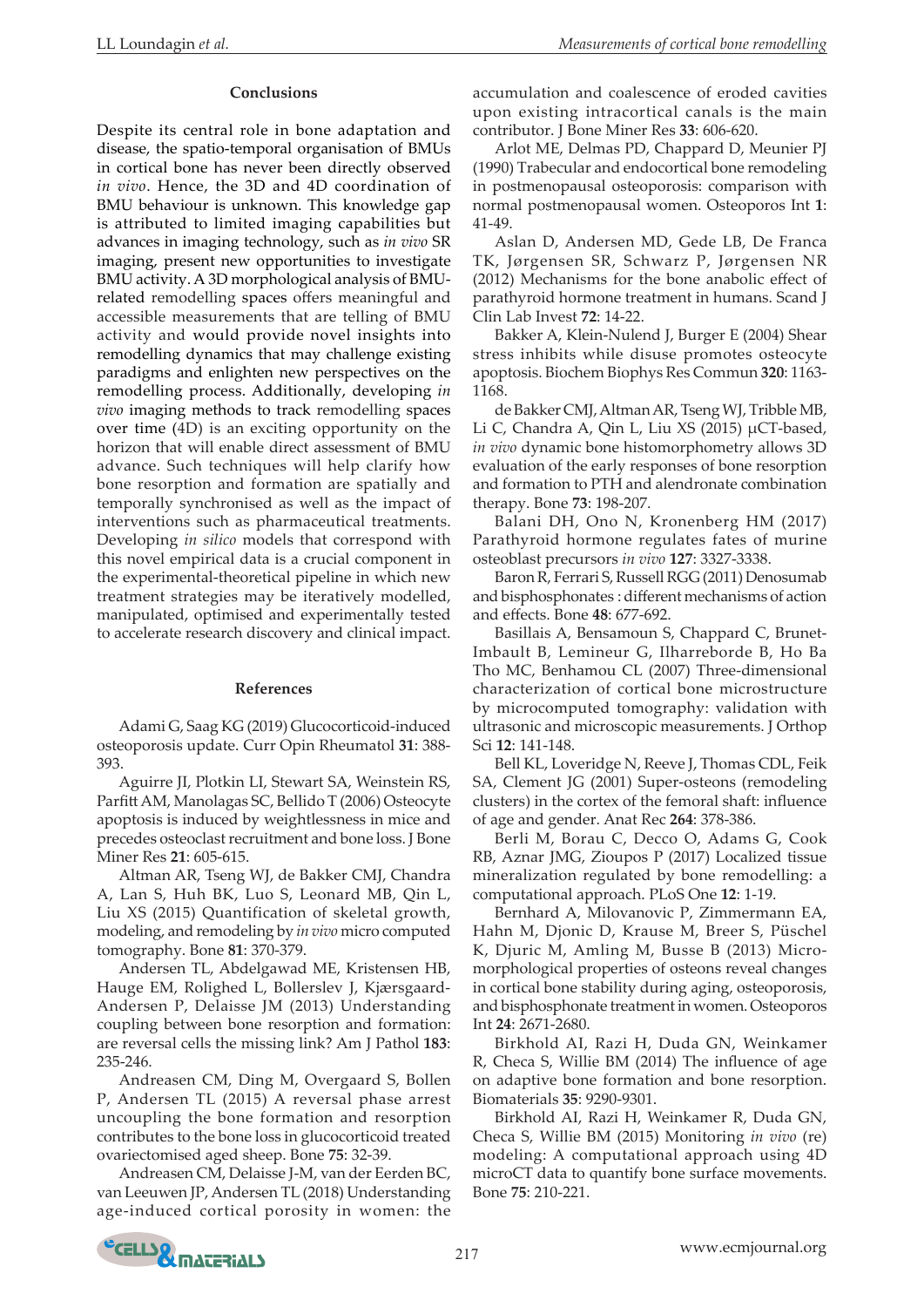Bjørnerem Å (2016) The clinical contribution of cortical porosity to fragility fractures. Bonekey Rep **5**: 1-5.

Bone HG, Downs RW, Tucci JR, Harris ST, Weinstein RS, Licata AA, Clung MRMC, Kimmel DB, Gertz BJ, Hale E, Polvino WJ, The FOR, Elderly A, Study O (1997) Dose-response relationships for alendronate treatment in osteoporotic elderly women. Alendronate Elderly Osteoporosis Study Centers. J Clin Endocrinol Metab **82**: 265-274.

Bonewald LF (2011) The amazing osteocyte. J. Bone Miner. Res. **26**: 229-238. DOI: 10.1002/jbmr.320.

Bord S, Frith E, Ireland DC, Scott MA, Craig JIO, Compston JE (2004) Synthesis of osteoprotegerin and RANKL by megakaryocytes is modulated by oestrogen. Br J Haematol **126**: 244-251.

Boyce BF, Xing L (2007) Biology of RANK, RANKL, and osteoprotegerin. Arthritis Res Ther **9 Suppl 1**: S1. DOI: 10.1186/ar2165.

Boyce RW, Paddock CL, Franks AF, Jankowsky ML, Eriksen EF (1996) Effects of intermittent hPTH (1-34) alone and in combination with 1,25(OH),D, or risedronate on endosteal bone remodeling in canine cancellous and cortical bone. J Bone Miner Res **1**: 600-613.

Boyce RW, Niu QT, Ominsky MS (2017) Kinetic reconstruction reveals time-dependent effects of romosozumab on bone formation and osteoblast function in vertebral cancellous and cortical bone in cynomolgus monkeys. Bone **101**: 77-87.

Boyd SK, Moser S, Kuhn M, Klinck RJ, Krauze PL, Müller R, Gasser JA (2006) Evaluation of threedimensional image registration methodologies for *in vivo* micro-computed tomography. Ann Biomed Eng **34**: 1587-1599.

Bressot C, Meunier PJ, Chapuy MC, Lejeune E, Edouard C, Darby AJ (1979) Histomorphometric profile, pathophysiology and reversibility of corticosteroid-induced osteoporosis. Metab Bone Dis Relat Res **1**: 303-311.

Britz HM, Thomas CDL, Clement JG, Cooper DML (2009) The relation of femoral osteon geometry to age, sex, height and weight. Bone **45**: 77-83.

Britz HM, Jokihaara J, Leppa O V, Cooper DML (2012) The effects of immobilization on vascular canal orientation in rat cortical bone. J Anat **220**: 67-76.

Brown JP, Prince RL, Deal C, Recker RR, Kiel DP, De Gregorio LH, Hadji P, Hofbauer LC, Álvaro-Gracia JM, Wang H, Austin M, Wagman RB, Newmark R, Libanati C, San Martin J, Bone HG (2009) Comparison of the effect of denosumab and alendronate on BMD and biochemical markers of bone turnover in postmenopausal women with low bone mass: a randomized, blinded, phase 3 trial. J Bone Miner Res **24**: 153-161.

Brown JP, Reid IR, Wagman RB, Kendler D, Miller PD, Erik J, Jensen J-EB, Bolognese MA, Daizadeh N, Valter I, Zerbini CAF, Dempster DW (2014) Effects of up to 5 years of denosumab treatment on bone histology and histomorphometry: the FREEDOM study extension. J Bone Miner Res **29**: 2051-2056.

Brunet S, Sardon T, Zimmerman T, Wittmann T, Pepperkok R, Karsenti E, Vernos I (2004) Characterization of the TPX2 domains involved in microtubule nucleation and spindle assembly in Xenopus nucleation around chromatin and functions in a network of other molecules , some of which also are regulated by. Mol Biol Cell **15**: 5318-5328.

Buenzli PR, Pivonka P, Smith DW (2011) Spatiotemporal structure of cell distribution in cortical bone multicellular units: a mathematical model. Bone **48**: 918-926.

Buenzli PR, Jeon J, Pivonka P, Smith DW, Cummings PT (2012) Investigation of bone resorption within a cortical basic multicellular unit using a lattice-based computational model. Bone **50**: 378-389.

Buenzli PR, Pivonka P, Smith DW (2014) Bone refilling in cortical basic multicellular units: insights into tetracycline double labelling from a computational model. Biomech Model Mechanobiol **13**: 185-203.

Burger EH, Klein-Nulend J, Smit TH (2003) Strainderived canalicular fluid flow regulates osteoclast activity in a remodelling osteon - a proposal. J Biomech **36**: 1453-1459.

Burr DB, Hirano T, Turner CH, Hotchkiss C, Brommage R, Hock JM (2001) Intermittently administered human parathyroid hormone(1-34) treatment increases intracortical bone turnover and porosity without reducing bone strength in the humerus of ovariectomized cynomolgus monkeys. J Bone Miner Res **16**: 157-165.

Cabahug-Zuckerman P, Frikha-Benayed D, Majeska RJ, Tuthill A, Yakar S, Judex S, Schaffler MB (2016) Osteocyte apoptosis caused by hindlimb unloading is required to trigger osteocyte RANKL production and subsequent resorption of cortical and trabecular bone in mice femurs. J Bone Miner Res **31**: 1356-1365.

Canalis E, Mazziotti G, Giustina A, Bilezikian JP (2007) Glucocorticoid-induced osteoporosis: pathophysiology and therapy. Osteoporos Int **18**: 1319-1328.

Canalis E (1983) Effect of glucocorticoids on type I collagen synthesis, alkaline phosphatase activity, and deoxyribonucleic acid content in cultured rat calvariae. Endocrinology **112**: 931-939.

Carasco MG, de Vernejoul MC, Sterkers Y, Morieux C, Kuntz D, Miravet L (1989) Decreased bone formation in osteoporotic patients compared with age-matched controls. Calcif Tissue Int **44**: 173-175.

Carbonare LD, Arlot ME, Chavassieux PM, Roux JP, Portero NR, Meunier PJ (2001) Comparison of trabecular bone microarchitecture and remodeling in glucocorticoid-induced and postmenopausal osteoporosis. J Bone Miner Res **16**: 97-103.

Charatcharoenwitthaya N, Khosla S, Atkinson EJ, McCready LK, Riggs BL (2007) Effect of blockade of TNF- $\alpha$  and interleukin-1 action on bone resorption in early postmenopausal women. J Bone Miner Res **22**: 724-729.

Chavassieux P, Chapurlat R, Portero-Muzy N, Roux JP, Garcia P, Brown JP, Libanati C, Boyce

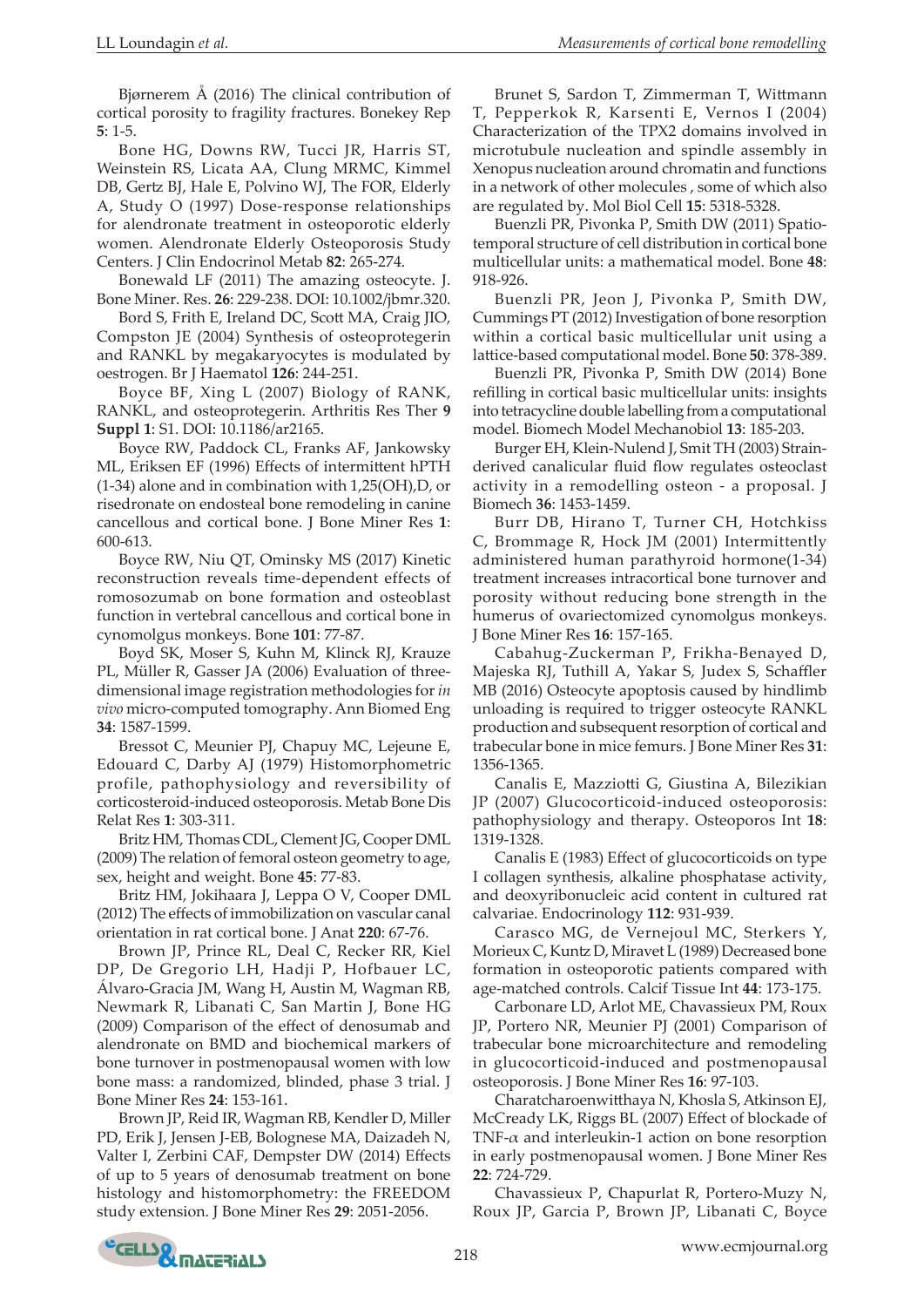RW, Wang A, Grauer A (2019a) Bone-forming and antiresorptive effects of romosozumab in postmenopausal women with osteoporosis: bone histomorphometry and microcomputed tomography analysis after 2 and 12 months of treatment. J Bone Miner Res **34**: 1597-1608.

Chavassieux PM, Arlot ME, Reda C, Wei L, Yates AJ, Meunier PJ (1997) Histomorphometric assessment of the long-term effects of alendronate on bone quality and remodeling in patients with osteoporosis. J Clin Invest **100**: 1475-1480.

Chavassieux P, Portero-Muzy N, Roux JP, Horlait S, Dempster DW, Wang A, Wagman RB, Chapurlat R (2019b) Reduction of cortical bone turnover and erosion depth after 2 and 3 years of denosumab: iliac bone histomorphometry in the FREEDOM trial. J Bone Miner Res **34**: 626-631.

Chen H, Zhou X, Shoumura S, Emura S, Bunai Y (2010) Age- and gender-dependent changes in threedimensional microstructure of cortical and trabecular bone at the human femoral neck. Osteoporos Int **21**: 627-636.

Christen P, Müller R (2017) *In vivo* Visualisation and quantification of bone resorption and bone formation from time-lapse imaging. Curr Osteoporos Rep **15**: 311-317.

Cohen‐Solal ME, Shih M ‐S, Lundy MW, Parfitt MA (1991) A new method for measuring cancellous bone erosion depth: application to the cellular mechanisms of bone loss in postmenopausal osteoporosis. J Bone Miner Res **6**: 1331-1338.

Cohen J, Harris WH (1958) The three-dimensional anatomy of haversian systems. J Bone Joint Surg Am **40-A**: 419-434.

Cooper DML, Erickson B, Peele AG, Hannah K, Thomas CDL, Clement JG (2011) Visualization of 3D osteon morphology by synchrotron radiation µCT. J Anat **219**: 481-489.

Cooper DML, Thomas CDL, Clement JG, Hallgrimsson B (2006) Three-dimensional microcomputed tomography imaging of basic multicellular unit-related resorption spaces in human cortical bone. Anat Rec **288**: 806-816.

Cooper DML, Thomas CDL, Clement JG, Turinsky AL, Sensen CW, Hallgrimsson B (2007) Age-dependent change in the 3D structure of cortical porosity at the human femoral midshaft. Bone **40**: 957-965.

Cooper DML, Chapman LD, Carter Y, Wu Y, Panahifar A, Britz HM, Bewer B, Zhouping W, Duke MJM, Doschak M (2012) Three dimensional mapping of strontium in bone by dual energy K-edge subtraction imaging. Phys Med Biol **57**: 5777-5786.

Cooper DML, Kawalilak CE, Harrison K, Johnston BD, Johnston JD (2016) Cortical bone porosity: what is it, why is it important, and how can we detect it? Curr Osteoporos Rep **14**: 187-198.

Cooper DML, Turinsky a L, Sensen CW, Hallgrímsson B (2003) Quantitative 3D analysis of the canal network in cortical bone by micro-computed tomography. Anat. Rec. **274**: 169-179.

Cosman F, Crittenden DB, Adachi JD, Binkley N, Czerwinski E, Ferrari S, Hofbauer LC, Lau E, Lewiecki EM, Miyauchi A, Zerbini CAF, Milmont CE, Chen L, Maddox J, Meisner PD, Libanati C, Grauer A (2016) Romosozumab treatment in postmenopausal women with osteoporosis. N Engl J Med **375**: 1532- 1543.

Currey JD (1962) Stress concentrations in bone. Q J Microsc Sci **103**: 111-133.

Dalle Carbonare L, Bertoldo F, Valenti MT, Zenari S, Zanatta M, Sella S, Giannini S, Cascio V Lo (2005) Histomorphometric analysis of glucocorticoidinduced osteoporosis. Micron **36**: 645-652.

Darby AJ, Meunier PJ (1981) Mean wall thickness and formation periods of trabecular bone packets in idiopathic osteoporosis. Calcif Tissue Int **33**: 199-204.

David V, Laroche N, Boudignon B, Lafage-Proust MH, Alexandre C, Ruegsegger P, Vico L (2003) Noninvasive *in vivo* monitoring of bone architecture alterations in hindlimb-unloaded female rats using novel three-dimensional microcomputed tomography. J Bone Miner Res **18**: 1622-1631.

Defranoux NA, Stokes CL, Young DL, Kahn AJ (2005) *In silico* modeling and simulation of bone biology: a proposal. J Bone Miner Res **20**: 1079-1084.

Delmas PD, Vergnaud P, Arlot ME, Pastoureau P, Meunier PJ, Nilssen MHL (1995) The anabolic effect of human PTH (1-34) on bone formation is blunted when bone resorption is inhibited by the bisphosphonate tiludronate-is activated resorption a prerequisite for the *in vivo* effect of PTH on formation in a remodeling system? Bone **16**: 603-610.

Dempster DW, Arlot MA, Meunier PJ (1983) Mean wall thickness and formation periods of trabecular bone packets in corticosteroid-induced osteoporosis. Calcif Tissue Int **35**: 410-417.

Dempster DW, Brown JP, Fahrleitner-Pammer A, Kendler D, Rizzo S, Valter I, Wagman RB, Yin X, Yue SV, Boivin G (2018) Effects of long-term denosumab on bone histomorphometry and mineralization in women with postmenopausal osteoporosis. J Clin Endocrinol Metab **103**: 2498-2509.

Dempster DW, Cosman F, Zhou H, Nieves JW, Bostrom M, Lindsay R (2016a) Effects of daily or cyclic teriparatide on bone formation in the iliac crest in women on no prior therapy and in women on alendronate. J Bone Miner Res **31**: 1518-1526.

Dempster DW, Zhou H, Recker RR, Brown JP, Bolognese MA, Recknor CP, Kendler DL, Lewiecki EM, Hanley DA, Rao SD, Miller PD, Woodson GC, Lindsay R, Binkley N, Alam J, Ruff VA, Gallagher ER, Taylor KA (2016b) A longitudinal study of skeletal histomorphometry at 6 and 24 months across four bone envelopes in postmenopausal women with osteoporosis receiving teriparatide or zoledronic acid in the SHOTZ trial. J Bone Miner Res **31**: 1429-1439.

Dovio A, Perazzolo L, Osella G, Ventura M, Termine A, Milano E, Bertolotto A, Angeli A (2004) Immediate fall of bone formation and transient increase of bone resorption in the course of high-dose, short-term glucocorticoid therapy in young patients

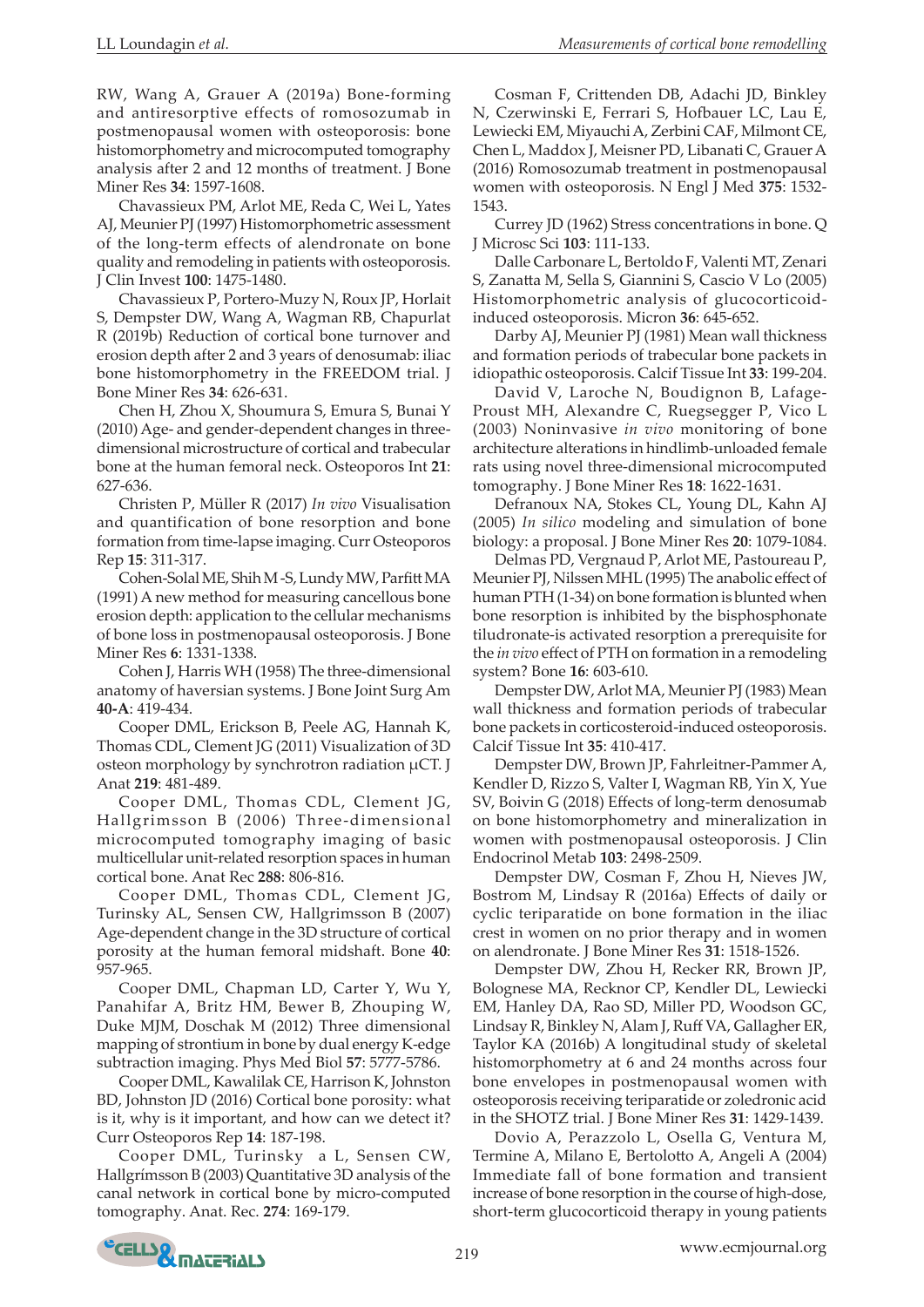with multiple sclerosis. J Clin Endocrinol Metab **89**: 4923-4928.

Drissi H, Lomri A, Lasmoles F, Holy X, Zerath E, Marie PJ (1999) Skeletal unloading induces biphasic changes in insulin-like growth factor-I mRNA levels and osteoblast activity. Exp Cell Res **251**: 275-284.

Ebeling PR, Erbas B, Hopper JL, Wark JD, Rubinfeld AR (1998) Bone mineral density and bone turnover in asthmatics treated with long- term inhaled or oral glucocorticoids. J Bone Miner Res **13**: 1283-1289.

Eriksen EF, Melsen F, Sod E, Barton I, Chines A (2002) Effects of long-term risedronate on bone quality and bone turnover in women with postmenopausal osteoporosis. Bone **31**: 620-625.

Eriksen EF, Hodgson SF, Eastell R, RIGGS BL, Cedel SL, O'Fallon WM (1990) Cancellous bone remodeling in type i (postmenopausal) osteoporosis: quantitative assessment of rates of formation, resorption, and bone loss at tissue and cellular levels. J Bone Miner Res **5**: 311-319.

Fan X, Roy E, Zhu L, Murphy TC, Ackert-Bicknell C, Hart CM, Rosen C, Nanes MS, Rubin J (2004) Nitric oxide regulates receptor activator of nuclear factorκB ligand and osteoprotegerin expression in bone marrow stromal cells. Endocrinology **145**: 751-759.

Fan Y, Hanai J, Le PT, Dempster DW, Rosen CJ, Marrow B, Cell M, Fan Y, Hanai J, Le PT, Bi R, Maridas D, Demambro V, Figueroa CA (2017) Parathyroid hormone directs mesenchymal cell fate. Cell Metab **25**: 661-672.

Frost HM, Villanueva AR, Roth H, Stanisavljevic S (1961) Tetracycline bone labeling. J New Drugs **1**: 206-2016.

Frost HM (1987) Bone " mass " and the " mechanostat ": a proposal. Anat Rec **219**: 1-9.

Frost HM (1969) Tetracycline-based histological analysis of bone remodeling. Calcif Tissue Res **3**: 211-237.

Gabel L, Liphardt AM, Hulme PA, Heer M, Zwart SR, Sibonga JD, Smith SM, Boyd S (2021) Pre-flight exercise and bone metabolism predict unloadinginduced bone loss due to spaceflight. Br J Sports Med **1**: 1-9.

Gaudio A, Pennisi P, Bratengeier C, Torrisi V, Lindner B, Mangiafico RA, Pulvirenti I, Hawa G, Tringali G, Fiore CE (2010) Increased Sclerostin serum levels associated with bone formation and resorption markers in patients with immobilization-induced bone loss. J Clin Endocrinol Metab **95**: 2248-2253.

Gauthier R, Follet H, Olivier C, Mitton D, Peyrin F (2019) 3D analysis of the osteonal and interstitial tissue in human radii cortical bone. Bone **127**: 526-536.

Genant HK, Engelke K, Bolognese MA, Mautalen C, Brown JP, Recknor C, Goemaere S, Fuerst T, Yang YC, Grauer A, Libanati C (2017) Effects of romosozumab compared with teriparatide on bone density and mass at the spine and hip in postmenopausal women with low bone mass. J Bone Miner Res **32**: 181-187.

Genetos DC, Geist DJ, Liu D, Donahue HJ, Duncan RL (2004) Fluid shear-induced ATP secretion mediates prostaglandin release in MC3T3-E1 osteoblasts. J Bone Miner Res **20**: 41-49.

Gerbaix M, Gnyubkin V, Farlay D, Olivier C, Ammann P, Courbon G, Laroche N, Genthial R, Follet H, Peyrin F, Shenkman B, Gauquelin-Koch G, Vico L (2017) One-month spaceflight compromises the bone microstructure, tissue-level mechanical properties, osteocyte survival and lacunae volume in mature mice skeletons. Sci Rep **7**: 2659. DOI: 10.1038/s41598- 017-03014-2.

Giangregorio L, McCartney N (2006) Bone loss and muscle atrophy in spinal cord injury: epidemiology, fracture prediction, and rehabilitation strategies. J Spinal Cord Med **29**: 489-500.

Gifre L, Vidal J, Carrasco JL, Filella X, Ruiz-Gaspà S, Muxi A, Portell E, Monegal A, Guañabens N, Peris P (2015) Effect of recent spinal cord injury on WNT signaling antagonists (Sclerostin and Dkk-1) and their relationship with bone loss. A 12-month prospective study. J Bone Miner Res **30**: 1014-1021.

Godschalk MF, Downs RW (1988) Effect of short‐ term glucocorticoids on serum osteocalcin in healthy young men. J Bone Miner Res **3**: 113-115.

Hambli R (2014) Connecting mechanics and bone cell activities in the bone remodeling process: an integrated finite element modeling. Front Bioeng Biotechnol **2**: 1-12.

Hanley DA, Adachi JD, Bell A, Brown V (2012) Denosumab: mechanism of action and clinical outcomes. Int J Clin Pract **66**: 1139-1146.

Hansen S, Hauge EM, Beck Jensen JE, Brixen K (2013) Differing effects of PTH 1-34, PTH 1-84, and zoledronic acid on bone microarchitecture and estimated strength in postmenopausal women with osteoporosis: an 18-month open-labeled observational study using HR-pQCT. J Bone Miner Res **28**: 736-745.

Haris Á, Szabó A, Lányi É, Mucsi I, Polner K (2012) Acute and long-term effects of corticosteroid therapy on bone metabolism in patients with kidney diseases. Clin Nephrol **78**: 17-23.

van Harreveld PD, Lillich JD, Kawcak CE, Turner AS, Norrdin RW (2002) Effects of immobilization followed by remobilization on mineral density, histomorphometric features, and formation of the bones of the metacarpophalangeal joint in horses. Am J Vet Res **63**: 276-281.

Harris SE, Gluhak-Heinrich J, Harris MA, Yang W, Bonewald LF, Riha D, Rowe PSN, Robling AG, Turner CH, Feng JQ, McKee MD, Nicollela D (2007) DMP1 and MEPE expression are elevated in osteocytes after mechanical loading *in vivo*: theoretical role in controlling mineral quality in the perilacunar matrix. J Musculoskelet Neuronal Interact **7**: 1-7.

Harrison KD, Hiebert BD, Panahifar A, Andronowski JM, Ashique AM, King GA, Arnason T, Swekla KJ, Pivonka P, Cooper DML (2020a) Cortical bone porosity in rabbit models of osteoporosis. J Bone Miner Res **35**: 2211-2228.

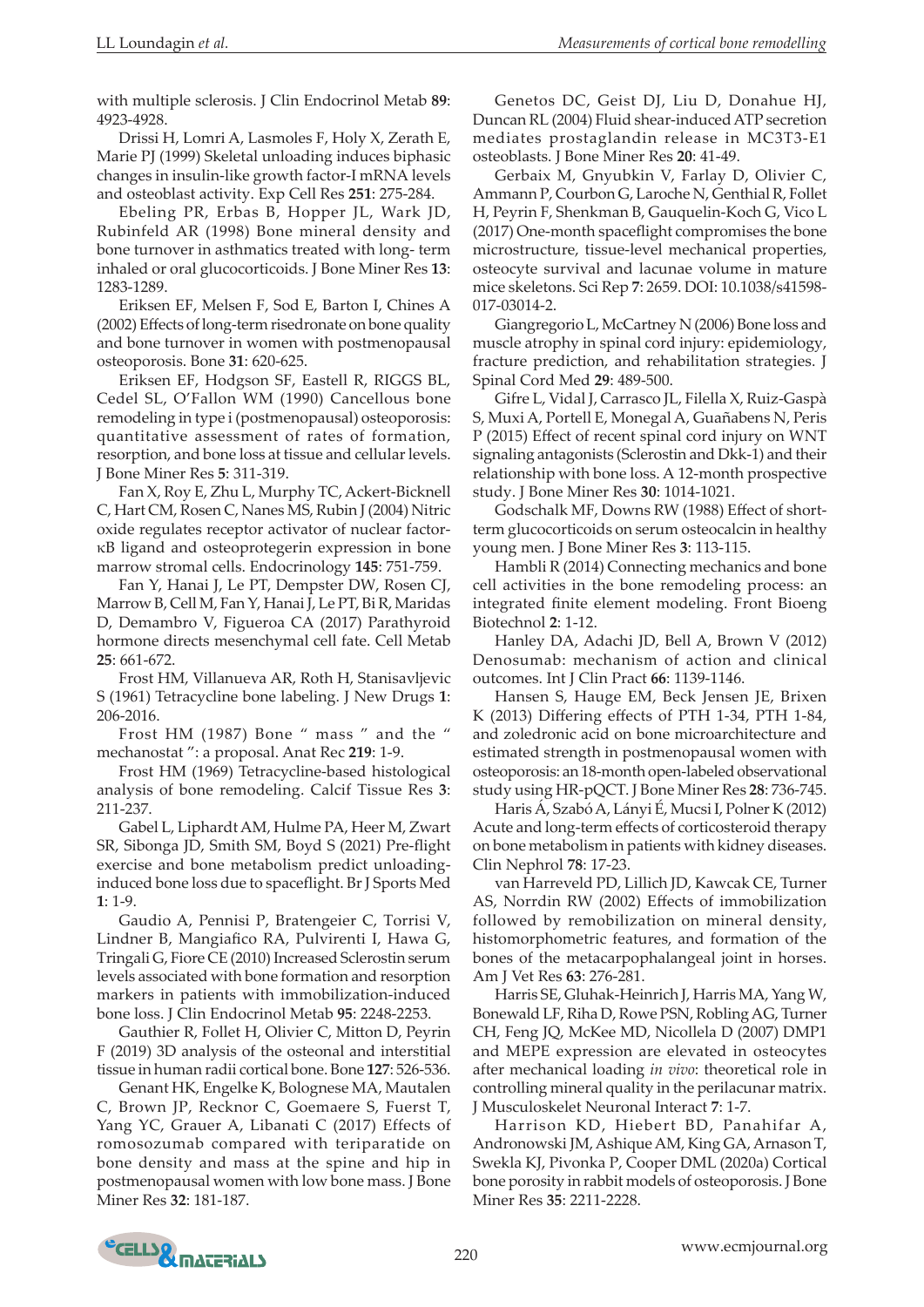Harrison KD, Cooper DML (2015) Modalities for visualization of cortical bone remodeling: the past, present, and future. Front Endocrinol (Lausanne) **6**: 1-9.

Hennig C, Thomas CDL, Clement JG, Cooper DML (2015) Does 3D orientation account for variation in osteon morphology assessed by 2D histology? J Anat **227**: 497-505.

Hernandez CJ, Gupta A, Keaveny TM (2006) A biomechanical analysis of the effects of resorption cavities on cancellous bone strength. J Bone Miner Res **21**: 1248-1255.

Hernández M V., Guañabens N, Alvarez L, Monegal A, Peris P, Riba J, Ercilla G, Martínez De Osaba MJ, Muñoz-Gómez J (2004) Immunocytochemical evidence on the effects of glucocorticoids on type I collagen synthesis in human osteoblastic cells. Calcif Tissue Int. **74**: 284-293.

Heřt J, Fiala P, Petrtýl M (1994) Osteon orientation of the diaphysis of the long bones in man. Bone **15**: 269-277.

Hirano T, Burr DB, Turner CH, Sato M, Cain RL, Hock JM (1999) Anabolic effects of Human biosynthetic parathhroid hormone fragment (1-34), LY333334, on remodeling and mechanical properties of cortical bone in rabbits. J Bone Miner Res **14**: 536- 544.

Hock JM, Gera I (1992) Effects of continuous and intermittent administration and inhibition of resorption on the anabolic response of bone to parathyroid hormone. J Bone Miner Res **7**: 65-72.

Hofbauer LC, Gori F, Riggs BL, Lacey DL, Dunstan CR, Spelsberg TC, Khosla S (1999) Stimulation of osteoprotegerin ligand and inhibition of osteoprotegerin production by glucocorticoids in human osteoblastic lineage cells: potential paracrine mechanisms of glucocorticoid-induced osteoporosis. Endocrinology **140**: 4382-4389.

Hughes DE, Dai A, Tiffee JC, Li HH, Mundy GR, Boyce BF (1996) Estrogen promotes apoptosis of murine osteoclasts mediated by TGF-beta. Nat Med **2**: 1132-1136.

Iolascon G, Paoletta M, Liguori S, Curci C, Moretti A (2019) Neuromuscular diseases and bone. Front Endocrinol (Lausanne) **10**. DOI: 10.3389/ fendo.2019.00794.

Ishijima M, Rittling SR, Yamashita T, Tsuji K, Kurosawa H, Nifuji A, Denhardt DT, Noda M (2001) Enhancement of osteoclastic bone resorption and suppression of osteoblastic bone formation in response to reduced mechanical stress do not occur in the absence of osteopontin. J Exp Med **193**: 399-404.

Jaworski ZF, Lok E (1972) The rate of osteoclastic bone erosion in Haversian remodeling sites of adult dog's rib. Calcif Tissue Res **10**: 103-112.

Jaworski ZF, Meunier P, Frost HM (1972) Observations on two types of resorption cavities in human lamellar cortical bone. Clin Orthop Relat Res **83**: 279-285.

Jensen PR, Andersen TL, Chavassieux P, Roux JP, Delaisse JM (2021) Bisphosphonates impair the onset of bone formation at remodeling sites. Bone **145**: 115850. DOI: 10.1016/j.bone.2021.115850.

Jensen PR, Andersen TL, Hauge EM, Bollerslev J, Delaissé JM (2015) A joined role of canopy and reversal cells in bone remodeling - lessons from glucocorticoid-induced osteoporosis. Bone **73**: 16-23.

Jia D, O'Brien CA, Stewart SA, Manolagas SC, Weinstein RS (2006) Glucocorticoids act directly on osteoclasts to increase their life span and reduce bone density. Endocrinology **147**: 5592-5599.

Jiang Y, Zhao JJ, Mitlak BH, Wang O, Genant HK, Eriksen EF (2003) Recombinant human parathyroid hormone (1-34) [teriparatide] improves both cortical and cancellous bone structure. J Bone Miner Res **18**: 1932-1941.

Jilka RL (1998) Cytokines, bone remodeling, and estrogen deficiency: a 1998 update. Bone **23**: 75-81.

Jilka RL, Hangoc G, Girasole G, Passeri G, Williams DC, Abrams JS, Boyce B, Broxmeyer H, Manolagas SC (1992) Increased osteoclast development after estrogen loss: mediation by interleukin-6. Science **257**: 88-91.

Jilka RL, Weinstein RS, Bellido T, Roberson P, Parfitt AM, Manolagas SC (1999) Increased bone formation by prevention of osteoblast apoptosis with parathyroid hormone. J Clin Invest **104**: 439-446.

Johnson L (1964) Morphological analysis in pathology. In: Bone Biodyn. Editor: HM Frost. pp: 543-654. Boston, Little, Brown, and Company.

Jorgenson BL, Buie HR, McErlain DD, Sandino C, Boyd SK (2015) A comparison of methods for *in vivo* assessment of cortical porosity in the human appendicular skeleton. Bone **73**: 167-175.

Jowsey J (1966) Studies of Haversian systems in man and some animals. J Anat **100**: 857-85764.

Kameo Y, Miya Y, Hayashi M, Nakashima T, Adachi T (2020) *In silico* experiments of bone remodeling explore metabolic diseases and their drug treatment. Sci Adv **6**: 1-11.

Kazakia GJ, Tjong W, Nirody JA, Burghardt AJ, Carballido-Gamio J, Patsch JM, Link T, Feeley BT, Benjamin Ma C (2014) The influence of disuse on bone microstructure and mechanics assessed by HR-pQCT. Bone **63**: 132-140.

Kenkre JS, Bassett JHD (2018) The bone remodelling cycle. Ann Clin Biochem **55**: 308-327.

Kim HJ, Zhao H, Kitaura H, Bhattacharyya S, Brewer JA, Muglia LJ, Ross FP, Teitelbaum SL (2006) Glucocorticoids suppress bone formation *via* the osteoclast. J Clin Invest **116**: 2152-2160.

Kimmel DB, Recker RR, Gallagher JC, Vaswani AS, Aloia JF (1990) A comparison of iliac bone histomorphometric data in post-menopausal osteoporotic and normal subjects. Bone Miner **11**: 217-235.

Kondo H, Nifuji A, Takeda S, Ezura Y, Rittling SR, Denhardt DT, Nakashima K, Karsenty G, Noda M (2005) Unloading induces osteoblastic cell suppression and osteoclastic cell activation to lead to bone loss *via* sympathetic nervous system. J Biol Chem **280**: 30192-30200.

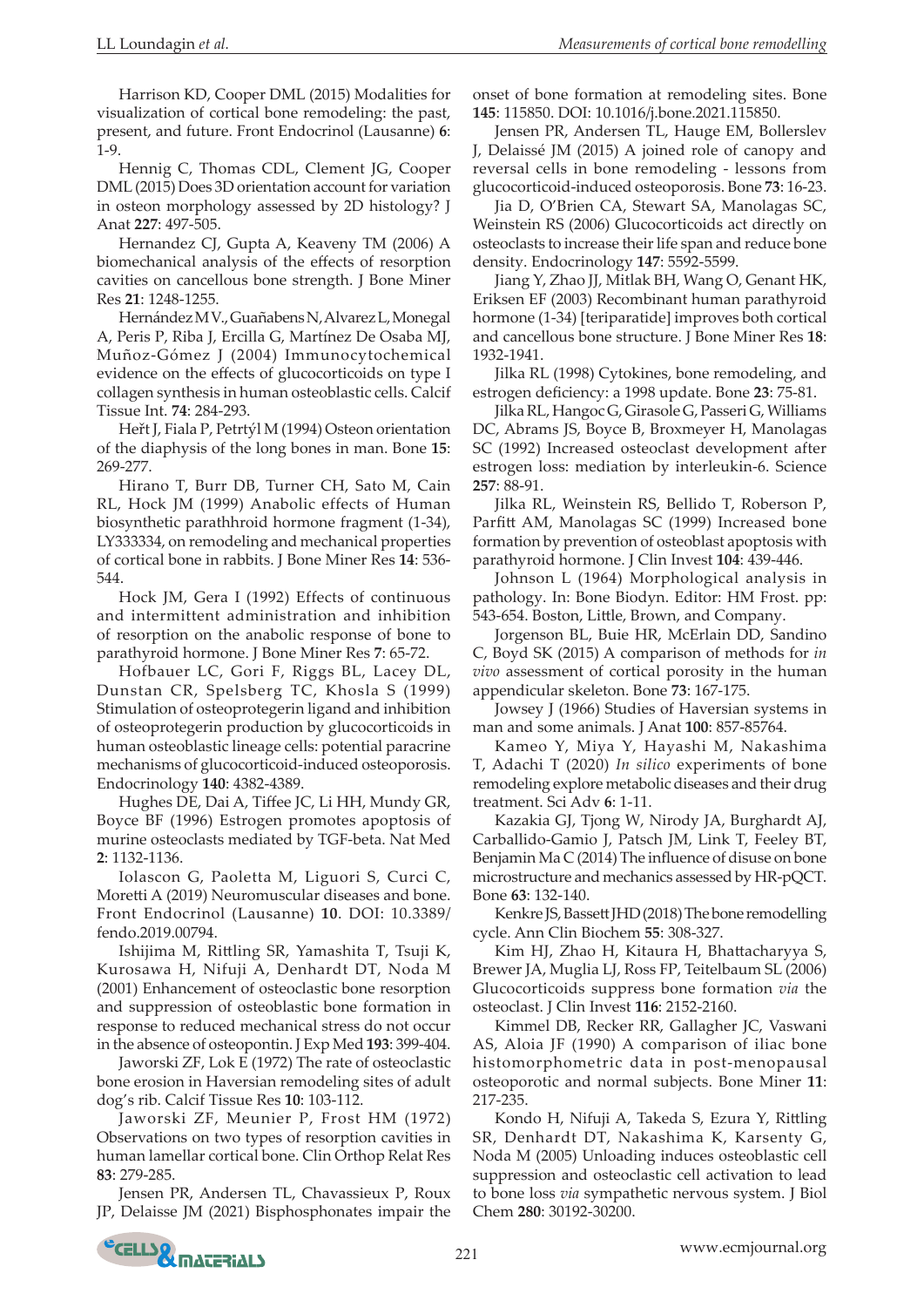Kostenuik PJ, Nguyen HQ, Mccabe J, Warmington KS, Kurahara C, Sun N, Chen C, Li L, Cattley RC, Van G, Scully S, Elliott R, Grisanti M, Morony S, Tan HL, Asuncion F, Li X, Ominsky MS, Stolina M, Dwyer D, Dougall WC, Hawkins N, Boyle WJ, Simonet WS, Sullivan JK (2009) Denosumab, a fully human monoclonal antibody to RANKL, inhibits bone resorption and increases BMD in knock-in mice that express chimeric (murine/human) RANKL. J Bone Miner Res **24**: 182-195.

Kostenuik PJ, Smith SY, Samadfam R, Jolette J, Zhou L, Ominsky MS (2015) Effects of denosumab, slendronate, or denosumab following alendronate on bone turnover, calcium homeostasis, bone mass and bone strength in ovariectomized cynomolgus monkeys. J Bone Miner Res **30**: 657-669.

Krum SA, Miranda-Carboni GA, Hauschka P V., Carroll JS, Lane TF, Freedman LP, Brown M (2008) Estrogen protects bone by inducing Fas ligand in osteoblasts to regulate osteoclast survival. EMBO J **27**: 535-545.

Lacey DL, Timms E, Tan HL, Kelley MJ, Dunstan CR, Burgess T, Elliott R, Colombero A, Elliott G, Scully S, Hsu H, Sullivan J, Hawkins N, Davy E, Capparelli C, Eli A, Qian YX, Kaufman S, Sarosi I, Shalhoub V, Senaldi G, Guo J, Delaney J, Boyle WJ (1998) Osteoprotegerin ligand is a cytokine that regulates osteoclast differentiation and activation. Cell **93**: 165- 176.

Lambers FM, Kuhn G, Schulte FA, Koch K, Müller R (2012) Longitudinal assessment of *in vivo* bone dynamics in a mouse tail model of postmenopausal osteoporosis. Calcif Tissue Int **90**: 108-119.

Lambers FM, Kuhn G, Weigt C, Koch KM, Schulte FA, Müller R (2015) Bone adaptation to cyclic loading in murine caudal vertebrae is maintained with age and directly correlated to the local micromechanical environment. J Biomech **48**: 1179-1187.

Langdahl BL, Libanati C, Crittenden DB, Bolognese MA, Brown JP, Daizadeh NS, Dokoupilova E, Engelke K, Finkelstein JS, Genant HK, Goemaere S, Hyldstrup L, Jodar-Gimeno E, Keaveny TM, Kendler D, Lakatos P, Maddox J, Malouf J, Massari FE, Molina JF, Ulla MR, Grauer A (2017) Romosozumab (sclerostin monoclonal antibody) *versus* teriparatide in postmenopausal women with osteoporosis transitioning from oral bisphosphonate therapy: a randomised, open-label, phase 3 trial. Lancet **390**: 1585-1594.

Lassen NE, Andersen, Thomas Levin Pløen GG, Søe K, Hauge, Ellen Margrethe Harving S, Eschen GET, Delaisse J-M, 1Clinical (2017) Coupling of bone resorption and formation in real time: new knowledge gained from human haversian BMUs. J Bone Miner Res **32**: 1395-1405.

Li CY, Price C, Delisser K, Nasser P, Laudier D, Clement M, Jepsen KJ, Schaffler MB (2004) Longterm disuse osteoporosis seems less sensitive to bisphosphonate treatment than other osteoporosis. J Bone Miner Res **20**: 117-124.

Li J, Sarosi I, Cattley RC, Pretorius J, Asuncion F, Grisanti M, Morony S, Adamu S, Geng Z, Qiu W, Kostenuik P, Lacey DL, Simonet WS, Bolon B, Qian X, Shalhoub V, Ominsky MS, Zhu Ke H, Li X, Richards WG (2006) Dkk1-mediated inhibition of Wnt signaling in bone results in osteopenia. Bone **39**: 754-766.

Li XJ, Jee WSS (1991) Adaptation of diaphyseal structure to aging and decreased mechanical loading in the adult rat: a densitometric and histomorphometric study. Anat Rec **229**: 291-297.

Li XJ, Jee WSS, Chow S-Y, Woodbury D (1990) Adaptation of cancellous bone to aging and immobilization in the rat: a single photon absorptiometry and histomorphometry study. Anat Rec **227**: 418-426.

Li X, Ominsky MS, Warmington KS, Morony S, Gong J, Cao J, Gao Y, Shalhoub V, Tipton B, Haldankar R, Chen Q, Winters A, Boone T, Geng Z, Niu QT, Ke HZ, Kostenuik PJ, Simonet WS, Lacey DL, Paszty C (2009) Sclerostin antibody treatment increases bone formation, bone mass, and bone strength in a rat model of postmenopausal osteoporosis. J Bone Miner Res **24**: 578-588.

Li Z, Kuhn G, von Salis-Soglio M, Cooke SJ, Schirmer M, Müller R, Ruffoni D (2015) *In vivo* monitoring of bone architecture and remodeling after implant insertion: the different responses of cortical and trabecular bone. Bone **81**: 468-477.

Lin C, Jiang X, Dai Z, Guo X, Weng T, Wang J, Li Y, Feng G, Gao X, He L (2009) Sclerostin mediates bone response to mechanical unloading through antagonizing Wnt/β-catenin signaling. J Bone Miner Res **24**: 1651-1661.

Lindsay R, Zhou H, Cosman F, Nieves J, Dempster DW, Hodsman AB (2007) Effects of a one-month treatment with PTH(1-34) on bone formation on cancellous, endocortical, and periosteal surfaces of the human ilium. J Bone Miner Res **22**: 495-502.

Liu L, Li H, Cui Y, Li R, Meng F, Ye Z, Zhang X (2017) Calcium channel opening rather than the release of ATP causes the apoptosis of osteoblasts induced by overloaded mechanical stimulation. Cell Physiol Biochem **42**: 441-454.

Locklin RM, Khosla S, Turner RT, Riggs BL (2003) Mediators of the biphasic responses of bone to intermittent and continuously administered parathyroid hormone. J Cell Biochem **89**: 180-190.

Loundagin LL, Pohl AJ, Edwards WB (2020) Stressed volume estimated by finite element analysis predicts the fatigue life of human cortical bone: the role of vascular canals as stress concentrators. Bone: **143**: 115647. DOI: 10.1016/j.bone.2020.115647.

Ma YL, Zeng QQ, Chiang AY, Burr D, Li J, Dobnig H, Fahrleitner-Pammer A, Michalská D, Marin F, Pavo I, Stepan JJ (2014) Effects of teriparatide on cortical histomorphometric variables in postmenopausal women with or without prior alendronate treatment. Bone **59**: 139-147.

MacDonald HM, Nishiyama KK, Hanley DA, Boyd SK (2011) Changes in trabecular and cortical bone

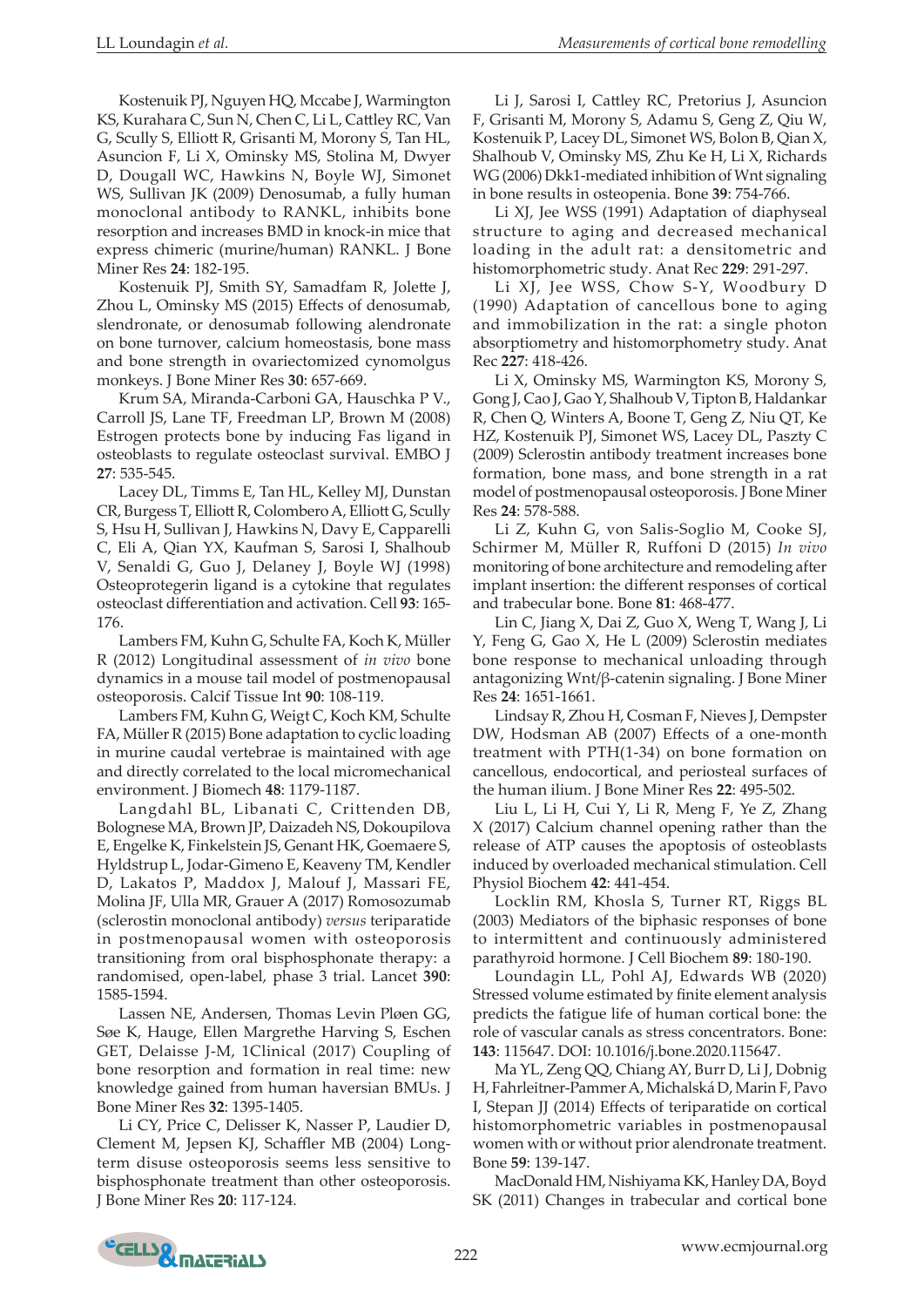microarchitecture at peripheral sites associated with 18 months of teriparatide therapy in postmenopausal women with osteoporosis. Osteoporos Int **22**: 357-362.

Maggiano IS, Maggiano CM, Clement JG, Thomas CDL, Carter Y, Cooper DML (2016) Threedimensional reconstruction of Haversian systems in human cortical bone using synchrotron radiationbased µCT: morphology and quantification of branching and transverse connections across age. J Anat **228**: 719-732.

Maïmoun L, Couret I, Mariano-Goulart D, Dupuy AM, Micallef JP, Peruchon E, Ohanna F, Cristol JP, Rossi M, Leroux JL (2005) Changes in osteoprotegerin/ RANKL system, bone mineral density, and bone biochemicals markers in patients with recent spinal cord injury. Calcif Tissue Int **76**: 404-411.

Mann V, Huber C, Kogianni G, Jones D, Noble B (2006) The influence of mechanical stimulation on osteocyte apoptosis and bone viability in human trabecular bone. J Musculoskelet Neuronal Interact. **6**: 408-417.

Martin RB (1991) On the significance of remodeling space and activation rate changes in bone remodeling. Bone **12**: 391-400.

Martínez-Reina J, García-Aznar JM, Domínguez J, Doblaré M (2009) A bone remodelling model including the directional activity of BMUs. Biomech Model Mechanobiol **8**: 111-127.

Martínez-Reina J, Reina I, Domínguez J, García-Aznar JM (2014) A bone remodelling model including the effect of damage on the steering of BMUs. J Mech Behav Biomed Mater **32**: 99-112.

McCladen R, Mgeough J, Barker M (1993) Agerelated changes in the tensile properties of cortical bone. J Bone Jt Surg **75**: 1193-1205.

McClung MR, Grauer A, Boonen S, Bolognese MA, Brown JP, Diez-Perez A, Langdahl BL, Reginster J-Y, Zanchetta JR, Wasserman SM, Katz L, Maddox J, Yang Y-C, Libanati C, Bone HG (2014) Romosozumab in postmenopausal women with low bone mineral density. N Engl J Med **370**: 412-20.

Mourad C, Laperre K, Halut M, Galant C, Van Cauter M, Vande Berg BC (2018) Fused microcomputed tomography  $(\mu$ CT) and histological images of bone specimens. Diagn Interv Imaging **99**: 501-505.

Mullender MG, Huiskes R (1995) Proposal for the regulatory mechanism of Wolff's law. J Orthop Res **13**: 503-512.

Nabavi N, Khandani A, Camirand A, Harrison RE (2011) Effects of microgravity on osteoclast bone resorption and osteoblast cytoskeletal organization and adhesion. Bone **49**: 965-974.

Nakamura T, Imai Y, Matsumoto T, Sato S, Takeuchi K, Igarashi K, Harada Y, Azuma Y, Krust A, Yamamoto Y, Nishina H, Takeda S, Takayanagi H, Metzger D, Kanno J, Takaoka K, Martin TJ, Chambon P, Kato S (2007) Estrogen prevents bone loss *via* estrogen receptor  $\alpha$  and induction of FAS ligand in osteoclasts. Cell **130**: 811-823.

Nepal AK, van Essen HW, van der Veen AJ, van Wieringen WN, Stavenuiter AWD, Cayami FK, Pals G, Micha D, Vanderschueren D, Lips P, Bravenboer N (2021) Mechanical stress regulates bone regulatory gene expression independent of estrogen and vitamin D deficiency in rats. J Orthop Res **39**: 42-52.

Nicolella DP, Moravits DE, Gale AM, Bonewald LF, Lankford J (2006) Osteocyte lacunae tissue strain in cortical bone. J Biomech **39**: 1735-1743.

van Oers RFM, Ruimerman R, Tanck E, Hilbers PAJ, Huiskes R (2008a) A unified theory for osteonal and hemi-osteonal remodeling. Bone **42**: 250-259.

van Oers RFM, Ruimerman R, van Rietbergen B, Hilbers PAJ, Huiskes R (2008b) Relating osteon diameter to strain. Bone **43**: 476-482.

Ohnaka K, Taniguchi H, Kawate H, Nawata H, Takayanagi R (2004) Glucocorticoid enhances the expression of dickkopf-1 in human osteoblasts: novel mechanism of glucocorticoid-induced osteoporosis. Biochem Biophys Res Commun **318**: 259-264.

Ominsky MS, Boyd SK, Varela A, Jolette J, Felx M, Doyle N, Mellal N, Smith SY, Locher K, Buntich S, Pyrah I, Boyce RW (2017) Romosozumab improves bone mass and strength while maintaining bone quality in ovariectomized cynomolgus monkeys. J Bone Miner Res **32**: 788-801.

Pacifici R, Brown C, Puscheck E, Friedrich E, Slatopolsky E, Maggio D, Mccracken R, Avioli L V. (1991) Effect of surgical menopause and estrogen replacement on cytokine release from human blood mononuclear cells. Proc Natl Acad Sci U S A **88**: 5134- 5138.

Padhi D, Jang G, Stouch B, Fang L, Posvar E (2011) Single-dose, placebo-controlled, randomized study of AMG 785, a sclerostin monoclonal antibody. J Bone Miner Res **26**: 19-26.

Panahifar A, Swanston TM, Jake Pushie M, Belev G, Chapman D, Weber L, Cooper DML (2016) Threedimensional labeling of newly formed bone using synchrotron radiation barium K-edge subtraction imaging. Phys Med Biol **61**: 5077-5088.

Parfitt AM (1982) The coupling of bone formation to bone resorption: a critical analysis of the concept and of its relevance to the pathogenesis of osteoporosis. Metab Bone Dis Relat Res **4**: 1-6.

Parfitt AM (1994) Osteonal and hemi‐osteonal remodeling: the spatial and temporal framework for signal traffic in adult human bone. J Cell Biochem **55**: 273-286.

Parfitt AM, Villanueva AR, Foldes J, Rao DS (1995) Relations between histologic indices of bone formation: implications for the pathogenesis of spinal osteoporosis. J Bone Miner Res **10**: 466-473.

Particelli F, Mecozzi L, Beraudi A, Montesi M, Baruffaldi F, Viceconti M (2012) A comparison between µCT and histology for the evaluation of cortical bone: effect of polymethylmethacrylate embedding on structural parameters. J Microsc **245**: 302-310.

Patterson-Buckendahl P, Arnaud SB, Mechanic GL, Martin RB, Grindeland RE, Cann CE (1987) Fragility and composition of growing rat bone after one week in spaceflight. Am J Physiol **252**: 240-246.

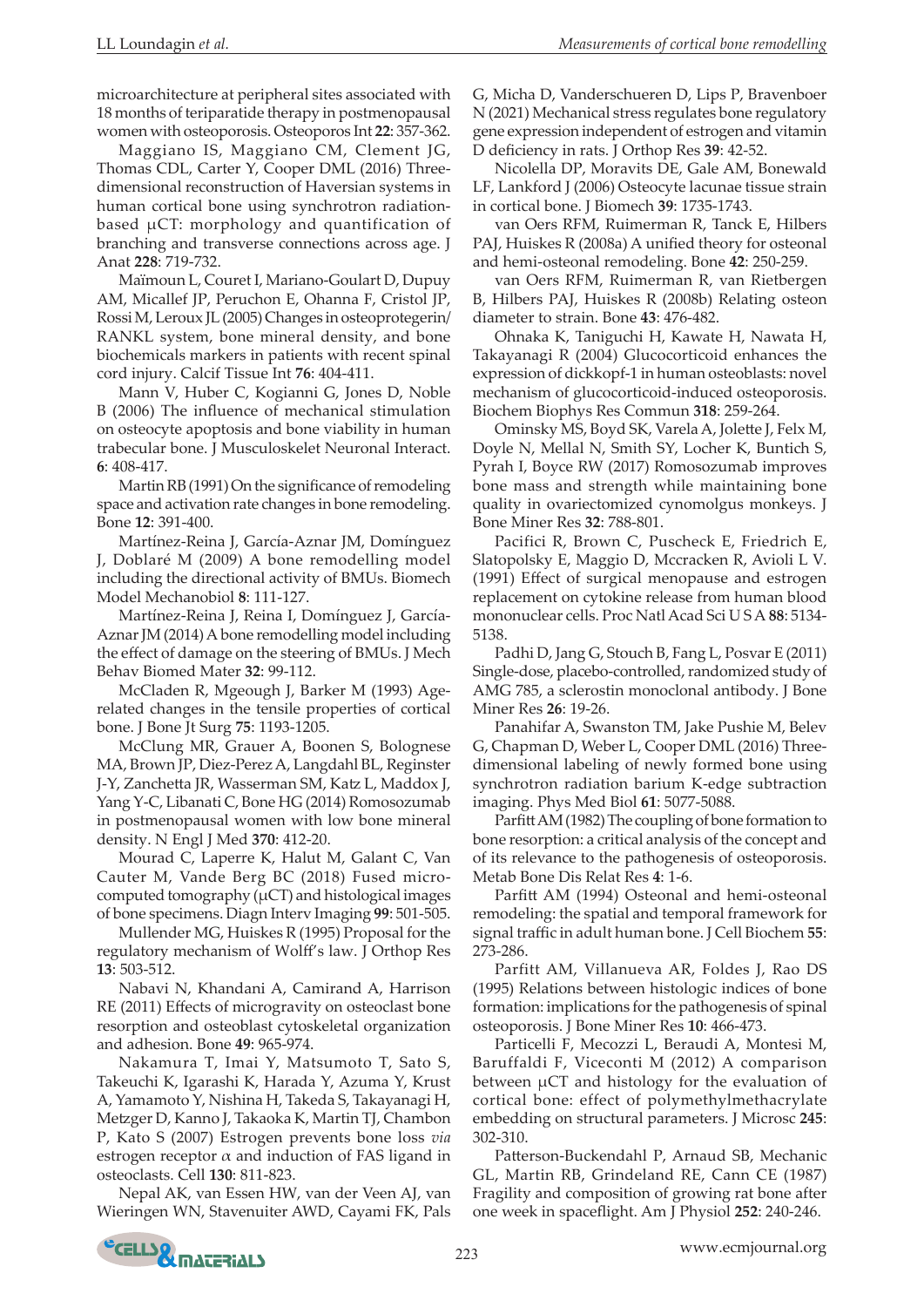Pazzaglia UE, Zarattini G, Giacomini D, Rodella L, Menti AM, Feltrin G (2009) Morphometric analysis of the canal system of cortical bone : an experimental study in the rabbit femur carried out with standard histology and µCT. Jounral Vet Med **39**: 17-26.

Pereira RC, Delany AM, Canalis E (2002) Effects of cortisol and bone morphogenetic protein-2 on stromal cell differentiation: correlation with CCAATenhancer binding protein expression. Bone **30**: 685- 691.

Peretz A, Praet JP, Bosson D, Rozenberg S, Bourdoux P (1989) Serum osteocalcin in the assessment of corticosteroid induced osteoporosis. Effect of long and short term corticosteroid treatment. J Rheumatol **16**: 363-367.

Petrtýl M, Heřt J, Fiala P (1996) Spatial organization of the haversian bone in man. J Biomech **29**: 161-169.

Pisani P, Renna MD, Conversano F, Casciaro E, Di Paola M, Quarta E, Muratore M, Casciaro S (2016) Major osteoporotic fragility fractures: risk factor updates and societal impact. World J Orthop **7**: 171- 181.

Pivonka P, Komarova S V. (2010) Mathematical modeling in bone biology: from intracellular signaling to tissue mechanics. Bone **47**: 181-189.

Plotkin LI, Mathov I, Aguirre JI, Parfitt AM, Manolagas SC, Bellido T (2005) Mechanical stimulation prevents osteocyte apoptosis: requirement of integrins, Src kinases, and ERKs. Am J Physiol **289**: 633-643.

Pratt IV, Belev G, Zhu N, Chapman LD, Cooper DML (2015) *In vivo* imaging of rat cortical bone porosity by synchrotron phase contrast micro computed tomography. Phys Med Biol **60**: 211-232.

Prummel MF, Wiersinga WM, Lips P, Sanders GTB, Sauerwein HP (1991) The course of biochemical parameters of bone turnover during treatment with corticosteroids. J Clin Endocrinol Metab **72**: 382-386.

Ralston SH, Ho L-P, Helfrich MH, Grabowski PS, Johnston PW, Benjamin N (1995) Nitric oxide: a cytokine-induced regulator of bone resorption. J Bone Miner Res **10**: 1040-1049.

Ramchand SK, Seeman E (2018) The influence of cortical porosity on the strength of bone during growth and advancing age. Curr Osteoporos Rep **16**: 561-572.

Recker RR, Delmas PD, Halse J, Reid IR, Boonen S, Garcia-Hernandez PA, Supronik J, Lewiecki EM, Ochoa L, Miller P, Hu H, Mesenbrink P, Hartl F, Gasser J, Eriksen EF (2008) Effects of intravenous zoledronic acid once yearly on bone remodeling and bone structure. J Bone Miner Res **23**: 6-16.

Reid IR, Miller PD, Brown JP, Kendler DL, Fahrleitner-pammer A, Valter I, Maasalu K, Bolognese MA, Woodson G, Bone H, Ding B, Wagman RB, Martin JS, Ominsky MS (2010) Effects of denosumab on bone histomorphometry: the FREEDOM and STAND studies. J Bone Miner Res **25**: 2256-2265.

Reszka AA, Rodan GA (2003) Bisphosphonate mechanism of action. Curr Rheumatol Rep **5**: 65-74.

Roberts WE, Roberts JA, Epker BN, Burr DB, Hartsfield JK (2006) Remodeling of mineralized tissues, part I: the frost legacy. Semin Orthod **12**: 216-237.

Roberts WE, Smith RK, Zilberman Y, Mozsary PG, Smith RS (1984) Osseous adaptation to continuous loading of rigid endosseous implants. Am J Orthod **86**: 95-111.

Robling AG, Stout SD (1999) Morphology of the drifting osteon. Cells Tissues Organs **164**: 192-204.

Rolvien T, Amling M (2021) Disuse osteoporosis: clinical and mechanistic insights. Calcif Tissue Int **110**: 592-604.

Rolvien T, Milovanovic P, Schmidt FN, von Kroge S, Wölfel EM, Krause M, Wulff B, Püschel K, Ritchie RO, Amling M, Busse B (2020) Long-term immobilization in elderly females causes a specific pattern of cortical bone and osteocyte deterioration different from postmenopausal osteoporosis. J Bone Miner Res **35**: 1343-1351.

Rubin MR, Dempster DW, Zhou H, Shane E, Nickolas T, Sliney J, Silverberg SJ, Bilezikian JP (2008) Dynamic and structural properties of the skeleton in hypoparathyroidism. J Bone Miner Res **23**: 2018-2024.

Rueckert D, Schnabel JA (2011) Medical image registration. In: Biomedical Image Processing. Editor: TM Deserno. pp: 131-155. Springer Berlin Heidelberg.

Ryser MD, Nigam N, Komarova S V (2009) Mathematical modeling of spatio-temporal dynamics of a single bone multicellular Unit **24**: 860-870.

Saika M, Matsumoto T (2001) 17beta-estradiol stimulates expression of osteoprotegerin by a mouse stromal cell line, ST-2, *via* estrogen receptor-alpha. Endocrinology **142**: 2205-2212.

Saito M, Marumo K, Ushiku C, Kato S, Sakai S, Hayakawa N, Mihara M, Shiraishi A (2011) Effects of alfacalcidol on mechanical properties and collagen cross-links of the femoral diaphysis in glucocorticoidtreated rats. Calcif Tissue Int **88**: 314-324.

Santos A, Bakker AD, Klein-Nulend J (2009) The role of osteocytes in bone mechanotransduction. Osteoporos Int **20**: 1027-1031.

Sasaki N, Kusano E, Ando Y, Nemoto J, Iimura O, Ito C, Takeda S, Yano K, Tsuda E, Asano Y (2002) Changes in osteoprotegerin and markers of bone metabolism during glucocorticoid treatment in patients with chronic glomerulonephritis. Bone **30**: 853-858.

Sato M, Westmore M, Ma YL, Schmidt A, Zeng QQ, Glass E V., Vahle J, Brommage R, Jerome CP, Turner CH (2004) Teriparatide [PTH(1-34)] strengthens the proximal femur of ovariectomized nonhuman primates despite increasing porosity. J Bone Miner Res **19**: 623-629.

Schenk R, Willenegger H (1964) Zur Histologie der primairen Knochenheilung. Langenbecks Arch für Klin Chir **308**: 440-452.

Schock CC, Noyes FR, Crouch MM, Mathews CHE (1975) The effects of immobility on long bone

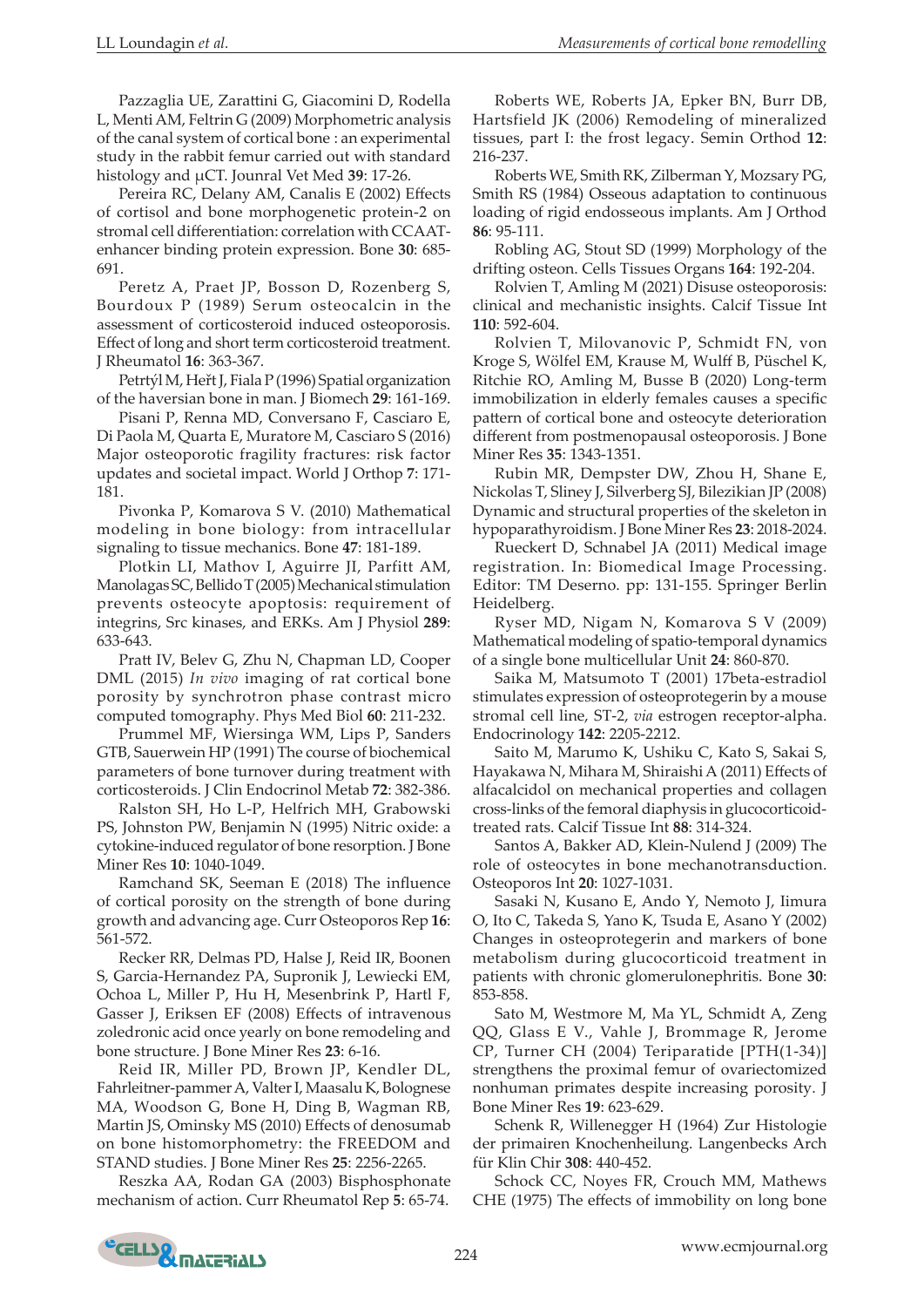remodelling in the rhesus monkey. Henry Ford Hosp Med J **23**: 107-116.

Schorlemmer S, Ignatius A, Claes L, Augat P (2005) Inhibition of cortical and cancellous bone formation in glucocorticoid-treated OVX sheep. Bone **37**: 491- 496.

Schulte FA, Lambers FM, Kuhn G, Muller R (2011a) *In vivo* micro-computed tomography allows direct three-dimensional quantification of both bone formation and bone resorption parameters using time-lapsed imaging. Bone **48**: 433-442.

Schulte FA, Lambers FM, Webster DJ, Kuhn G, Muller R (2011b) *In vivo* validation of a computational bone adaptation model using open-loop control and time-lapsed micro-computed tomography. Bone **49**: 1166-1172.

Schulte FA, Ruffoni D, Lambers FM, Christen D, Webster DJ, Kuhn G, Müller R (2013a) Local mechanical stimuli regulate bone formation and resorption in mice at the tissue level. PLoS One **8**. DOI: 10.1371/journal.pone.0062172.

Schulte FA, Zwahlen A, Lambers FM, Kuhn G, Ruffoni D, Betts D, Webster DJ, Müller R (2013b) Strain-adaptive *in silico* modeling of bone adaptation — a computer simulation validated by *in vivo* microcomputed tomography data. Bone **52**: 485-492.

Seeman E, Delmas PD, Hanley DA, Sellmeyer D, Cheung AM, Shane E, Kearns A, Thomas T, Boyd SK, Boutroy S, Bogado C, Majumdar S, Fan M, Libanati C, Zanchetta J (2010) Microarchitectural deterioration of cortical and trabecular bone: differing effects of denosumab and alendronate. J Bone Miner Res **25**: 1886-1894.

Shevde NK, Bendixen AC, Dienger KM, Pike JW (2000) Estrogens suppress RANK ligandinduced osteoclast differentiation via a stromal cell independent mechanism involving c-Jun repression. Proc Natl Acad Sci U S A **97**: 7829-7834.

Sivagurunathan S, Muir MM, Brennan TC, Seale JP, Mason RS (2005) Influence of glucocorticoids on human osteoclast generation and activity. J Bone Miner Res **20**: 390-398.

Slyfield CR, Tkachenko EV, Wilson DL, Hernandez CJ (2012) Three-dimensional dynamic bone histomorphometry. J Bone Miner Res **27**: 486- 495.

Smit TH, Burger EH, Huyghe JM (2002) A case for strain-induced fluid flow as a regulator of BMUcoupling and osteonal alignment. J Bone Miner Res **17**: 2021-2029.

Smit TH, Burger EH (2000) Is BMU-coupling a strain-regulated phenomenon? A finite element analysis. J Bone Miner Res **15**: 301-307.

Smith DW, Gardiner BS, Dunstan C (2012) Bone balance within a cortical BMU: local controls of bone resorption and formation. PLoS One **7**: 17-21.

Soltan N, Kawalilak CE, Cooper DM, Kontulainen SA, Johnston JD (2019) Cortical porosity assessment in the distal radius: a comparison of HR-pQCT measures with synchrotron-radiation µCT-based measures. Bone **120**: 439-445.

Sozen T, Ozisik L, Calik Basaran N (2017) An overview and management of osteoporosis. Eur J Rheumatol **4**: 46-56.

Spatz JM, Fields EE, Yu EW, Divieti Pajevic P, Bouxsein ML, Sibonga JD, Zwart SR, Smith SM (2012) Serum sclerostin increases in healthy adult men during bed rest. J Clin Endocrinol Metab **97**: 1736-1740.

Van Staa TP, Leufkens HGM, Cooper C (2002) The epidemiology of corticosteroid-induced osteoporosis: a meta-analysis. Osteoporos Int **13**: 777-787.

Stavnichuk M, Mikolajewicz N, Corlett T, Morris M, Komarova SV (2020) A systematic review and meta-analysis of bone loss in space travelers. NPJ Microgravity **6**. 13. DOI: 10.1038/s41526-020-0103-2.

Stout SD, Brunsden BS, Hildebolt CF, Commean PK, Smith KE, Tappen NC (1999) Computer-assisted 3D reconstruction of serial sections of cortical bone to determine the 3D structure of osteons. Calcif Tissue Int **65**: 280-284.

Takahashi H, Ota M, Norimatsu H (1971) A tetracyline-based study of a linear rate of bone-matrix mmineralization in canine bones. Acta Med Biol (Niigata) **18**: 269-274.

Tamma R, Colaianni G, Camerino C, Di Benedetto A, Greco G, Strippoli M, Vergari R, Grano A, Mancini L, Mori G, Colucci S, Grano M, Zallone A (2009) Microgravity during spaceflight directly affects *in vitro* osteoclastogenesis and bone resorption. FASEB J **23**: 2549-2554.

Tang Y, Wu X, Lei W, Pang L, Wan C, Shi Z, Zhao L, Nagy TR, Peng X, Hu J, Feng X, Van Hul W, Wan M, Cao X (2009) TGF-Β1-induced migration of bone mesenchymal stem cells couples bone resorption with formation. Nat Med **15**: 757-765.

Tappen NC (1977) Three-dimensional studies of resorption spaces and developing osteons. Am J Anat **149**: 301-332.

Tsubota K ichi, Suzuki Y, Yamada T, Hojo M, Makinouchi A, Adachi T (2009) Computer simulation of trabecular remodeling in human proximal femur using large-scale voxel FE models: approach to understanding Wolff's law. J. Biomech. **42**: 1088-1094.

Turner RT, Bell NH (1986) The effects of immobilization on bone histomorphometry in rats. J Bone Miner Res **1**: 399-407.

Vandenbroucke A, Luyten FP, Flamaing J, Gielen E (2017) Pharmacological treatment of osteoporosis in the oldest old. Clin Interv Aging **12**: 1065-1077.

Vedi S, Elkin SL, Compston JE (2005) A histomorphometric study of cortical bone of the iliac crest in patients treated with glucocorticoids. Calcif Tissue Int **77**: 79-83.

Vu TDT, Wang XF, Wang Q, Cusano NE, Irani D, Silva BC, Ghasem-Zadeh A, Udesky J, Romano ME, Zebaze R, Jerums G, Boutroy S, Bilezikian JP, Seeman E (2013) New insights into the effects of primary hyperparathyroidism on the cortical and trabecular compartments of bone. Bone **55**: 57-63.

Waarsing JH, Day JS, Van Der Linden JC, Ederveen AG, Spanjers C, De Clerck N, Sasov A, Verhaar

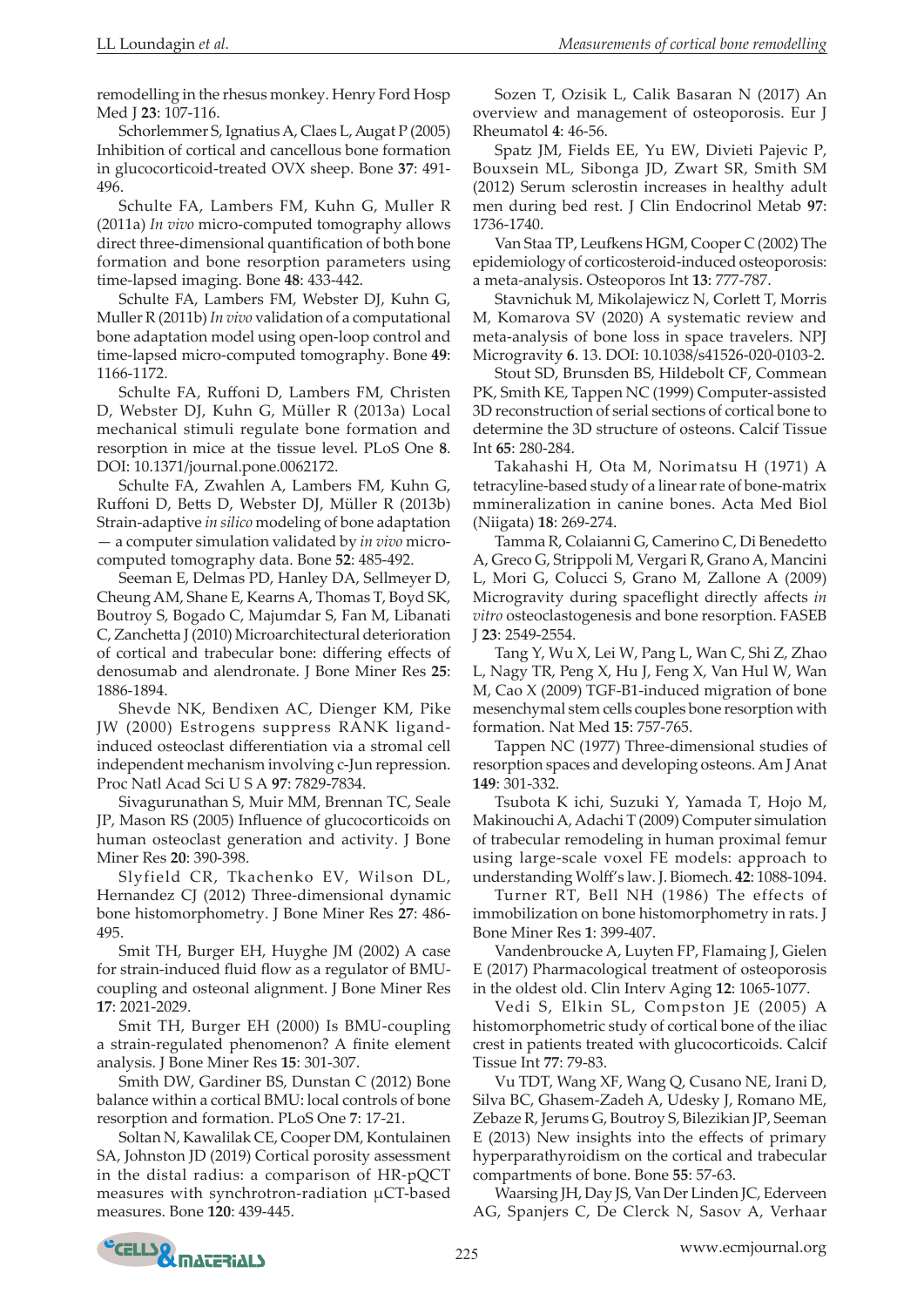JAN, Weinans H (2004) Detecting and tracking local changes in the tibiae of individual rats: a novel method to analyse longitudinal *in vivo* µCT data. Bone **34**: 163-169.

Wachter NJ, Krischak GD, Mentzel M, Sarkar MR, Ebinger T, Kinzl L, Claes L, Augat P (2002) Correlation of bone mineral density with strength and microstructural parameters of cortical bone *in vitro*. Bone **31**: 90-95.

Wang L, Liu S, Zhao Y, Liu D, Liu Y, Chen C, Karray S, Shi S, Jin Y (2015) Osteoblast-induced osteoclast apoptosis by fas ligand/FAS pathway is required for maintenance of bone mass. Cell Death Differ **22**: 1654-1664.

Weinreb M, Rodan GA, Thompson DD (1989) Osteopenia in the immobilized rat hind limb is associated with increased bone resorption and decreased bone formation. Bone **10**: 187-194.

Weinstein RS, Jilka RL, Michael Parfitt A, Manolagas SC (1998) Inhibition of osteoblastogenesis and promotion of apoptosis of osteoblasts end osteocytes by glucocorticoids potential mechanisms of their deleterious effects on bone. J Clin Invest **102**: 274-282.

Weitzmann MN, Pacifici R (2006) Estrogen deficiency and bone loss: an inflammatory tale. J Clin Invest **116**: 1186-1194.

Whittier X, Saag KG (2016) Glucocorticoidinduced osteoporosis. Rheum Dis Clin North Am **42**: 177-189.

Wijenayaka AR, Kogawa M, Lim HP, Bonewald LF, Findlay DM, Atkins GJ (2011) Sclerostin stimulates osteocyte support of osteoclast activity by a RANKLdependent pathway **6**: e25900. DOI: 10.1371/journal. pone.0025900.

Wu X, Pang L, Lei W, Lu W, Li J, Li Z, Frassica FJ, Chen X, Wan M, Cao X (2010) Inhibition of sca-1 positive skeletal stem cell recruitment by alendronate blunts the anabolic effects of parathyroid hormone on bone remodeling. Cell Stem Cell **7**: 571-580.

Xi L, Song Y, Wu W, Qu Z, Wen J, Liao B, Tao R, Ge J, Fang D (2020) Investigation of bone matrix composition, architecture and mechanical properties reflect structure-function relationship of cortical bone in glucocorticoid induced osteoporosis. Bone **136**: 115334. DOI: 10.1016/j.bone.2020.115334.

Xiong J, Onal M, Jilka RL, Weinstein RS, Manolagas SC, O'Brien CA (2011) Matrix-embedded cells control osteoclast formation. Nat Med **17**: 1235-1241.

Xu H, Wu J, Weng Y, Zhang J, Shang P (2012) Two-dimensional clinorotation influences cellular morphology, cytoskeleton and secretion of MLO-Y4 osteocyte-like cells. Biologia (Bratisl) **67**: 255-262.

Yamamoto T, Hasegawa T, Sasaki M, Hongo H, Tsuboi K, Shimizu T, Ota M, Haraguchi M, Takahata M, Oda K, De Freitas PHL, Takakura A, Takao-Kawabata R, Isogai Y, Amizuka N (2016) Frequency of teriparatide administration affects the histological pattern of bone formation in young adult male mice. Endocrinology **157**: 2604-2620.

Yamane H, Takakura A, Shimadzu Y, Kodama T, Lee JW, Isogai Y, Ishizuya T, Takao-Kawabata R, Iimura T (2017) Acute development of cortical porosity and endosteal naïve bone formation from the daily but not weekly short-term administration of PTH in rabbit. PLoS One **12**: 1-26.

Yang W, Lu Y, Kalajzic I, Guo D, Harris MA, Gluhak-Heinrich J, Kotha S, Bonewald LF, Feng JQ, Rowe DW, Turner CH, Robling AG, Harris SE (2005) Dentin matrix protein 1 gene cis-regulation: Use in osteocytes to characterize local responses to mechanical loading *in vitro* and *in vivo*. J Biol Chem **280**: 20680-20690.

Yao W, Cheng Z, Pham A, Busse C, Zimmermann EA, Ritchie RO, Lane NE (2008) Glucocorticoidinduced bone loss in mice can be reversed by the actions of parathyroid hormone and risedronate on different pathways for bone formation and mineralization. Arthritis Rheum **58**: 3485-3497.

Young DR, Niklowitz WJ, Brown RJ, Jee WSS (1986) Immobilization-associated osteoporosis in primates. Bone **7**: 109-117.

Zebaze RM, Ghasem-Zadeh A, Bohte A, Iuliano-Burns S, Mirams M, Price RI, Mackie EJ, Seeman E (2010) Intracortical remodelling and porosity in the distal radius and post-mortem femurs of women: a cross-sectional study. Lancet **375**: 1729-1736.

Zerath E, Novikov V, Leblanc A, Bakulin A, Oganov V, Grynpas M (1996) Effects of spaceflight on bone mineralization in the rhesus monkey. J Appl Physiol **81**: 194-200.

Zerwekh JE, Ruml LA, Gottschalk F, Pak CYC (1998) The effects of twelve weeks of bed rest on bone histology, biochemical markers of bone turnover, and calcium homeostasis in eleven normal subjects. J Bone Miner Res **13**: 1594-1601.

Zimmermann EA, Schaible E, Gludovatz B, Schmidt FN, Riedel C, Krause M, Vettorazzi E, Acevedo C, Hahn M, Puschel K, Tang S, Amling M, Ritchie RO, Busse B (2016) Intrinsic mechanical behavior of femoral cortical bone in young, osteoporotic and bisphosphonate-treated individuals in low-and high energy fracture conditions. Sci Rep **6**: 1-12.

#### **Web References**

**1.** https://health-products.canada.ca/noc-ac/info. do?lang=en&no=22291 [19-04-2022]

**2.** https://www.fda.gov/news-events/pressannouncements/fda-approves-new-treatmentosteoporosis-postmenopausal-women-high-riskfracture [19-04-2022]

#### **Discussion with Reviewer**

**Reviewer**: What is the role of the local mechanical environment on BMU activity and how can this be isolated from other systemic factors?